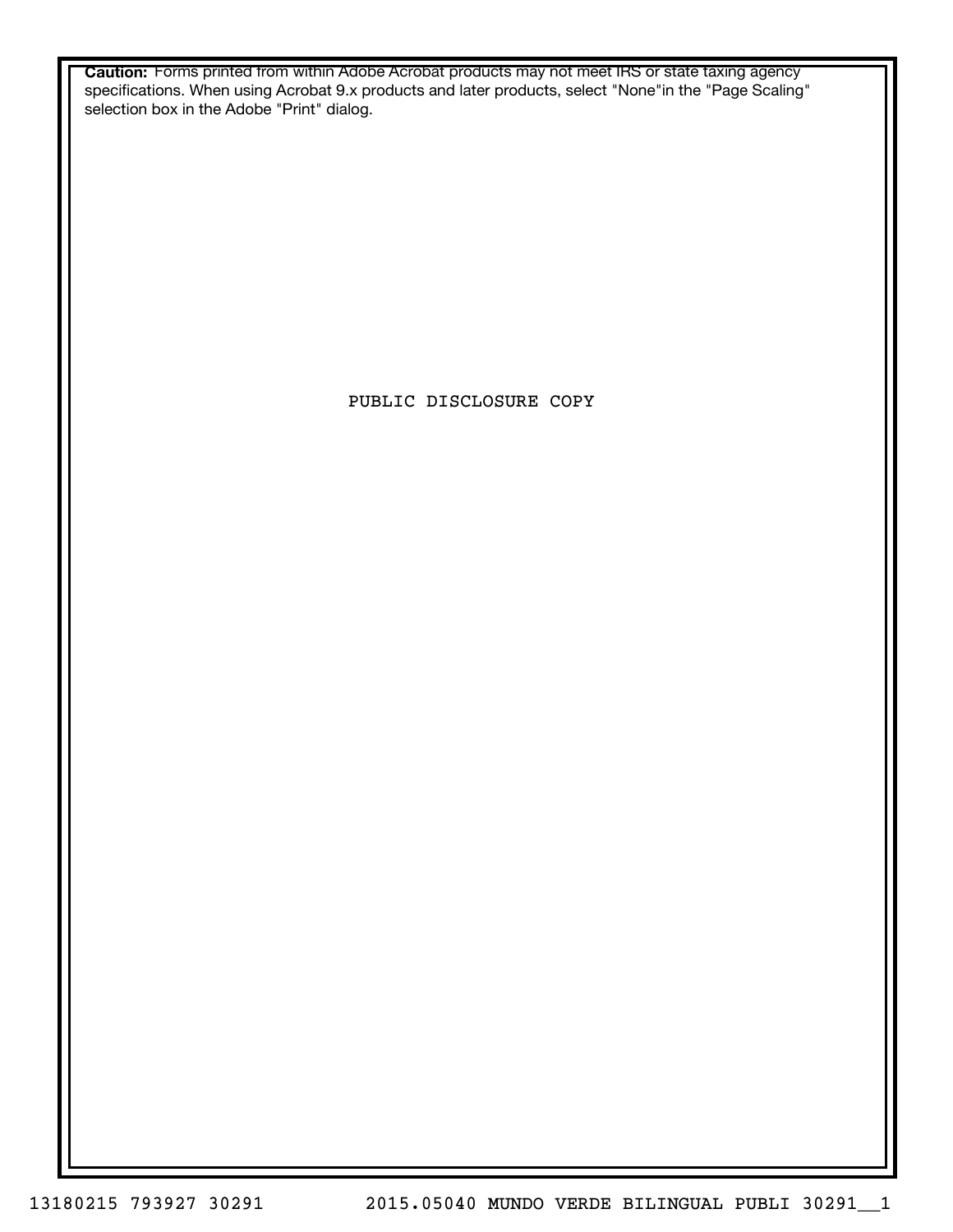|                         |                               |                                | ** PUBLIC DISCLOSURE COPY **                                                                                                                                               |                                                                                                                  |                                                           |
|-------------------------|-------------------------------|--------------------------------|----------------------------------------------------------------------------------------------------------------------------------------------------------------------------|------------------------------------------------------------------------------------------------------------------|-----------------------------------------------------------|
|                         |                               |                                | <b>Return of Organization Exempt From Income Tax</b>                                                                                                                       |                                                                                                                  | OMB No. 1545-0047                                         |
|                         |                               | Form 990                       | Under section 501(c), 527, or 4947(a)(1) of the Internal Revenue Code (except private foundations)                                                                         |                                                                                                                  |                                                           |
|                         |                               | Department of the Treasury     | Do not enter social security numbers on this form as it may be made public.                                                                                                |                                                                                                                  | <b>Open to Public</b>                                     |
|                         |                               | Internal Revenue Service       | Information about Form 990 and its instructions is at www.irs.gov/form990.                                                                                                 |                                                                                                                  | Inspection                                                |
|                         |                               |                                | A For the 2015 calendar year, or tax year beginning $JUL$ 1, $2015$                                                                                                        | and ending JUN 30, 2016                                                                                          |                                                           |
|                         | <b>B</b> Check if applicable: |                                | <b>C</b> Name of organization                                                                                                                                              | D Employer identification number                                                                                 |                                                           |
|                         | Address                       |                                | MUNDO VERDE BILINGUAL PUBLIC                                                                                                                                               |                                                                                                                  |                                                           |
|                         | change<br> Name               |                                | CHARTER SCHOOL                                                                                                                                                             |                                                                                                                  |                                                           |
|                         | change<br>Initial             | Doing business as              |                                                                                                                                                                            | 26-2569958                                                                                                       |                                                           |
|                         | return<br> Final              |                                | Number and street (or P.O. box if mail is not delivered to street address)                                                                                                 | Room/suite   E Telephone number                                                                                  |                                                           |
|                         | return/<br>termin-            |                                | 30 P STREET NW                                                                                                                                                             |                                                                                                                  | $202 - 630 - 8373$<br>10, 911, 136.                       |
|                         | ated<br>Amended               |                                | City or town, state or province, country, and ZIP or foreign postal code<br>20001                                                                                          | G Gross receipts \$                                                                                              |                                                           |
|                         | Ireturn<br>Applica-           |                                | WASHINGTON, DC                                                                                                                                                             | H(a) Is this a group return                                                                                      |                                                           |
|                         | tion<br>pending               |                                | F Name and address of principal officer: KRISTIN SCOTCHMER<br>SAME AS C ABOVE                                                                                              | for subordinates?                                                                                                | $\sqrt{}$ Yes $\left\lfloor \frac{X}{X} \right\rfloor$ No |
|                         |                               |                                | Tax-exempt status: $X \over 301(c)(3)$                                                                                                                                     | H(b) Are all subordinates included? Ves                                                                          | <b>No</b>                                                 |
|                         |                               |                                | $501(c)$ (<br>$\sqrt{\bullet}$ (insert no.)<br>$4947(a)(1)$ or<br>J Website: WWW.MUNDOVERDEPCS.ORG                                                                         | 527                                                                                                              | If "No," attach a list. (see instructions)                |
|                         |                               |                                | K Form of organization: $X$ Corporation<br>Other $\blacktriangleright$<br>Association<br>Trust                                                                             | $H(c)$ Group exemption number $\blacktriangleright$<br>L Year of formation: $2008$ M State of legal domicile: DC |                                                           |
|                         | Part I                        | <b>Summary</b>                 |                                                                                                                                                                            |                                                                                                                  |                                                           |
|                         | 1                             |                                | Briefly describe the organization's mission or most significant activities: TO FOSTER HIGH LEVELS OF                                                                       |                                                                                                                  |                                                           |
|                         |                               |                                | ACADEMIC ACHIEVEMNT AMONG A DIVERSE GROUP OF STUDENTS BY PREPARING                                                                                                         |                                                                                                                  |                                                           |
|                         | 2                             |                                | Check this box $\blacktriangleright$ $\Box$ if the organization discontinued its operations or disposed of more than 25% of its net assets.                                |                                                                                                                  |                                                           |
| Governance              | З                             |                                | Number of voting members of the governing body (Part VI, line 1a)                                                                                                          | 3                                                                                                                | 9                                                         |
|                         | 4                             |                                |                                                                                                                                                                            | $\overline{4}$                                                                                                   | ब्र                                                       |
| <b>Activities &amp;</b> | 5                             |                                |                                                                                                                                                                            | 5                                                                                                                | 160                                                       |
|                         | 6                             |                                |                                                                                                                                                                            | 6                                                                                                                | 200                                                       |
|                         |                               |                                |                                                                                                                                                                            | 7a                                                                                                               | $\overline{0}$ .                                          |
|                         |                               |                                |                                                                                                                                                                            | 7b                                                                                                               | $\overline{0}$ .                                          |
|                         |                               |                                |                                                                                                                                                                            | <b>Prior Year</b>                                                                                                | <b>Current Year</b>                                       |
|                         | 8                             |                                |                                                                                                                                                                            | 1,228,072.                                                                                                       | 1, 166, 673.                                              |
| Revenue                 | 9                             |                                | Program service revenue (Part VIII, line 2g)                                                                                                                               | 7,636,583.                                                                                                       | 9,744,160.                                                |
|                         | 10                            |                                |                                                                                                                                                                            | $-1,789.$                                                                                                        | $-9,257.$                                                 |
|                         | 11                            |                                | Other revenue (Part VIII, column (A), lines 5, 6d, 8c, 9c, 10c, and 11e)                                                                                                   | σ.                                                                                                               | $\overline{0}$ .                                          |
|                         | 12                            |                                | Total revenue - add lines 8 through 11 (must equal Part VIII, column (A), line 12)                                                                                         | 8,862,866.                                                                                                       | 10,901,576.                                               |
|                         | 13                            |                                | Grants and similar amounts paid (Part IX, column (A), lines 1-3)                                                                                                           | 0.                                                                                                               | $0$ .                                                     |
|                         | 14                            |                                |                                                                                                                                                                            | $\overline{0}$ .                                                                                                 | $\overline{0}$ .                                          |
|                         |                               |                                | Salaries, other compensation, employee benefits (Part IX, column (A), lines 5-10)                                                                                          | 4,939,412.                                                                                                       | 6,008,574.                                                |
|                         |                               |                                |                                                                                                                                                                            | $\overline{0}$ .                                                                                                 | 7,343.                                                    |
| Expenses                |                               |                                |                                                                                                                                                                            |                                                                                                                  |                                                           |
|                         |                               |                                |                                                                                                                                                                            | 3, 237, 145.                                                                                                     | 4, 186, 393.                                              |
|                         | 18                            |                                | Total expenses. Add lines 13-17 (must equal Part IX, column (A), line 25)                                                                                                  | 8, 176, 557.                                                                                                     | 10, 202, 310.                                             |
|                         | 19                            |                                |                                                                                                                                                                            | 686, 309.                                                                                                        | 699, 266.                                                 |
| Net Assets or           |                               |                                |                                                                                                                                                                            | <b>Beginning of Current Year</b><br>16,851,754.                                                                  | <b>End of Year</b>                                        |
|                         | 20                            | Total assets (Part X, line 16) |                                                                                                                                                                            | 14, 334, 445.                                                                                                    | 17,631,958.<br>14,415,383.                                |
|                         | 21                            |                                | Total liabilities (Part X, line 26)                                                                                                                                        | 2,517,309.                                                                                                       | 3, 216, 575.                                              |
|                         | 22<br><b>Part II</b>          | <b>Signature Block</b>         |                                                                                                                                                                            |                                                                                                                  |                                                           |
|                         |                               |                                | Under penalties of perjury, I declare that I have examined this return, including accompanying schedules and statements, and to the best of my knowledge and belief, it is |                                                                                                                  |                                                           |
|                         |                               |                                | true, correct, and complete. Declaration of preparer (other than officer) is based on all information of which preparer has any knowledge.                                 |                                                                                                                  |                                                           |
|                         |                               |                                |                                                                                                                                                                            |                                                                                                                  |                                                           |
|                         |                               |                                | Cianoturo of officer                                                                                                                                                       | Dotc                                                                                                             |                                                           |

| Sign<br>Here                                         | Signature of officer<br>Date<br><b>EXECUTIVE DIRECTOR</b><br>SCOTCHMER,<br>KRISTIN<br>Type or print name and title |                      |      |                            |  |  |  |  |  |  |
|------------------------------------------------------|--------------------------------------------------------------------------------------------------------------------|----------------------|------|----------------------------|--|--|--|--|--|--|
|                                                      | Print/Type preparer's name                                                                                         | Preparer's signature | Date | PTIN<br>Check              |  |  |  |  |  |  |
| Paid                                                 | DAVID JONES                                                                                                        |                      |      | P01361002<br>self-emploved |  |  |  |  |  |  |
| Preparer                                             | JONES MARESCA & MCQUADE PA<br>Firm's name                                                                          |                      |      | 52-1853933<br>Firm's $EIN$ |  |  |  |  |  |  |
| Use Only                                             | Firm's address 1730 RHODE ISLAND AVE, N.W.,                                                                        | SUITE 800            |      |                            |  |  |  |  |  |  |
| Phone no. $202 - 296 - 3306$<br>WASHINGTON, DC 20036 |                                                                                                                    |                      |      |                            |  |  |  |  |  |  |
|                                                      | $\mathbf{X}$ Yes<br>No<br>May the IRS discuss this return with the preparer shown above? (see instructions)        |                      |      |                            |  |  |  |  |  |  |
|                                                      | Form 990 (2015)<br>LHA For Paperwork Reduction Act Notice, see the separate instructions.<br>532001 12-16-15       |                      |      |                            |  |  |  |  |  |  |

SEE SCHEDULE O FOR ORGANIZATION MISSION STATEMENT CONTINUATION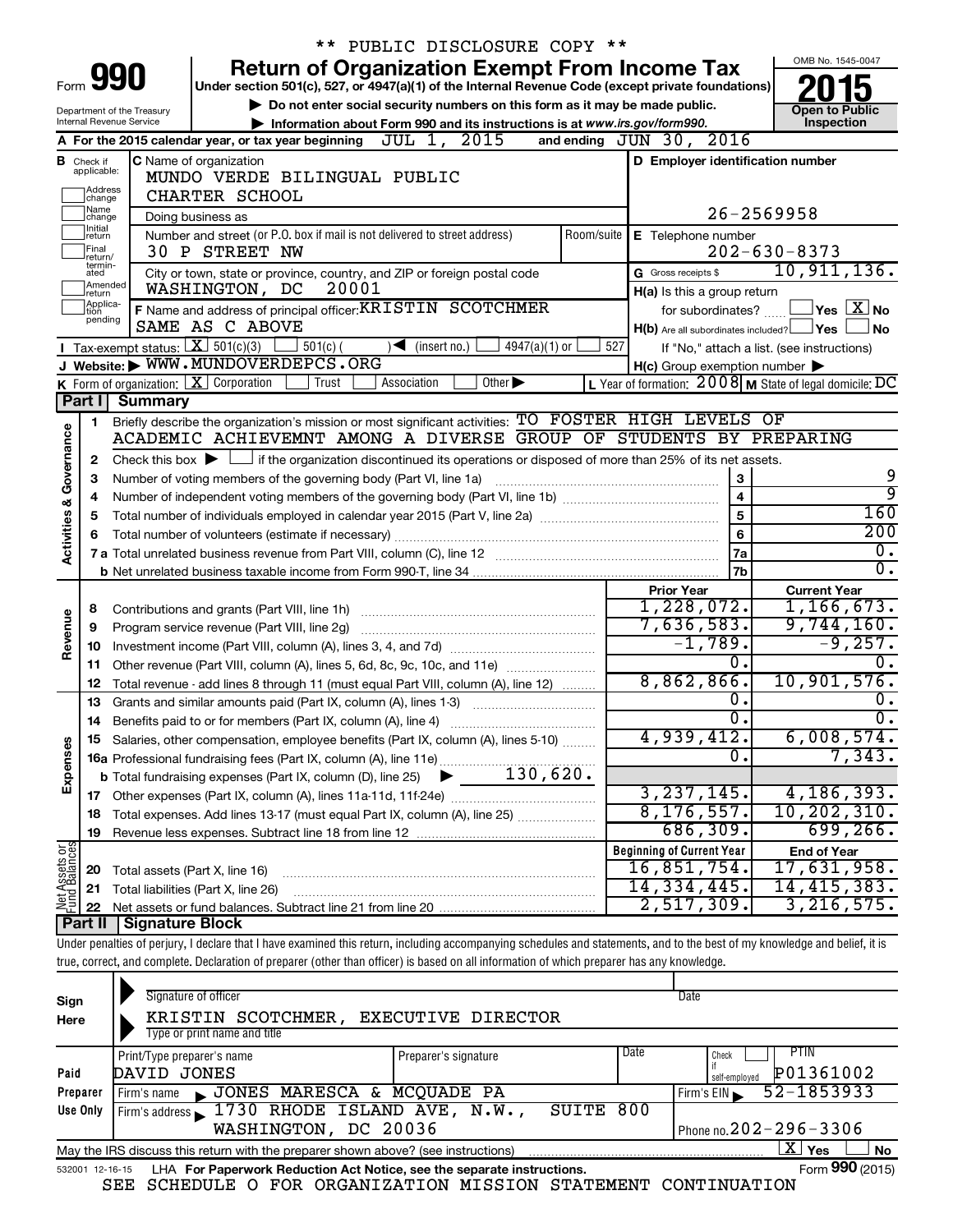| 4е             | 4d Other program services (Describe in Schedule O.)<br>(Expenses \$<br>(Revenue \$<br>including grants of \$<br>$\overline{7,997,085}$ .<br>Total program service expenses                                                                                                               | Form 990 (2015)                                                   |        |
|----------------|------------------------------------------------------------------------------------------------------------------------------------------------------------------------------------------------------------------------------------------------------------------------------------------|-------------------------------------------------------------------|--------|
|                |                                                                                                                                                                                                                                                                                          |                                                                   |        |
|                |                                                                                                                                                                                                                                                                                          |                                                                   |        |
|                |                                                                                                                                                                                                                                                                                          |                                                                   |        |
|                |                                                                                                                                                                                                                                                                                          |                                                                   |        |
|                |                                                                                                                                                                                                                                                                                          |                                                                   |        |
| 4c             | ) (Revenue \$<br>$\left(\text{Code:}\right)$ $\left(\text{Expenses $}\right)$<br>including grants of \$                                                                                                                                                                                  |                                                                   |        |
|                |                                                                                                                                                                                                                                                                                          |                                                                   |        |
|                |                                                                                                                                                                                                                                                                                          |                                                                   |        |
|                |                                                                                                                                                                                                                                                                                          |                                                                   |        |
| 4b             | Code: (Code: ) (Expenses \$ ) (Parameters of \$ ) (Revenue \$ ) (Revenue \$ ) (Revenue \$ ) (Revenue \$ ) (                                                                                                                                                                              |                                                                   |        |
|                |                                                                                                                                                                                                                                                                                          |                                                                   |        |
|                |                                                                                                                                                                                                                                                                                          |                                                                   |        |
|                | ARE THE ONLY SCHOOL IN THE DISTRICT TO ALSO FOCUS ON ENVIRONMENTAL<br>SUSTAINABILITY AND BILINGUAL EDUCATION.                                                                                                                                                                            |                                                                   |        |
|                | PUBLIC EDUCATION - MUNDO VERDE BILINGUAL PUBLIC CHARTER SCHOOL EMBRACES<br>AN EDUCATIONAL MODEL KNOWN AS EXPEDITIONARY LEARNING THAT HAS PROVED<br>SUCCESSFUL IN WASHINGTON'S MOST SOUGHT-AFTER PUBLIC CHARTER SCHOOL. WE                                                                |                                                                   |        |
|                | Section 501(c)(3) and 501(c)(4) organizations are required to report the amount of grants and allocations to others, the total expenses, and<br>revenue, if any, for each program service reported.<br>7,997,085. including grants of \$<br>) (Expenses \$<br>) (Revenue \$<br>4a (Code: | 9,744,160.                                                        |        |
| 4              | If "Yes," describe these changes on Schedule O.<br>Describe the organization's program service accomplishments for each of its three largest program services, as measured by expenses.                                                                                                  |                                                                   |        |
| 3              | If "Yes," describe these new services on Schedule O.<br>Did the organization cease conducting, or make significant changes in how it conducts, any program services?                                                                                                                     | $\Box$ Yes $[\overline{\mathrm{X}}]$ No<br>$\Box$ Yes $\Box X$ No |        |
| $\overline{2}$ | ON BILITERACY AND SUSTAINABILITY.<br>Did the organization undertake any significant program services during the year which were not listed on                                                                                                                                            |                                                                   |        |
|                | TO FOSTER HIGH LEVELS OF ACADEMIC ACHIEVEMENT AMONG A DIVERSE GROUP OF<br>STUDENTS BY PREPARING THEM TO BE SUCCESSFUL AND COMPASSIONATE GLOBAL<br>STEWARDS OF THEIR COMMUNITIES THROUGH AN ENGAGING CURRICULUM FOCUSED                                                                   |                                                                   |        |
| 1              | Briefly describe the organization's mission:                                                                                                                                                                                                                                             |                                                                   |        |
|                | CHARTER SCHOOL<br>Form 990 (2015)<br>Part III   Statement of Program Service Accomplishments                                                                                                                                                                                             | $26 - 2569958$                                                    | Page 2 |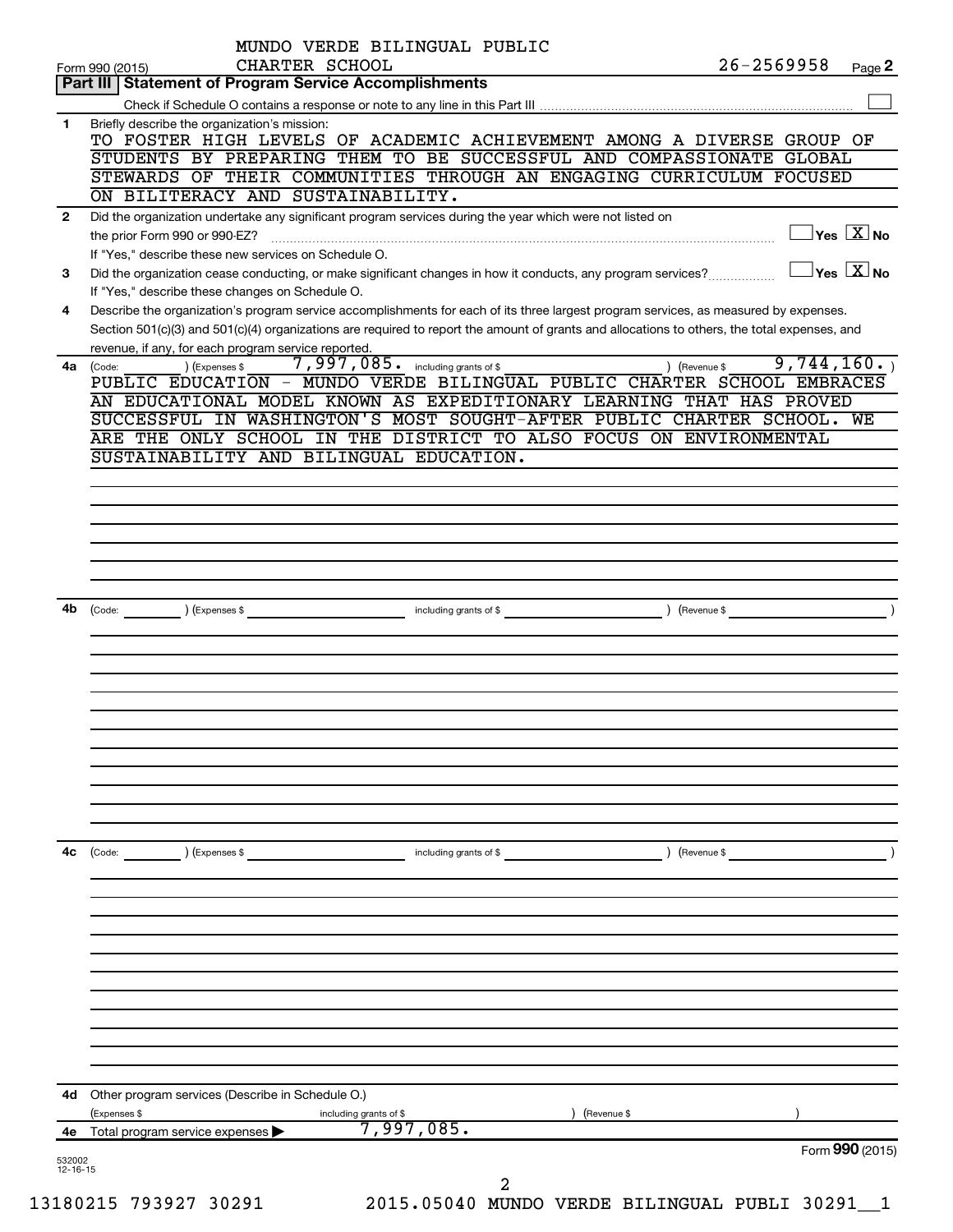|    | Part IV   Checklist of Required Schedules                                                                                                                                                                                           |                 |                         |                         |
|----|-------------------------------------------------------------------------------------------------------------------------------------------------------------------------------------------------------------------------------------|-----------------|-------------------------|-------------------------|
|    |                                                                                                                                                                                                                                     |                 | Yes                     | No                      |
| 1  | Is the organization described in section 501(c)(3) or $4947(a)(1)$ (other than a private foundation)?                                                                                                                               |                 |                         |                         |
|    |                                                                                                                                                                                                                                     | 1               | х                       |                         |
| 2  |                                                                                                                                                                                                                                     | $\overline{2}$  | $\overline{\textbf{x}}$ |                         |
| З  | Did the organization engage in direct or indirect political campaign activities on behalf of or in opposition to candidates for                                                                                                     |                 |                         |                         |
|    |                                                                                                                                                                                                                                     | 3               |                         | x                       |
| 4  | Section 501(c)(3) organizations. Did the organization engage in lobbying activities, or have a section 501(h) election in effect                                                                                                    |                 |                         |                         |
|    |                                                                                                                                                                                                                                     | 4               |                         | x                       |
| 5  | Is the organization a section 501(c)(4), 501(c)(5), or 501(c)(6) organization that receives membership dues, assessments, or                                                                                                        |                 |                         |                         |
|    |                                                                                                                                                                                                                                     | 5               |                         | x                       |
| 6  | Did the organization maintain any donor advised funds or any similar funds or accounts for which donors have the right to                                                                                                           |                 |                         |                         |
|    | provide advice on the distribution or investment of amounts in such funds or accounts? If "Yes," complete Schedule D, Part I                                                                                                        | 6               |                         | x                       |
| 7  | Did the organization receive or hold a conservation easement, including easements to preserve open space,                                                                                                                           |                 |                         |                         |
|    | the environment, historic land areas, or historic structures? If "Yes," complete Schedule D, Part II                                                                                                                                | $\overline{7}$  |                         | x                       |
| 8  | Did the organization maintain collections of works of art, historical treasures, or other similar assets? If "Yes," complete                                                                                                        |                 |                         |                         |
|    |                                                                                                                                                                                                                                     | 8               |                         | x                       |
|    |                                                                                                                                                                                                                                     |                 |                         |                         |
| 9  | Did the organization report an amount in Part X, line 21, for escrow or custodial account liability, serve as a custodian for                                                                                                       |                 |                         |                         |
|    | amounts not listed in Part X; or provide credit counseling, debt management, credit repair, or debt negotiation services?                                                                                                           |                 |                         | x                       |
|    | If "Yes," complete Schedule D, Part IV                                                                                                                                                                                              | 9               |                         |                         |
| 10 | Did the organization, directly or through a related organization, hold assets in temporarily restricted endowments, permanent                                                                                                       |                 |                         | x                       |
|    |                                                                                                                                                                                                                                     | 10              |                         |                         |
| 11 | If the organization's answer to any of the following questions is "Yes," then complete Schedule D, Parts VI, VII, VIII, IX, or X                                                                                                    |                 |                         |                         |
|    | as applicable.                                                                                                                                                                                                                      |                 |                         |                         |
|    | a Did the organization report an amount for land, buildings, and equipment in Part X, line 10? If "Yes," complete Schedule D,                                                                                                       |                 |                         |                         |
|    | Part VI                                                                                                                                                                                                                             | 11a             | х                       |                         |
|    | <b>b</b> Did the organization report an amount for investments - other securities in Part X, line 12 that is 5% or more of its total                                                                                                |                 |                         |                         |
|    |                                                                                                                                                                                                                                     | 11 <sub>b</sub> |                         | х                       |
|    | c Did the organization report an amount for investments - program related in Part X, line 13 that is 5% or more of its total                                                                                                        |                 |                         |                         |
|    |                                                                                                                                                                                                                                     | 11c             |                         | х                       |
|    | d Did the organization report an amount for other assets in Part X, line 15 that is 5% or more of its total assets reported in                                                                                                      |                 |                         |                         |
|    |                                                                                                                                                                                                                                     | 11d             |                         | х                       |
|    | e Did the organization report an amount for other liabilities in Part X, line 25? If "Yes," complete Schedule D, Part X                                                                                                             | 11e             | $\overline{\textbf{x}}$ |                         |
| f  | Did the organization's separate or consolidated financial statements for the tax year include a footnote that addresses                                                                                                             |                 |                         |                         |
|    | the organization's liability for uncertain tax positions under FIN 48 (ASC 740)? If "Yes," complete Schedule D, Part X                                                                                                              | 11f             | X                       |                         |
|    | 12a Did the organization obtain separate, independent audited financial statements for the tax year? If "Yes," complete                                                                                                             |                 |                         |                         |
|    | Schedule D, Parts XI and XII <b>continuum continuum continuum continuum continuum continuum continuum continuum</b> continuum continuum continuum continuum continuum continuum continuum continuum continuum continuum continuum c | 12a             | х                       |                         |
|    | b Was the organization included in consolidated, independent audited financial statements for the tax year?                                                                                                                         |                 |                         |                         |
|    | If "Yes," and if the organization answered "No" to line 12a, then completing Schedule D, Parts XI and XII is optional                                                                                                               | 12 <sub>b</sub> |                         | х                       |
| 13 |                                                                                                                                                                                                                                     | 13              | $\overline{\textbf{x}}$ |                         |
|    | 14a Did the organization maintain an office, employees, or agents outside of the United States?                                                                                                                                     | 14a             |                         | $\overline{\texttt{X}}$ |
|    | <b>b</b> Did the organization have aggregate revenues or expenses of more than \$10,000 from grantmaking, fundraising, business,                                                                                                    |                 |                         |                         |
|    | investment, and program service activities outside the United States, or aggregate foreign investments valued at \$100,000                                                                                                          |                 |                         |                         |
|    |                                                                                                                                                                                                                                     | 14 <sub>b</sub> |                         | x                       |
| 15 | Did the organization report on Part IX, column (A), line 3, more than \$5,000 of grants or other assistance to or for any                                                                                                           |                 |                         |                         |
|    |                                                                                                                                                                                                                                     | 15              |                         | x                       |
| 16 | Did the organization report on Part IX, column (A), line 3, more than \$5,000 of aggregate grants or other assistance to                                                                                                            |                 |                         |                         |
|    |                                                                                                                                                                                                                                     | 16              |                         | x                       |
| 17 | Did the organization report a total of more than \$15,000 of expenses for professional fundraising services on Part IX,                                                                                                             |                 |                         |                         |
|    |                                                                                                                                                                                                                                     | 17              |                         | x                       |
| 18 | Did the organization report more than \$15,000 total of fundraising event gross income and contributions on Part VIII, lines                                                                                                        |                 |                         |                         |
|    |                                                                                                                                                                                                                                     | 18              |                         | x                       |
| 19 | Did the organization report more than \$15,000 of gross income from gaming activities on Part VIII, line 9a? If "Yes,"                                                                                                              |                 |                         |                         |
|    |                                                                                                                                                                                                                                     | 19              |                         | x                       |

Form **990** (2015)

532003 12-16-15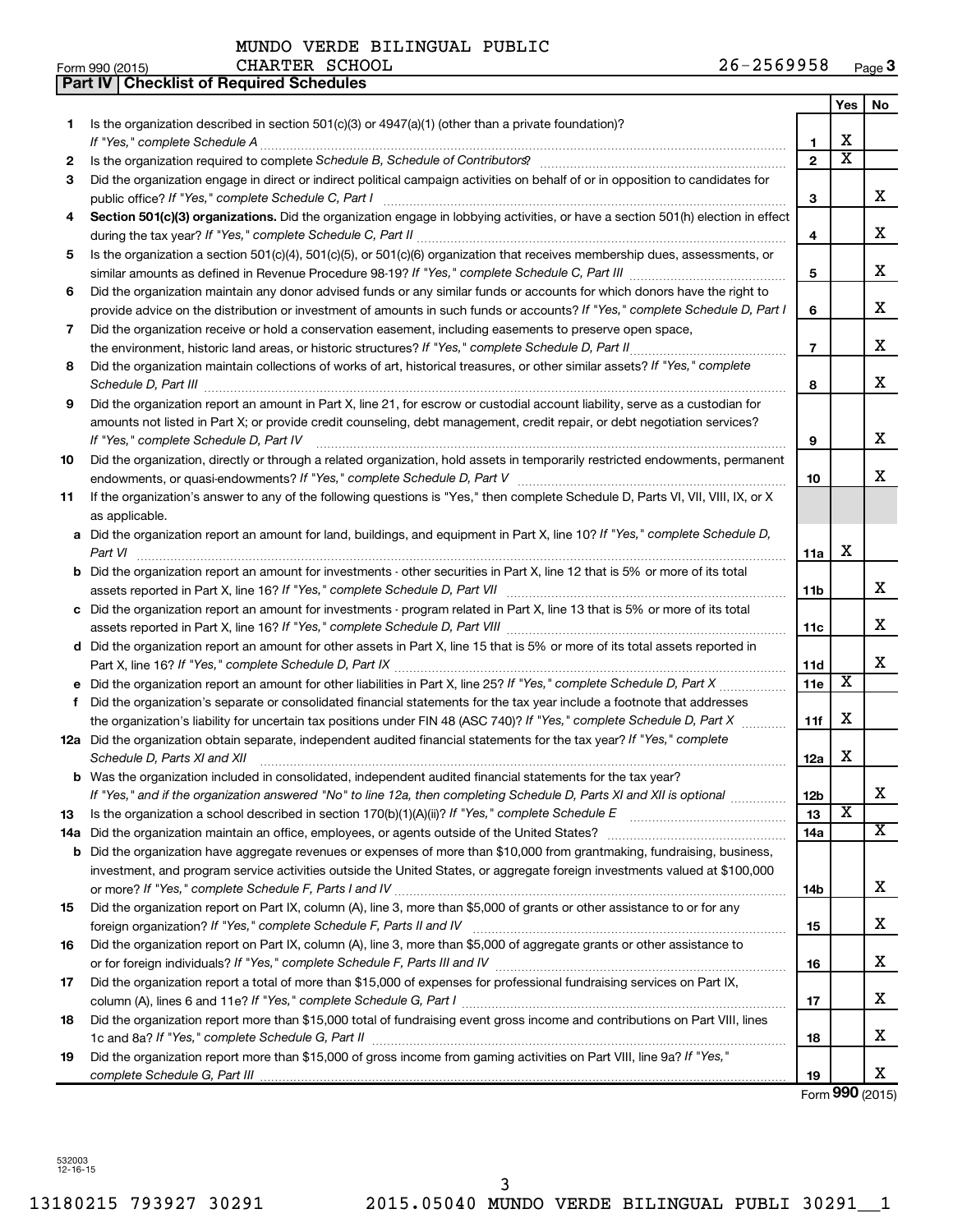|    | 26-2569958<br>CHARTER SCHOOL<br>Form 990 (2015)                                                                                                                                                                                                                                                                                                                                          |                 |     | Page 4                  |
|----|------------------------------------------------------------------------------------------------------------------------------------------------------------------------------------------------------------------------------------------------------------------------------------------------------------------------------------------------------------------------------------------|-----------------|-----|-------------------------|
|    | <b>Part IV   Checklist of Required Schedules (continued)</b>                                                                                                                                                                                                                                                                                                                             |                 |     |                         |
|    |                                                                                                                                                                                                                                                                                                                                                                                          |                 | Yes | No                      |
|    | 20a Did the organization operate one or more hospital facilities? If "Yes," complete Schedule H                                                                                                                                                                                                                                                                                          | 20a             |     | X                       |
| b  |                                                                                                                                                                                                                                                                                                                                                                                          | 20 <sub>b</sub> |     |                         |
| 21 | Did the organization report more than \$5,000 of grants or other assistance to any domestic organization or                                                                                                                                                                                                                                                                              |                 |     |                         |
|    |                                                                                                                                                                                                                                                                                                                                                                                          | 21              |     | x                       |
| 22 | Did the organization report more than \$5,000 of grants or other assistance to or for domestic individuals on                                                                                                                                                                                                                                                                            |                 |     |                         |
|    | Part IX, column (A), line 2? If "Yes," complete Schedule I, Parts I and III                                                                                                                                                                                                                                                                                                              | 22              |     | x                       |
| 23 | Did the organization answer "Yes" to Part VII, Section A, line 3, 4, or 5 about compensation of the organization's current                                                                                                                                                                                                                                                               |                 |     |                         |
|    | and former officers, directors, trustees, key employees, and highest compensated employees? If "Yes," complete                                                                                                                                                                                                                                                                           |                 |     |                         |
|    | $\textit{Schedule J} \textit{ \textbf{} \textbf{} \textbf{} \textbf{} \textbf{} \textbf{} \textbf{} \textbf{} \textbf{} \textbf{} \textbf{} \textbf{} \textbf{} \textbf{} \textbf{} \textbf{} \textbf{} \textbf{} \textbf{} \textbf{} \textbf{} \textbf{} \textbf{} \textbf{} \textbf{} \textbf{} \textbf{} \textbf{} \textbf{} \textbf{} \textbf{} \textbf{} \textbf{} \textbf{} \text$ | 23              |     | x                       |
|    | 24a Did the organization have a tax-exempt bond issue with an outstanding principal amount of more than \$100,000 as of the                                                                                                                                                                                                                                                              |                 |     |                         |
|    | last day of the year, that was issued after December 31, 2002? If "Yes," answer lines 24b through 24d and complete                                                                                                                                                                                                                                                                       |                 |     |                         |
|    | Schedule K. If "No", go to line 25a                                                                                                                                                                                                                                                                                                                                                      | 24a             | х   |                         |
|    |                                                                                                                                                                                                                                                                                                                                                                                          | 24b             |     | $\overline{X}$          |
|    | c Did the organization maintain an escrow account other than a refunding escrow at any time during the year to defease                                                                                                                                                                                                                                                                   |                 |     |                         |
|    |                                                                                                                                                                                                                                                                                                                                                                                          | 24c             |     | x                       |
|    |                                                                                                                                                                                                                                                                                                                                                                                          | 24d             |     | $\overline{\mathbf{x}}$ |
|    | 25a Section 501(c)(3), 501(c)(4), and 501(c)(29) organizations. Did the organization engage in an excess benefit                                                                                                                                                                                                                                                                         |                 |     |                         |
|    |                                                                                                                                                                                                                                                                                                                                                                                          | 25a             |     | x                       |
|    | <b>b</b> Is the organization aware that it engaged in an excess benefit transaction with a disqualified person in a prior year, and                                                                                                                                                                                                                                                      |                 |     |                         |
|    | that the transaction has not been reported on any of the organization's prior Forms 990 or 990-EZ? If "Yes," complete                                                                                                                                                                                                                                                                    |                 |     |                         |
|    | Schedule L, Part I                                                                                                                                                                                                                                                                                                                                                                       | 25b             |     | х                       |
| 26 | Did the organization report any amount on Part X, line 5, 6, or 22 for receivables from or payables to any current or                                                                                                                                                                                                                                                                    |                 |     |                         |
|    | former officers, directors, trustees, key employees, highest compensated employees, or disqualified persons? If "Yes,"                                                                                                                                                                                                                                                                   |                 |     |                         |
|    | complete Schedule L, Part II                                                                                                                                                                                                                                                                                                                                                             | 26              |     | х                       |
| 27 | Did the organization provide a grant or other assistance to an officer, director, trustee, key employee, substantial                                                                                                                                                                                                                                                                     |                 |     |                         |
|    | contributor or employee thereof, a grant selection committee member, or to a 35% controlled entity or family member                                                                                                                                                                                                                                                                      |                 |     |                         |
|    |                                                                                                                                                                                                                                                                                                                                                                                          | 27              |     | x                       |
| 28 | Was the organization a party to a business transaction with one of the following parties (see Schedule L, Part IV                                                                                                                                                                                                                                                                        |                 |     |                         |
|    | instructions for applicable filing thresholds, conditions, and exceptions):                                                                                                                                                                                                                                                                                                              |                 |     |                         |
|    | a A current or former officer, director, trustee, or key employee? If "Yes," complete Schedule L, Part IV                                                                                                                                                                                                                                                                                | 28a             |     | x                       |
|    | <b>b</b> A family member of a current or former officer, director, trustee, or key employee? If "Yes," complete Schedule L, Part IV                                                                                                                                                                                                                                                      | 28 <sub>b</sub> |     | $\overline{\mathbf{x}}$ |
|    | c An entity of which a current or former officer, director, trustee, or key employee (or a family member thereof) was an officer,                                                                                                                                                                                                                                                        |                 |     |                         |
|    | director, trustee, or direct or indirect owner? If "Yes," complete Schedule L, Part IV                                                                                                                                                                                                                                                                                                   | <b>28c</b>      |     | x                       |
| 29 |                                                                                                                                                                                                                                                                                                                                                                                          | 29              |     | $\overline{\mathbf{X}}$ |
|    | Did the organization receive contributions of art, historical treasures, or other similar assets, or qualified conservation                                                                                                                                                                                                                                                              |                 |     |                         |
|    |                                                                                                                                                                                                                                                                                                                                                                                          | 30              |     | х                       |
| 31 | Did the organization liquidate, terminate, or dissolve and cease operations?                                                                                                                                                                                                                                                                                                             |                 |     |                         |
|    |                                                                                                                                                                                                                                                                                                                                                                                          | 31              |     | x                       |
| 32 | Did the organization sell, exchange, dispose of, or transfer more than 25% of its net assets? If "Yes," complete                                                                                                                                                                                                                                                                         |                 |     |                         |
|    | Schedule N, Part II                                                                                                                                                                                                                                                                                                                                                                      | 32              |     | x                       |
| 33 | Did the organization own 100% of an entity disregarded as separate from the organization under Regulations                                                                                                                                                                                                                                                                               |                 |     |                         |
|    |                                                                                                                                                                                                                                                                                                                                                                                          | 33              |     | x                       |
| 34 | Was the organization related to any tax-exempt or taxable entity? If "Yes," complete Schedule R, Part II, III, or IV, and                                                                                                                                                                                                                                                                |                 |     |                         |
|    | Part V, line 1                                                                                                                                                                                                                                                                                                                                                                           | 34              |     | x                       |
|    |                                                                                                                                                                                                                                                                                                                                                                                          | 35a             |     | X                       |
|    | b If "Yes" to line 35a, did the organization receive any payment from or engage in any transaction with a controlled entity                                                                                                                                                                                                                                                              |                 |     |                         |
|    |                                                                                                                                                                                                                                                                                                                                                                                          | 35b             |     |                         |
| 36 | Section 501(c)(3) organizations. Did the organization make any transfers to an exempt non-charitable related organization?                                                                                                                                                                                                                                                               |                 |     |                         |
|    |                                                                                                                                                                                                                                                                                                                                                                                          | 36              |     | х                       |
| 37 | Did the organization conduct more than 5% of its activities through an entity that is not a related organization                                                                                                                                                                                                                                                                         |                 |     |                         |
|    |                                                                                                                                                                                                                                                                                                                                                                                          | 37              |     | x                       |
| 38 | Did the organization complete Schedule O and provide explanations in Schedule O for Part VI, lines 11b and 19?                                                                                                                                                                                                                                                                           |                 |     |                         |
|    |                                                                                                                                                                                                                                                                                                                                                                                          | 38              | х   |                         |
|    |                                                                                                                                                                                                                                                                                                                                                                                          |                 |     | Form 990 (2015)         |

532004 12-16-15

CHARTER SCHOOL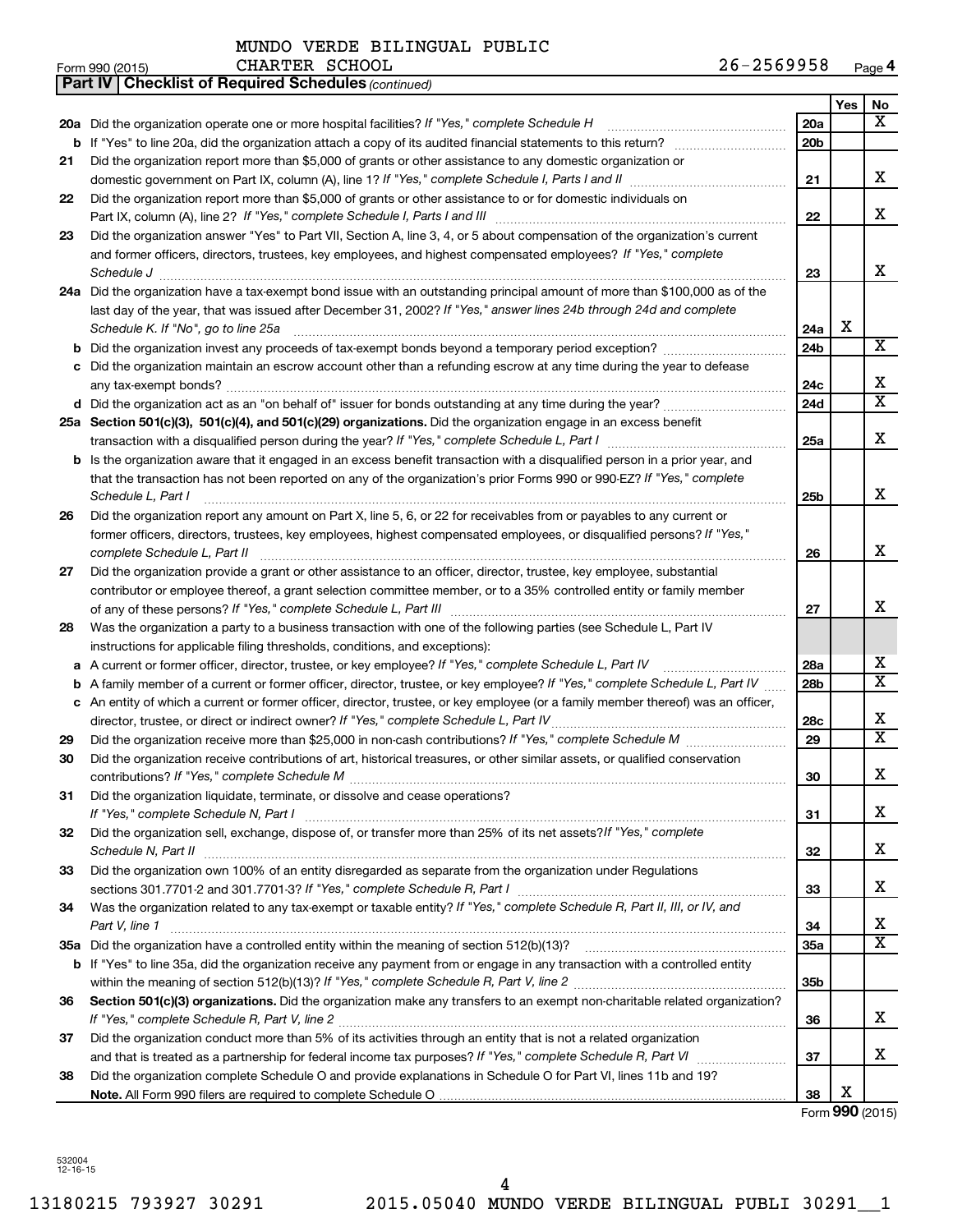| MUNDO VERDE BILINGUAL PUBLIC |  |
|------------------------------|--|
|------------------------------|--|

CHARTER SCHOOL

|    | <b>Statements Regarding Other IRS Filings and Tax Compliance</b><br>Part V<br>Check if Schedule O contains a response or note to any line in this Part V                        |                            |                        |            |                         |  |  |  |  |
|----|---------------------------------------------------------------------------------------------------------------------------------------------------------------------------------|----------------------------|------------------------|------------|-------------------------|--|--|--|--|
|    |                                                                                                                                                                                 |                            |                        |            |                         |  |  |  |  |
|    |                                                                                                                                                                                 | 31<br>1a                   |                        | <b>Yes</b> | No                      |  |  |  |  |
|    | Enter the number of Forms W-2G included in line 1a. Enter -0- if not applicable                                                                                                 | $\Omega$<br>1 <sub>b</sub> |                        |            |                         |  |  |  |  |
| с  | Did the organization comply with backup withholding rules for reportable payments to vendors and reportable gaming                                                              |                            |                        |            |                         |  |  |  |  |
|    |                                                                                                                                                                                 |                            | 1c                     | X          |                         |  |  |  |  |
|    | 2a Enter the number of employees reported on Form W-3, Transmittal of Wage and Tax Statements,                                                                                  |                            |                        |            |                         |  |  |  |  |
|    | filed for the calendar year ending with or within the year covered by this return                                                                                               | 160<br>2a                  |                        |            |                         |  |  |  |  |
| b  |                                                                                                                                                                                 |                            | 2 <sub>b</sub>         | х          |                         |  |  |  |  |
|    | Note. If the sum of lines 1a and 2a is greater than 250, you may be required to e-file (see instructions) <i>managererigion</i> ,                                               |                            |                        |            |                         |  |  |  |  |
|    | 3a Did the organization have unrelated business gross income of \$1,000 or more during the year?                                                                                |                            | За                     |            | х                       |  |  |  |  |
|    | <b>b</b> If "Yes," has it filed a Form 990-T for this year? If "No," to line 3b, provide an explanation in Schedule O manumum                                                   |                            | 3 <sub>b</sub>         |            |                         |  |  |  |  |
|    | 4a At any time during the calendar year, did the organization have an interest in, or a signature or other authority over, a                                                    |                            |                        |            |                         |  |  |  |  |
|    | financial account in a foreign country (such as a bank account, securities account, or other financial account)?                                                                |                            |                        |            |                         |  |  |  |  |
|    | <b>b</b> If "Yes," enter the name of the foreign country: $\blacktriangleright$                                                                                                 |                            |                        |            |                         |  |  |  |  |
|    | See instructions for filing requirements for FinCEN Form 114, Report of Foreign Bank and Financial Accounts (FBAR).                                                             |                            |                        |            |                         |  |  |  |  |
|    |                                                                                                                                                                                 |                            | 5a                     |            | х                       |  |  |  |  |
| b  |                                                                                                                                                                                 |                            | 5 <sub>b</sub>         |            | $\overline{\textbf{x}}$ |  |  |  |  |
| с  |                                                                                                                                                                                 |                            | 5 <sub>c</sub>         |            |                         |  |  |  |  |
|    | 6a Does the organization have annual gross receipts that are normally greater than \$100,000, and did the organization solicit                                                  |                            |                        |            |                         |  |  |  |  |
|    |                                                                                                                                                                                 |                            | 6a                     |            | X                       |  |  |  |  |
|    | <b>b</b> If "Yes," did the organization include with every solicitation an express statement that such contributions or gifts                                                   |                            |                        |            |                         |  |  |  |  |
|    |                                                                                                                                                                                 |                            | 6b                     |            |                         |  |  |  |  |
| 7  | Organizations that may receive deductible contributions under section 170(c).                                                                                                   |                            |                        |            |                         |  |  |  |  |
|    | Did the organization receive a payment in excess of \$75 made partly as a contribution and partly for goods and services provided to the payor?<br>a                            |                            |                        |            |                         |  |  |  |  |
|    |                                                                                                                                                                                 |                            |                        |            |                         |  |  |  |  |
|    | Did the organization sell, exchange, or otherwise dispose of tangible personal property for which it was required<br>с                                                          |                            |                        |            |                         |  |  |  |  |
|    |                                                                                                                                                                                 | 7d                         | 7с                     |            | X                       |  |  |  |  |
| е  | d If "Yes," indicate the number of Forms 8282 filed during the year manufactured in the set of the number of Forms 8282 filed during the year manufactured in the substitution. |                            | 7е                     |            | х                       |  |  |  |  |
|    | Did the organization, during the year, pay premiums, directly or indirectly, on a personal benefit contract?                                                                    |                            | 7f                     |            | $\overline{\textbf{x}}$ |  |  |  |  |
| g  | If the organization received a contribution of qualified intellectual property, did the organization file Form 8899 as required?                                                |                            | 7g                     |            |                         |  |  |  |  |
| h  | If the organization received a contribution of cars, boats, airplanes, or other vehicles, did the organization file a Form 1098-C?                                              |                            | 7h                     |            |                         |  |  |  |  |
| 8  | Sponsoring organizations maintaining donor advised funds. Did a donor advised fund maintained by the                                                                            |                            |                        |            |                         |  |  |  |  |
|    |                                                                                                                                                                                 |                            | 8                      |            |                         |  |  |  |  |
| 9  | Sponsoring organizations maintaining donor advised funds.                                                                                                                       |                            |                        |            |                         |  |  |  |  |
|    |                                                                                                                                                                                 |                            | 9а                     |            |                         |  |  |  |  |
| b  | Did the sponsoring organization make a distribution to a donor, donor advisor, or related person?                                                                               |                            | 9b                     |            |                         |  |  |  |  |
| 10 | Section 501(c)(7) organizations. Enter:                                                                                                                                         |                            |                        |            |                         |  |  |  |  |
| а  |                                                                                                                                                                                 | 10a                        |                        |            |                         |  |  |  |  |
| b  | Gross receipts, included on Form 990, Part VIII, line 12, for public use of club facilities                                                                                     | 10 <sub>b</sub>            |                        |            |                         |  |  |  |  |
| 11 | Section 501(c)(12) organizations. Enter:                                                                                                                                        |                            |                        |            |                         |  |  |  |  |
| а  |                                                                                                                                                                                 | 11a                        |                        |            |                         |  |  |  |  |
| b  | Gross income from other sources (Do not net amounts due or paid to other sources against                                                                                        |                            |                        |            |                         |  |  |  |  |
|    | amounts due or received from them.)                                                                                                                                             | 11b                        |                        |            |                         |  |  |  |  |
|    | 12a Section 4947(a)(1) non-exempt charitable trusts. Is the organization filing Form 990 in lieu of Form 1041?                                                                  |                            | 12a                    |            |                         |  |  |  |  |
|    | <b>b</b> If "Yes," enter the amount of tax-exempt interest received or accrued during the year                                                                                  | 12 <sub>b</sub>            |                        |            |                         |  |  |  |  |
| 13 | Section 501(c)(29) qualified nonprofit health insurance issuers.                                                                                                                |                            |                        |            |                         |  |  |  |  |
|    | a Is the organization licensed to issue qualified health plans in more than one state?                                                                                          |                            | 13a                    |            |                         |  |  |  |  |
|    | Note. See the instructions for additional information the organization must report on Schedule O.                                                                               |                            |                        |            |                         |  |  |  |  |
|    | <b>b</b> Enter the amount of reserves the organization is required to maintain by the states in which the                                                                       |                            |                        |            |                         |  |  |  |  |
|    |                                                                                                                                                                                 | 13 <sub>b</sub>            |                        |            |                         |  |  |  |  |
|    | <b>c</b> Enter the amount of reserves on hand                                                                                                                                   | 13 <sub>c</sub>            |                        |            | х                       |  |  |  |  |
|    | 14a Did the organization receive any payments for indoor tanning services during the tax year?                                                                                  |                            | 14a<br>14 <sub>b</sub> |            |                         |  |  |  |  |
|    |                                                                                                                                                                                 |                            |                        |            |                         |  |  |  |  |

| Form 990 (2015) |  |
|-----------------|--|
|-----------------|--|

532005 12-16-15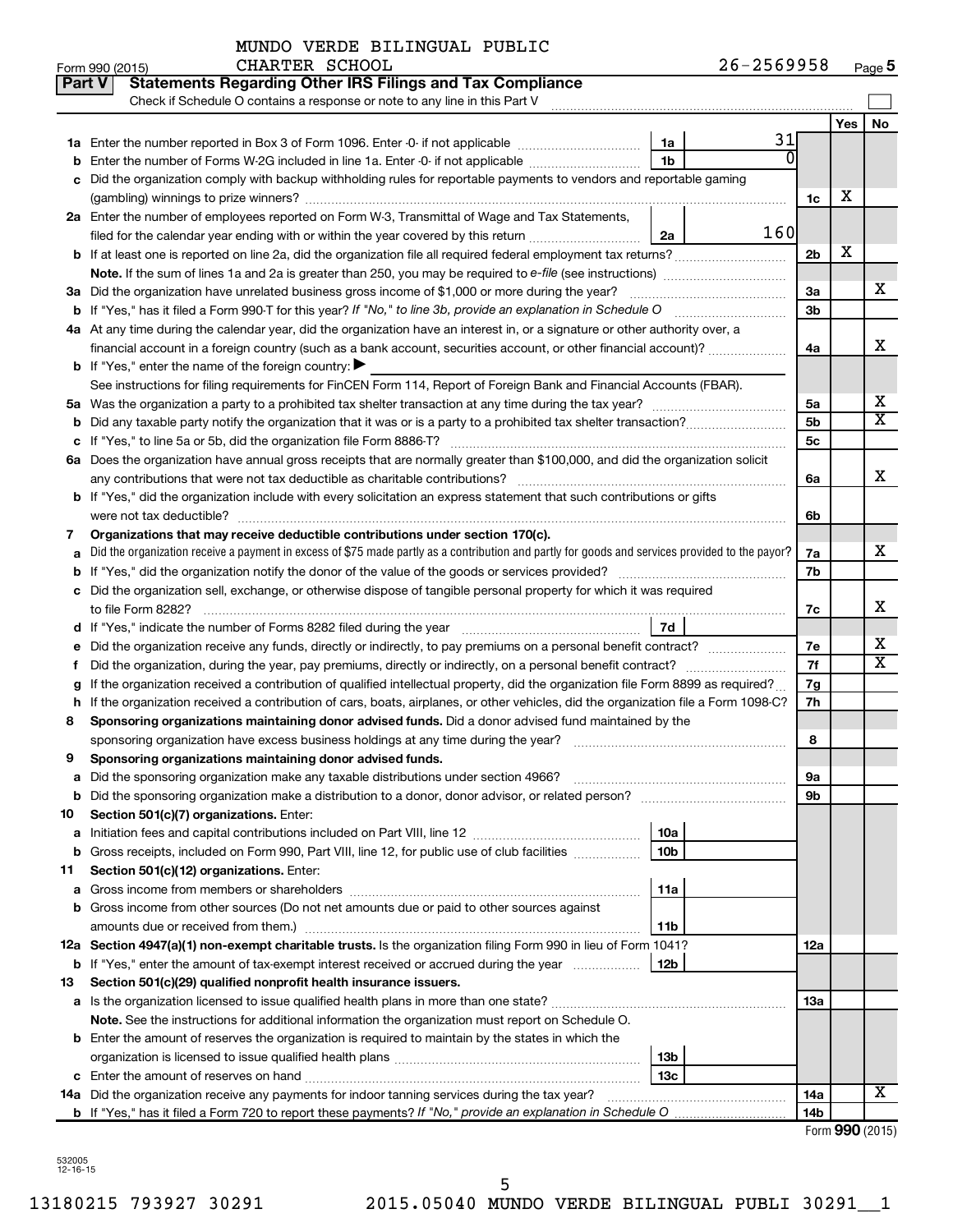**Part VI** Governance, Management, and Disclosure For each "Yes" response to lines 2 through 7b below, and for a "No" response *to line 8a, 8b, or 10b below, describe the circumstances, processes, or changes in Schedule O. See instructions.*

| b<br>2<br>3 | <b>Section A. Governing Body and Management</b><br>1a Enter the number of voting members of the governing body at the end of the tax year <i>manumum</i><br>If there are material differences in voting rights among members of the governing body, or if the governing<br>body delegated broad authority to an executive committee or similar committee, explain in Schedule O. | 1a | 91                      | Yes                     | No                      |
|-------------|----------------------------------------------------------------------------------------------------------------------------------------------------------------------------------------------------------------------------------------------------------------------------------------------------------------------------------------------------------------------------------|----|-------------------------|-------------------------|-------------------------|
|             |                                                                                                                                                                                                                                                                                                                                                                                  |    |                         |                         |                         |
|             |                                                                                                                                                                                                                                                                                                                                                                                  |    |                         |                         |                         |
|             |                                                                                                                                                                                                                                                                                                                                                                                  |    |                         |                         |                         |
|             |                                                                                                                                                                                                                                                                                                                                                                                  |    |                         |                         |                         |
|             |                                                                                                                                                                                                                                                                                                                                                                                  |    |                         |                         |                         |
|             | Enter the number of voting members included in line 1a, above, who are independent <i>manumum</i>                                                                                                                                                                                                                                                                                | 1b | 9                       |                         |                         |
|             | Did any officer, director, trustee, or key employee have a family relationship or a business relationship with any other                                                                                                                                                                                                                                                         |    |                         |                         |                         |
|             | officer, director, trustee, or key employee?                                                                                                                                                                                                                                                                                                                                     |    | $\mathbf{2}$            | X                       |                         |
|             | Did the organization delegate control over management duties customarily performed by or under the direct supervision                                                                                                                                                                                                                                                            |    |                         |                         |                         |
|             |                                                                                                                                                                                                                                                                                                                                                                                  |    | 3                       |                         | x                       |
| 4           | Did the organization make any significant changes to its governing documents since the prior Form 990 was filed?                                                                                                                                                                                                                                                                 |    | $\overline{\mathbf{4}}$ | $\overline{\mathbf{x}}$ |                         |
| 5           |                                                                                                                                                                                                                                                                                                                                                                                  |    | 5                       |                         | $\overline{\mathbf{X}}$ |
| 6           |                                                                                                                                                                                                                                                                                                                                                                                  |    | 6                       |                         | $\overline{\mathtt{x}}$ |
| 7a          | Did the organization have members, stockholders, or other persons who had the power to elect or appoint one or                                                                                                                                                                                                                                                                   |    |                         |                         |                         |
|             |                                                                                                                                                                                                                                                                                                                                                                                  |    |                         |                         | х                       |
|             |                                                                                                                                                                                                                                                                                                                                                                                  |    | 7а                      |                         |                         |
| b           | Are any governance decisions of the organization reserved to (or subject to approval by) members, stockholders, or                                                                                                                                                                                                                                                               |    |                         |                         |                         |
|             |                                                                                                                                                                                                                                                                                                                                                                                  |    | 7b                      |                         | х                       |
| 8           | Did the organization contemporaneously document the meetings held or written actions undertaken during the year by the following:                                                                                                                                                                                                                                                |    |                         |                         |                         |
| а           |                                                                                                                                                                                                                                                                                                                                                                                  |    | 8а                      | х                       |                         |
| b           |                                                                                                                                                                                                                                                                                                                                                                                  |    | 8b                      | $\overline{\mathbf{x}}$ |                         |
| 9           | Is there any officer, director, trustee, or key employee listed in Part VII, Section A, who cannot be reached at the                                                                                                                                                                                                                                                             |    |                         |                         |                         |
|             |                                                                                                                                                                                                                                                                                                                                                                                  |    | 9                       |                         | x                       |
|             | <b>Section B. Policies</b> (This Section B requests information about policies not required by the Internal Revenue Code.)                                                                                                                                                                                                                                                       |    |                         |                         |                         |
|             |                                                                                                                                                                                                                                                                                                                                                                                  |    |                         | Yes                     | No                      |
|             |                                                                                                                                                                                                                                                                                                                                                                                  |    | 10a                     |                         | $\overline{\mathbf{X}}$ |
|             | <b>b</b> If "Yes," did the organization have written policies and procedures governing the activities of such chapters, affiliates,                                                                                                                                                                                                                                              |    |                         |                         |                         |
|             |                                                                                                                                                                                                                                                                                                                                                                                  |    | 10 <sub>b</sub>         |                         |                         |
|             | 11a Has the organization provided a complete copy of this Form 990 to all members of its governing body before filing the form?                                                                                                                                                                                                                                                  |    | 11a                     | х                       |                         |
| b           | Describe in Schedule O the process, if any, used by the organization to review this Form 990.                                                                                                                                                                                                                                                                                    |    |                         |                         |                         |
| 12a         | Did the organization have a written conflict of interest policy? If "No," go to line 13                                                                                                                                                                                                                                                                                          |    | 12a                     | X                       |                         |
| b           | Were officers, directors, or trustees, and key employees required to disclose annually interests that could give rise to conflicts?                                                                                                                                                                                                                                              |    | 12 <sub>b</sub>         | $\overline{\textbf{x}}$ |                         |
| с           | Did the organization regularly and consistently monitor and enforce compliance with the policy? If "Yes," describe                                                                                                                                                                                                                                                               |    |                         |                         |                         |
|             |                                                                                                                                                                                                                                                                                                                                                                                  |    | 12c                     | х                       |                         |
| 13          |                                                                                                                                                                                                                                                                                                                                                                                  |    | 13                      | $\overline{\mathbf{x}}$ |                         |
| 14          |                                                                                                                                                                                                                                                                                                                                                                                  |    | 14                      | $\overline{\mathbf{x}}$ |                         |
| 15          | Did the process for determining compensation of the following persons include a review and approval by independent                                                                                                                                                                                                                                                               |    |                         |                         |                         |
|             | persons, comparability data, and contemporaneous substantiation of the deliberation and decision?                                                                                                                                                                                                                                                                                |    |                         |                         |                         |
|             |                                                                                                                                                                                                                                                                                                                                                                                  |    |                         | х                       |                         |
| а           | The organization's CEO, Executive Director, or top management official manufactured content content of the organization's CEO, Executive Director, or top management official manufactured content of the organization's                                                                                                                                                         |    | <b>15a</b>              |                         | x                       |
|             |                                                                                                                                                                                                                                                                                                                                                                                  |    | <b>15b</b>              |                         |                         |
|             | If "Yes" to line 15a or 15b, describe the process in Schedule O (see instructions).                                                                                                                                                                                                                                                                                              |    |                         |                         |                         |
|             | 16a Did the organization invest in, contribute assets to, or participate in a joint venture or similar arrangement with a                                                                                                                                                                                                                                                        |    |                         |                         |                         |
|             | taxable entity during the year?                                                                                                                                                                                                                                                                                                                                                  |    | 16a                     |                         | х                       |
|             | b If "Yes," did the organization follow a written policy or procedure requiring the organization to evaluate its participation                                                                                                                                                                                                                                                   |    |                         |                         |                         |
|             | in joint venture arrangements under applicable federal tax law, and take steps to safeguard the organization's                                                                                                                                                                                                                                                                   |    |                         |                         |                         |
|             | exempt status with respect to such arrangements?                                                                                                                                                                                                                                                                                                                                 |    | 16 <sub>b</sub>         |                         |                         |
|             | <b>Section C. Disclosure</b>                                                                                                                                                                                                                                                                                                                                                     |    |                         |                         |                         |
| 17          | <b>NONE</b><br>List the states with which a copy of this Form 990 is required to be filed $\blacktriangleright$                                                                                                                                                                                                                                                                  |    |                         |                         |                         |
| 18          | Section 6104 requires an organization to make its Forms 1023 (or 1024 if applicable), 990, and 990-T (Section 501(c)(3)s only) available                                                                                                                                                                                                                                         |    |                         |                         |                         |
|             | for public inspection. Indicate how you made these available. Check all that apply.                                                                                                                                                                                                                                                                                              |    |                         |                         |                         |
|             | $\lfloor x \rfloor$ Upon request<br>Other (explain in Schedule O)<br>Own website<br>Another's website                                                                                                                                                                                                                                                                            |    |                         |                         |                         |
| 19          | Describe in Schedule O whether (and if so, how) the organization made its governing documents, conflict of interest policy, and financial                                                                                                                                                                                                                                        |    |                         |                         |                         |
|             | statements available to the public during the tax year.                                                                                                                                                                                                                                                                                                                          |    |                         |                         |                         |
| 20          | State the name, address, and telephone number of the person who possesses the organization's books and records:                                                                                                                                                                                                                                                                  |    |                         |                         |                         |
|             | THE ORGANIZATION - 202-630-8373                                                                                                                                                                                                                                                                                                                                                  |    |                         |                         |                         |
|             | 30 P STREET NW, WASHINGTON, DC<br>20001                                                                                                                                                                                                                                                                                                                                          |    |                         |                         |                         |
|             |                                                                                                                                                                                                                                                                                                                                                                                  |    |                         |                         |                         |
|             |                                                                                                                                                                                                                                                                                                                                                                                  |    |                         |                         |                         |
|             | 532006 12-16-15<br>6                                                                                                                                                                                                                                                                                                                                                             |    |                         | Form 990 (2015)         |                         |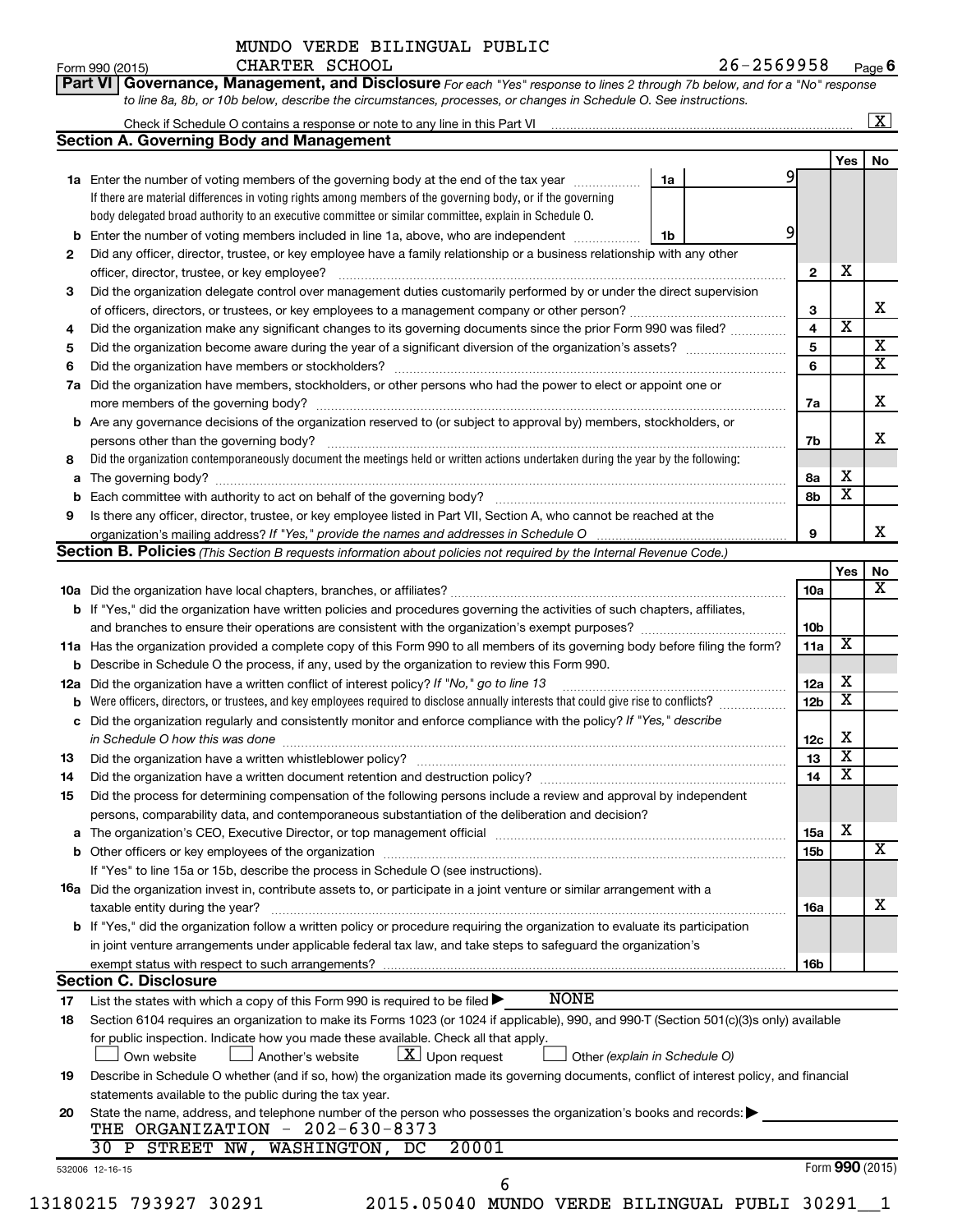|  | MUNDO VERDE BILINGUAL PUBLIC |  |
|--|------------------------------|--|
|  |                              |  |

 $\Box$ 

| Part VII Compensation of Officers, Directors, Trustees, Key Employees, Highest Compensated |
|--------------------------------------------------------------------------------------------|
| <b>Employees, and Independent Contractors</b>                                              |

Check if Schedule O contains a response or note to any line in this Part VII

**Section A. Officers, Directors, Trustees, Key Employees, and Highest Compensated Employees**

**1a**  Complete this table for all persons required to be listed. Report compensation for the calendar year ending with or within the organization's tax year.

 $\bullet$  List all of the organization's current officers, directors, trustees (whether individuals or organizations), regardless of amount of compensation.

**•** List all of the organization's **current** key employees, if any. See instructions for definition of "key employee." Enter -0- in columns  $(D)$ ,  $(E)$ , and  $(F)$  if no compensation was paid.

**•** List the organization's five current highest compensated employees (other than an officer, director, trustee, or key employee) who received report-

**•** List all of the organization's former officers, key employees, and highest compensated employees who received more than \$100,000 of able compensation (Box 5 of Form W-2 and/or Box 7 of Form 1099-MISC) of more than \$100,000 from the organization and any related organizations. reportable compensation from the organization and any related organizations.

**•** List all of the organization's former directors or trustees that received, in the capacity as a former director or trustee of the organization, more than \$10,000 of reportable compensation from the organization and any related organizations.

List persons in the following order: individual trustees or directors; institutional trustees; officers; key employees; highest compensated employees; and former such persons.

Check this box if neither the organization nor any related organization compensated any current officer, director, or trustee.  $\Box$ 

| (A)                           | (B)                  |                                |                      |             | (C)                                                              |                                 |        | (D)                             | (E)             | (F)                         |
|-------------------------------|----------------------|--------------------------------|----------------------|-------------|------------------------------------------------------------------|---------------------------------|--------|---------------------------------|-----------------|-----------------------------|
| Name and Title                | Average              | (do not check more than one    |                      |             | Position                                                         |                                 |        | Reportable                      | Reportable      | Estimated                   |
|                               | hours per            |                                |                      |             | box, unless person is both an<br>officer and a director/trustee) |                                 |        | compensation                    | compensation    | amount of                   |
|                               | week                 |                                |                      |             |                                                                  |                                 |        | from                            | from related    | other                       |
|                               | (list any            |                                |                      |             |                                                                  |                                 |        | the                             | organizations   | compensation                |
|                               | hours for<br>related |                                |                      |             |                                                                  |                                 |        | organization<br>(W-2/1099-MISC) | (W-2/1099-MISC) | from the                    |
|                               | organizations        |                                |                      |             |                                                                  |                                 |        |                                 |                 | organization<br>and related |
|                               | below                |                                |                      |             |                                                                  |                                 |        |                                 |                 | organizations               |
|                               | line)                | Individual trustee or director | nstitutional trustee | Officer     | Key employee                                                     | Highest compensated<br>employee | Former |                                 |                 |                             |
| SARA ELLIOTT<br>(1)           | 2.00                 |                                |                      |             |                                                                  |                                 |        |                                 |                 |                             |
| CHAIR UNTIL JAN 2016          |                      | $\mathbf X$                    |                      | $\mathbf X$ |                                                                  |                                 |        | 0.                              | $\mathbf 0$     | $\mathbf 0$ .               |
| (2)<br>LISA LANDMEIER         | 2.00                 |                                |                      |             |                                                                  |                                 |        |                                 |                 |                             |
| CHAIR BEGINNING JAN 2016      |                      | $\mathbf X$                    |                      | $\mathbf X$ |                                                                  |                                 |        | $\mathbf 0$                     | $\mathbf 0$     | $\mathbf 0$ .               |
| (3)<br>EDWARD PAULS           | 2.00                 |                                |                      |             |                                                                  |                                 |        |                                 |                 |                             |
| <b>DIRECTOR</b>               |                      | $\mathbf X$                    |                      | $\rm X$     |                                                                  |                                 |        | $\mathbf 0$                     | $\mathbf 0$     | $\mathbf 0$ .               |
| LYNSEY WOOD JEFFRIES<br>(4)   | 2.00                 |                                |                      |             |                                                                  |                                 |        |                                 |                 |                             |
| <b>DIRECTOR</b>               |                      | $\mathbf X$                    |                      | $\mathbf X$ |                                                                  |                                 |        | $\mathbf 0$ .                   | $\mathbf 0$     | $\mathbf 0$ .               |
| PACO FABIAN<br>(5)            | 2.00                 |                                |                      |             |                                                                  |                                 |        |                                 |                 |                             |
| <b>DIRECTOR</b>               |                      | $\mathbf X$                    |                      | $\mathbf X$ |                                                                  |                                 |        | $\mathbf 0$ .                   | $\mathbf 0$     | $\mathbf 0$ .               |
| (6) VICTOR SANT'ANNA          | 2.00                 |                                |                      |             |                                                                  |                                 |        |                                 |                 |                             |
| <b>DIRECTOR</b>               |                      | $\mathbf X$                    |                      |             |                                                                  |                                 |        | 0.                              | $\mathbf 0$     | $\mathbf 0$ .               |
| JONATHAN HALPERIN<br>(7)      | 2.00                 |                                |                      |             |                                                                  |                                 |        |                                 |                 |                             |
| DIRECTOR UNTIL SEPTEMBER 2015 |                      | $\mathbf X$                    |                      |             |                                                                  |                                 |        | 0.                              | $\mathbf 0$     | $\mathbf 0$ .               |
| KATHERINE ROBOFF<br>(8)       | 2.00                 |                                |                      |             |                                                                  |                                 |        |                                 |                 |                             |
| <b>DIRECTOR</b>               |                      | X                              |                      |             |                                                                  |                                 |        | $\mathbf 0$ .                   | $\mathbf 0$     | $\mathbf 0$ .               |
| MARIANNA DUBOSQ<br>(9)        | 2.00                 |                                |                      |             |                                                                  |                                 |        |                                 |                 |                             |
| DIRECTOR UNITL SEPT 2015      |                      | $\mathbf X$                    |                      |             |                                                                  |                                 |        | $\mathbf 0$ .                   | $\mathbf 0$     | $\mathbf 0$ .               |
| (10) NATASHA LUDDINGTON       | 2.00                 |                                |                      |             |                                                                  |                                 |        |                                 |                 |                             |
| DIRECTOR UNTIL MARCH 2016     |                      | X                              |                      |             |                                                                  |                                 |        | $\mathbf 0$ .                   | 0               | $\mathbf 0$ .               |
| (11) MICHELLE MOLITOR         | 2.00                 |                                |                      |             |                                                                  |                                 |        |                                 |                 |                             |
| <b>DIRECTOR</b>               |                      | X                              |                      |             |                                                                  |                                 |        | 0.                              | $\mathbf 0$     | $\mathbf 0$ .               |
| (12) STEPHANIE SHULTZ         | 2.00                 |                                |                      |             |                                                                  |                                 |        |                                 |                 |                             |
| <b>DIRECTOR</b>               |                      | $\mathbf X$                    |                      |             |                                                                  |                                 |        | 0.                              | $\mathbf 0$     | $\boldsymbol{0}$ .          |
| (13) COREY EALONS             | 2.00                 |                                |                      |             |                                                                  |                                 |        |                                 |                 |                             |
| <b>DIRECTOR</b>               |                      | $\mathbf X$                    |                      |             |                                                                  |                                 |        | 0.                              | $\mathbf 0$ .   | $\mathbf 0$ .               |
| (14) KRISTIN SCOTCHMER        | 40.00                |                                |                      |             |                                                                  |                                 |        |                                 |                 |                             |
| EXECUTIVE DIRECTOR            |                      |                                |                      | $\rm X$     |                                                                  |                                 |        | 110,642.                        | 0.              | 12,874.                     |
| (15) DAHLIA AGUILAR           | 40.00                |                                |                      |             |                                                                  |                                 |        |                                 |                 |                             |
| PRINCIPAL                     |                      |                                |                      | $\rm X$     |                                                                  |                                 |        | 109,845.                        | 0.              | 13,268.                     |
| (16) JOHN BREYER              | 40.00                |                                |                      |             |                                                                  |                                 |        |                                 |                 |                             |
| CHIEF OPERATING OFFICER       |                      |                                |                      | $\rm X$     |                                                                  |                                 |        | 120,975.                        | 0.              | 8,723.                      |
|                               |                      |                                |                      |             |                                                                  |                                 |        |                                 |                 |                             |
|                               |                      |                                |                      |             |                                                                  |                                 |        |                                 |                 |                             |

7

532007 12-16-15

Form (2015) **990**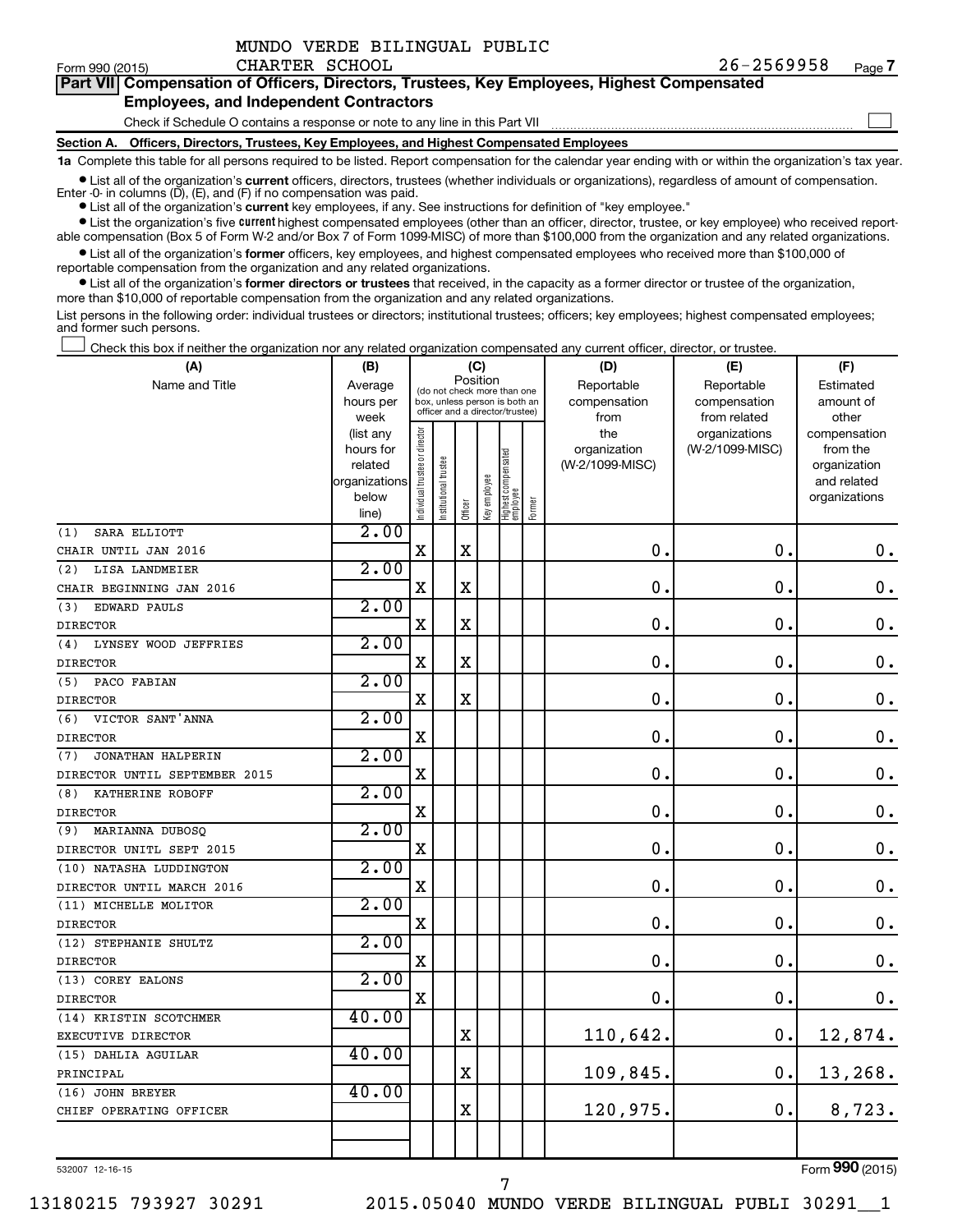| 26-2569958<br>CHARTER SCHOOL<br>Form 990 (2015)<br><b>Part VII</b><br>Section A. Officers, Directors, Trustees, Key Employees, and Highest Compensated Employees (continued)<br>(B)<br>(C)<br>(D)<br>(A)<br>(F)<br>(E)<br>Position<br>Average<br>Name and title<br>Reportable<br>Reportable<br>Estimated<br>(do not check more than one<br>hours per<br>compensation<br>compensation<br>amount of<br>box, unless person is both an<br>officer and a director/trustee)<br>week<br>from related<br>other<br>from<br>(list any<br>Individual trustee or director<br>the<br>organizations<br>compensation<br>hours for<br>organization<br>(W-2/1099-MISC)<br>from the<br>Highest compensated<br>employee<br>Institutional trustee<br>related<br>(W-2/1099-MISC)<br>organization<br>organizations<br>Key employee<br>and related<br>below<br>organizations<br>Former<br>Officer<br>line) | Page 8                   |
|-------------------------------------------------------------------------------------------------------------------------------------------------------------------------------------------------------------------------------------------------------------------------------------------------------------------------------------------------------------------------------------------------------------------------------------------------------------------------------------------------------------------------------------------------------------------------------------------------------------------------------------------------------------------------------------------------------------------------------------------------------------------------------------------------------------------------------------------------------------------------------------|--------------------------|
|                                                                                                                                                                                                                                                                                                                                                                                                                                                                                                                                                                                                                                                                                                                                                                                                                                                                                     |                          |
|                                                                                                                                                                                                                                                                                                                                                                                                                                                                                                                                                                                                                                                                                                                                                                                                                                                                                     |                          |
|                                                                                                                                                                                                                                                                                                                                                                                                                                                                                                                                                                                                                                                                                                                                                                                                                                                                                     |                          |
|                                                                                                                                                                                                                                                                                                                                                                                                                                                                                                                                                                                                                                                                                                                                                                                                                                                                                     |                          |
|                                                                                                                                                                                                                                                                                                                                                                                                                                                                                                                                                                                                                                                                                                                                                                                                                                                                                     |                          |
|                                                                                                                                                                                                                                                                                                                                                                                                                                                                                                                                                                                                                                                                                                                                                                                                                                                                                     |                          |
|                                                                                                                                                                                                                                                                                                                                                                                                                                                                                                                                                                                                                                                                                                                                                                                                                                                                                     |                          |
| 341,462.<br>$\overline{0}$ .<br>1b Sub-total<br>$\overline{0}$ .<br>σ.<br>σ.<br>341, 462.                                                                                                                                                                                                                                                                                                                                                                                                                                                                                                                                                                                                                                                                                                                                                                                           | 34,865.<br>0.<br>34,865. |
| Total number of individuals (including but not limited to those listed above) who received more than \$100,000 of reportable<br>$\mathbf{2}$<br>compensation from the organization $\blacktriangleright$                                                                                                                                                                                                                                                                                                                                                                                                                                                                                                                                                                                                                                                                            |                          |
| Yes                                                                                                                                                                                                                                                                                                                                                                                                                                                                                                                                                                                                                                                                                                                                                                                                                                                                                 | No                       |
| Did the organization list any former officer, director, or trustee, key employee, or highest compensated employee on<br>З<br>line 1a? If "Yes," complete Schedule J for such individual manufactured content content from the content of the<br>З                                                                                                                                                                                                                                                                                                                                                                                                                                                                                                                                                                                                                                   | $\overline{\text{X}}$    |
| For any individual listed on line 1a, is the sum of reportable compensation and other compensation from the organization<br>4<br>4                                                                                                                                                                                                                                                                                                                                                                                                                                                                                                                                                                                                                                                                                                                                                  | x.                       |
| Did any person listed on line 1a receive or accrue compensation from any unrelated organization or individual for services<br>5<br>rendered to the organization? If "Yes," complete Schedule J for such person manufaction contains and contained<br>5                                                                                                                                                                                                                                                                                                                                                                                                                                                                                                                                                                                                                              | x                        |
| <b>Section B. Independent Contractors</b>                                                                                                                                                                                                                                                                                                                                                                                                                                                                                                                                                                                                                                                                                                                                                                                                                                           |                          |
| Complete this table for your five highest compensated independent contractors that received more than \$100,000 of compensation from<br>1<br>the organization. Report compensation for the calendar year ending with or within the organization's tax year.                                                                                                                                                                                                                                                                                                                                                                                                                                                                                                                                                                                                                         |                          |
| (C)<br>(A)<br>(B)<br>Name and business address<br>Description of services<br>Compensation                                                                                                                                                                                                                                                                                                                                                                                                                                                                                                                                                                                                                                                                                                                                                                                           |                          |
| WT CAFE - WASHINGTON DC, 703 EDGEWOOD<br>STREET NE, WASHINGTON, DC 20017<br><b>FOOD SERVICE</b>                                                                                                                                                                                                                                                                                                                                                                                                                                                                                                                                                                                                                                                                                                                                                                                     | 388,672.                 |
| STUDENT TRANSPORTATION UNLIMITED, 11036<br>LIVINGSTON ROAD, FORT WASHINGTON, MD 20744<br><b>BUS TRANSPORTATION</b>                                                                                                                                                                                                                                                                                                                                                                                                                                                                                                                                                                                                                                                                                                                                                                  | 165,572.                 |
| PMM COMPANIES<br>15938 DERWOOD ROAD, ROCKVILLE, MD 20855<br>UANITORIAL SERVICES                                                                                                                                                                                                                                                                                                                                                                                                                                                                                                                                                                                                                                                                                                                                                                                                     | 157,799.                 |
| EDOPS, 1611 CONNECTICUT AVE. NW,<br>FINANCE AND HUMAN<br>WASHINGTON, DC 20009<br><b>RESOURCES</b>                                                                                                                                                                                                                                                                                                                                                                                                                                                                                                                                                                                                                                                                                                                                                                                   | 120,910.                 |
| BEHAVIORAL AND EDUCATIONAL SOLUTIONS P.C.<br>SPECIAL EDUCATION<br>8609 2ND AVE., STE. 404B, SILVER SPRING,<br>SERVICES                                                                                                                                                                                                                                                                                                                                                                                                                                                                                                                                                                                                                                                                                                                                                              | 100,521.                 |
| Total number of independent contractors (including but not limited to those listed above) who received more than<br>$\mathbf{2}$<br>5<br>\$100,000 of compensation from the organization ><br>$T_{\text{sum}}$ 000 (2015)                                                                                                                                                                                                                                                                                                                                                                                                                                                                                                                                                                                                                                                           |                          |

532008 12-16-15

Form (2015) **990**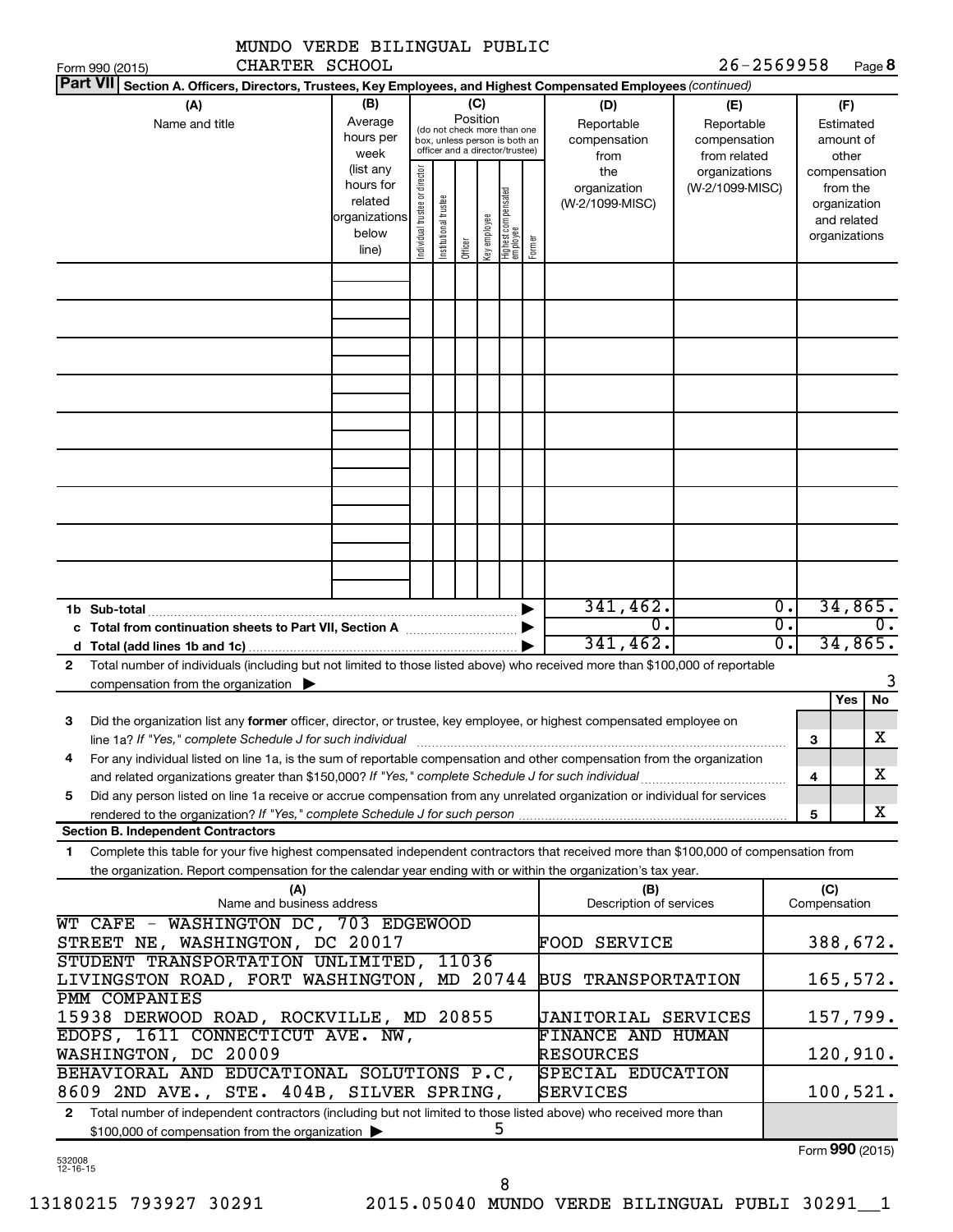#### MUNDO VERDE BILINGUAL PUBLIC CHARTER SCHOOL

|                              | <b>Part VIII</b> | <b>Statement of Revenue</b>                                                |                     |                      |                      |                                                 |                                         |                                                                    |
|------------------------------|------------------|----------------------------------------------------------------------------|---------------------|----------------------|----------------------|-------------------------------------------------|-----------------------------------------|--------------------------------------------------------------------|
|                              |                  |                                                                            |                     |                      |                      |                                                 |                                         |                                                                    |
|                              |                  |                                                                            |                     |                      | (A)<br>Total revenue | (B)<br>Related or<br>exempt function<br>revenue | (C)<br>Unrelated<br>business<br>revenue | (D)<br>Revenuè excluded<br>from tax under<br>sections<br>512 - 514 |
|                              |                  | <b>1 a</b> Federated campaigns                                             | 1a                  |                      |                      |                                                 |                                         |                                                                    |
| Contributions, Gifts, Grants |                  | <b>b</b> Membership dues                                                   | 1 <sub>b</sub>      |                      |                      |                                                 |                                         |                                                                    |
|                              |                  | c Fundraising events                                                       | 1 <sub>c</sub>      |                      |                      |                                                 |                                         |                                                                    |
|                              |                  | d Related organizations                                                    | 1 <sub>d</sub><br>. |                      |                      |                                                 |                                         |                                                                    |
|                              |                  | e Government grants (contributions)                                        | 1e                  | 643,646.             |                      |                                                 |                                         |                                                                    |
|                              |                  | f All other contributions, gifts, grants, and                              |                     |                      |                      |                                                 |                                         |                                                                    |
|                              |                  | similar amounts not included above                                         | 1f                  | 523,027.             |                      |                                                 |                                         |                                                                    |
|                              |                  | g Noncash contributions included in lines 1a-1f: \$                        |                     | 4,744                |                      |                                                 |                                         |                                                                    |
|                              |                  |                                                                            |                     | ▶                    | 1,166,673.           |                                                 |                                         |                                                                    |
|                              |                  |                                                                            |                     | <b>Business Code</b> |                      |                                                 |                                         |                                                                    |
|                              |                  | 2 a PER PUPIL APPROPRIATIONS                                               |                     | 611710               | 6,795,856.           | 6,795,856.                                      |                                         |                                                                    |
|                              | b                | PER PUPIL FACILITY ALLOWANCE                                               |                     | 611710               | 1,680,712.           | 1,680,712.                                      |                                         |                                                                    |
|                              |                  | BEFORE/AFTER CARE                                                          |                     | 900099<br>900099     | 731,383.             | 731,383.                                        |                                         |                                                                    |
|                              | d                | OTHER SCHOOL ACTIITIES<br>SCHOOL MEALS AND SNACK SALES                     |                     | 900099               | 209,450.             | 209, 450.                                       |                                         |                                                                    |
| Program Service<br>Revenue   |                  |                                                                            |                     | 900099               | 196,985.<br>129,774. | 196,985.<br>129,774.                            |                                         |                                                                    |
|                              |                  | f All other program service revenue                                        |                     | ▶                    | 9,744,160.           |                                                 |                                         |                                                                    |
|                              | З                | Investment income (including dividends, interest, and                      |                     |                      |                      |                                                 |                                         |                                                                    |
|                              |                  |                                                                            |                     |                      | 303.                 |                                                 |                                         | 303.                                                               |
|                              | 4                | Income from investment of tax-exempt bond proceeds                         |                     |                      |                      |                                                 |                                         |                                                                    |
|                              | 5                |                                                                            |                     |                      |                      |                                                 |                                         |                                                                    |
|                              |                  |                                                                            | (i) Real            | (ii) Personal        |                      |                                                 |                                         |                                                                    |
|                              |                  | <b>6 a</b> Gross rents                                                     |                     |                      |                      |                                                 |                                         |                                                                    |
|                              |                  | <b>b</b> Less: rental expenses                                             |                     |                      |                      |                                                 |                                         |                                                                    |
|                              |                  | c Rental income or (loss)                                                  |                     |                      |                      |                                                 |                                         |                                                                    |
|                              |                  | <b>d</b> Net rental income or (loss)                                       |                     | ▶                    |                      |                                                 |                                         |                                                                    |
|                              |                  | 7 a Gross amount from sales of                                             | (i) Securities      | (ii) Other           |                      |                                                 |                                         |                                                                    |
|                              |                  | assets other than inventory                                                |                     |                      |                      |                                                 |                                         |                                                                    |
|                              |                  | <b>b</b> Less: cost or other basis                                         |                     |                      |                      |                                                 |                                         |                                                                    |
|                              |                  | and sales expenses                                                         |                     | 9,560.               |                      |                                                 |                                         |                                                                    |
|                              |                  |                                                                            |                     | $-9,560.$            |                      |                                                 |                                         |                                                                    |
|                              |                  |                                                                            |                     | ▶                    | $-9,560.$            |                                                 |                                         | $-9,560.$                                                          |
| <b>Other Revenue</b>         |                  | 8 a Gross income from fundraising events (not<br>including \$              | of                  |                      |                      |                                                 |                                         |                                                                    |
|                              |                  | contributions reported on line 1c). See                                    |                     |                      |                      |                                                 |                                         |                                                                    |
|                              |                  |                                                                            |                     |                      |                      |                                                 |                                         |                                                                    |
|                              |                  |                                                                            |                     |                      |                      |                                                 |                                         |                                                                    |
|                              |                  | c Net income or (loss) from fundraising events                             |                     | ▶                    |                      |                                                 |                                         |                                                                    |
|                              |                  | 9 a Gross income from gaming activities. See                               |                     |                      |                      |                                                 |                                         |                                                                    |
|                              |                  |                                                                            |                     |                      |                      |                                                 |                                         |                                                                    |
|                              |                  | <b>b</b> Less: direct expenses <b>contained b</b>                          |                     |                      |                      |                                                 |                                         |                                                                    |
|                              |                  |                                                                            |                     |                      |                      |                                                 |                                         |                                                                    |
|                              |                  | 10 a Gross sales of inventory, less returns                                |                     |                      |                      |                                                 |                                         |                                                                    |
|                              |                  |                                                                            |                     |                      |                      |                                                 |                                         |                                                                    |
|                              |                  | <b>b</b> Less: cost of goods sold $\ldots$ <b>b</b>                        |                     | ▶                    |                      |                                                 |                                         |                                                                    |
|                              |                  | c Net income or (loss) from sales of inventory<br>Miscellaneous Revenue    |                     | <b>Business Code</b> |                      |                                                 |                                         |                                                                    |
|                              | 11a              |                                                                            |                     |                      |                      |                                                 |                                         |                                                                    |
|                              | b                |                                                                            |                     |                      |                      |                                                 |                                         |                                                                    |
|                              | с                |                                                                            |                     |                      |                      |                                                 |                                         |                                                                    |
|                              |                  | the control of the control of the control of the control of the control of |                     |                      |                      |                                                 |                                         |                                                                    |
|                              |                  |                                                                            |                     |                      |                      |                                                 |                                         |                                                                    |
|                              | 12               |                                                                            |                     |                      | 10,901,576.          | 9,744,160.                                      | 0.                                      | $-9,257.$                                                          |
|                              | 532009 12-16-15  |                                                                            |                     |                      |                      |                                                 |                                         | Form 990 (2015)                                                    |

9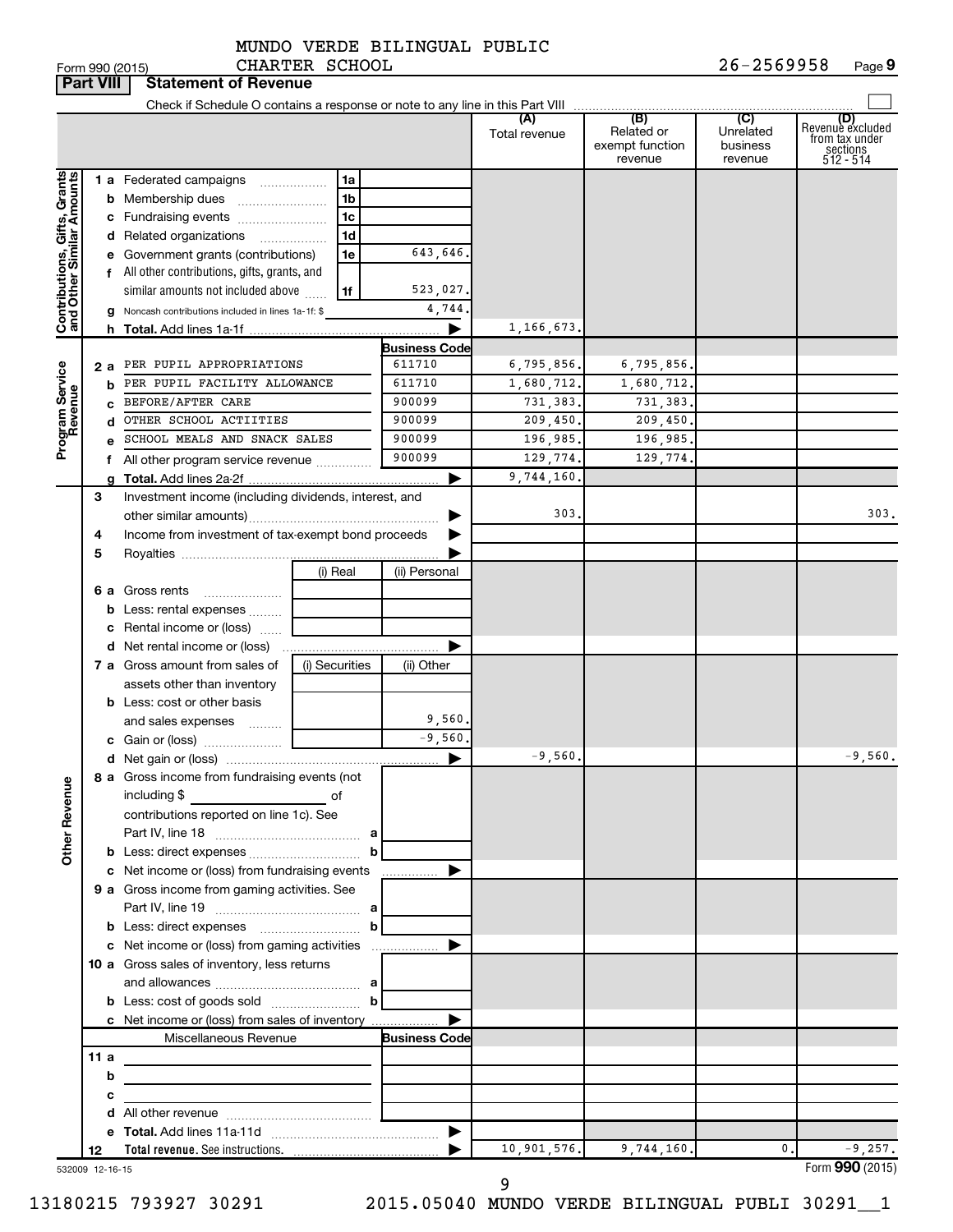|              | <b>Part IX Statement of Functional Expenses</b>                                                                                                                                                             |                       |                                    |                                           |                                |
|--------------|-------------------------------------------------------------------------------------------------------------------------------------------------------------------------------------------------------------|-----------------------|------------------------------------|-------------------------------------------|--------------------------------|
|              | Section 501(c)(3) and 501(c)(4) organizations must complete all columns. All other organizations must complete column (A).                                                                                  |                       |                                    |                                           |                                |
|              | Check if Schedule O contains a response or note to any line in this Part IX.                                                                                                                                |                       |                                    |                                           |                                |
|              | Do not include amounts reported on lines 6b,<br>7b, 8b, 9b, and 10b of Part VIII.                                                                                                                           | (A)<br>Total expenses | (B)<br>Program service<br>expenses | (C)<br>Management and<br>general expenses | (D)<br>Fundraising<br>expenses |
| 1            | Grants and other assistance to domestic organizations                                                                                                                                                       |                       |                                    |                                           |                                |
|              | and domestic governments. See Part IV, line 21                                                                                                                                                              |                       |                                    |                                           |                                |
| $\mathbf{2}$ | Grants and other assistance to domestic                                                                                                                                                                     |                       |                                    |                                           |                                |
|              | individuals. See Part IV, line 22                                                                                                                                                                           |                       |                                    |                                           |                                |
| 3            | Grants and other assistance to foreign                                                                                                                                                                      |                       |                                    |                                           |                                |
|              | organizations, foreign governments, and foreign                                                                                                                                                             |                       |                                    |                                           |                                |
|              | individuals. See Part IV, lines 15 and 16                                                                                                                                                                   |                       |                                    |                                           |                                |
| 4            | Benefits paid to or for members                                                                                                                                                                             |                       |                                    |                                           |                                |
| 5            | Compensation of current officers, directors,                                                                                                                                                                | 372,808.              | 305,452.                           | 61,053.                                   | 6,303.                         |
|              | trustees, and key employees                                                                                                                                                                                 |                       |                                    |                                           |                                |
| 6            | Compensation not included above, to disqualified<br>persons (as defined under section 4958(f)(1)) and                                                                                                       |                       |                                    |                                           |                                |
|              | persons described in section 4958(c)(3)(B)                                                                                                                                                                  |                       |                                    |                                           |                                |
| 7            | Other salaries and wages                                                                                                                                                                                    | 4,658,609.            | 3,816,930.                         | 762,920.                                  | 78, 759.                       |
| 8            | Pension plan accruals and contributions (include                                                                                                                                                            |                       |                                    |                                           |                                |
|              | section 401(k) and 403(b) employer contributions)                                                                                                                                                           | 118,070.              | 96,737.                            | 19,336.                                   |                                |
| 9            | Other employee benefits                                                                                                                                                                                     | 452, 296.             | 370,580.                           | 74,070.                                   | $\frac{1,997.}{7,646.}$        |
| 10           |                                                                                                                                                                                                             | 406,791.              | 333, 295.                          | 66,619.                                   | 6,877.                         |
| 11           | Fees for services (non-employees):                                                                                                                                                                          |                       |                                    |                                           |                                |
| a            |                                                                                                                                                                                                             | 105,997.              |                                    | 105,997.                                  |                                |
| b            |                                                                                                                                                                                                             | 50,963.               | 19,028.                            | 31,935.                                   |                                |
| c            |                                                                                                                                                                                                             | 104,003.              | 76,962.                            | 27,041                                    |                                |
| d            | Lobbying                                                                                                                                                                                                    |                       |                                    |                                           |                                |
| e            | Professional fundraising services. See Part IV, line 17                                                                                                                                                     | 7,343.                |                                    |                                           | 7,343.                         |
| f            | Investment management fees                                                                                                                                                                                  |                       |                                    |                                           |                                |
| q            | Other. (If line 11g amount exceeds 10% of line 25,                                                                                                                                                          |                       |                                    |                                           |                                |
|              | column (A) amount, list line 11g expenses on Sch O.)                                                                                                                                                        | 19,872.               | 19,872.                            |                                           |                                |
| 12           |                                                                                                                                                                                                             | 89,653.               | 74,718.                            | 14,935.                                   |                                |
| 13<br>14     |                                                                                                                                                                                                             | 129,544.              | 107,964.                           | 21,580.                                   |                                |
| 15           |                                                                                                                                                                                                             |                       |                                    |                                           |                                |
| 16           |                                                                                                                                                                                                             | 644,434.              | 537,082.                           | 107, 352.                                 |                                |
| 17           | Travel                                                                                                                                                                                                      |                       |                                    |                                           |                                |
| 18           | Payments of travel or entertainment expenses                                                                                                                                                                |                       |                                    |                                           |                                |
|              | for any federal, state, or local public officials                                                                                                                                                           |                       |                                    |                                           |                                |
| 19           | Conferences, conventions, and meetings                                                                                                                                                                      |                       |                                    |                                           |                                |
| 20           | Interest                                                                                                                                                                                                    | 519,918.              |                                    | 519,918.                                  |                                |
| 21           |                                                                                                                                                                                                             |                       |                                    |                                           |                                |
| 22           | Depreciation, depletion, and amortization                                                                                                                                                                   | 604, 162.             | 503, 520.                          | 100,642.                                  |                                |
| 23           | Insurance                                                                                                                                                                                                   | 71,238.               | 59,371.                            | 11,867.                                   |                                |
| 24           | Other expenses. Itemize expenses not covered<br>above. (List miscellaneous expenses in line 24e. If line<br>24e amount exceeds 10% of line 25, column (A)<br>amount, list line 24e expenses on Schedule O.) |                       |                                    |                                           |                                |
| a            | DIRECT STUDENT COSTS                                                                                                                                                                                        | 1, 240, 577.          | 1, 167, 523.                       | 73,054.                                   |                                |
| b            | PROFESSIONAL DEVELOPMEN                                                                                                                                                                                     | 403,748.<br>116, 777. | 369,604.                           | 34, 144.                                  |                                |
| C            | OTHER GENERAL EXPENSES                                                                                                                                                                                      |                       | 78,918.<br>59,529.                 | 16, 164.                                  | 21,695.                        |
| d            | LICENSES AND FEES                                                                                                                                                                                           | 71,428.<br>14,079.    |                                    | 11,899.<br>14,079.                        |                                |
| e            | All other expenses<br>Total functional expenses. Add lines 1 through 24e                                                                                                                                    | 10, 202, 310.         | 7,997,085.                         | 2,074,605.                                | 130,620.                       |
| 25<br>26     | Joint costs. Complete this line only if the organization                                                                                                                                                    |                       |                                    |                                           |                                |
|              | reported in column (B) joint costs from a combined                                                                                                                                                          |                       |                                    |                                           |                                |
|              | educational campaign and fundraising solicitation.                                                                                                                                                          |                       |                                    |                                           |                                |
|              | Check here $\blacktriangleright$<br>if following SOP 98-2 (ASC 958-720)                                                                                                                                     |                       |                                    |                                           |                                |

532010 12-16-15

13180215 793927 30291 2015.05040 MUNDO VERDE BILINGUAL PUBLI 30291\_\_1 10

Form (2015) **990**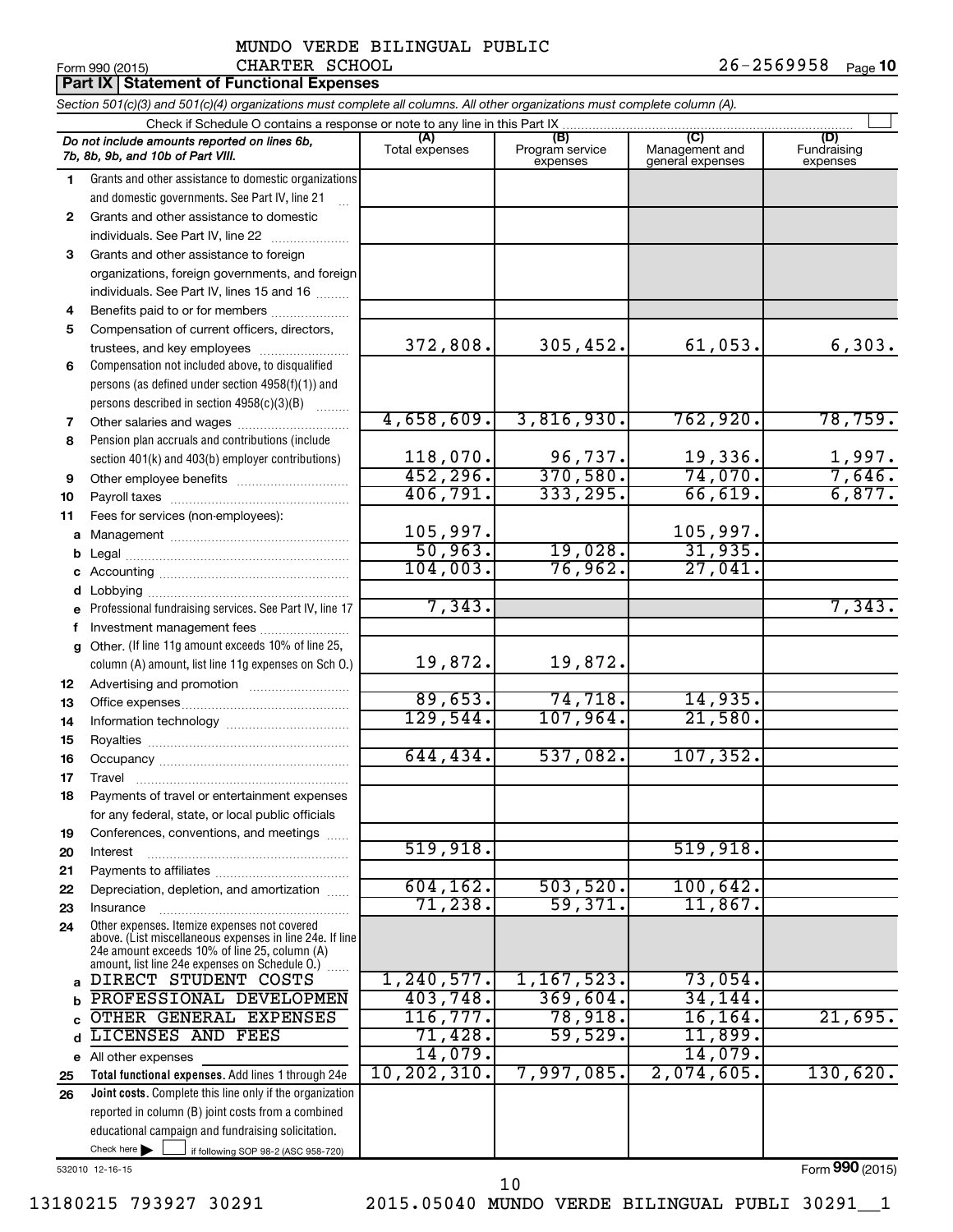532011 12-16-15

MUNDO VERDE BILINGUAL PUBLIC

Form 990 (2015) CHARTER SCHOOL 2 6-2 5 6 9 9 5 8 <sub>Page</sub> **11** 

|                      | Part X | <b>Balance Sheet</b>                                                                                                                       |               |                          |                 |                    |
|----------------------|--------|--------------------------------------------------------------------------------------------------------------------------------------------|---------------|--------------------------|-----------------|--------------------|
|                      |        |                                                                                                                                            |               |                          |                 |                    |
|                      |        |                                                                                                                                            |               | (A)<br>Beginning of year |                 | (B)<br>End of year |
|                      | 1      |                                                                                                                                            |               | 803,624.                 | $\mathbf{1}$    | 1,570,639.         |
|                      | 2      |                                                                                                                                            |               | 261,971.                 | $\overline{2}$  | 262, 101.          |
|                      | З      |                                                                                                                                            |               |                          | 3               |                    |
|                      | 4      |                                                                                                                                            |               | 100, 889.                | $\overline{4}$  | 248,537.           |
|                      | 5      | Loans and other receivables from current and former officers, directors,                                                                   |               |                          |                 |                    |
|                      |        | trustees, key employees, and highest compensated employees. Complete                                                                       |               |                          |                 |                    |
|                      |        | Part II of Schedule L                                                                                                                      |               |                          | 5               |                    |
|                      | 6      | Loans and other receivables from other disqualified persons (as defined under                                                              |               |                          |                 |                    |
|                      |        | section $4958(f)(1)$ , persons described in section $4958(c)(3)(B)$ , and contributing                                                     |               |                          |                 |                    |
|                      |        | employers and sponsoring organizations of section 501(c)(9) voluntary                                                                      |               |                          |                 |                    |
|                      |        | employees' beneficiary organizations (see instr). Complete Part II of Sch L                                                                |               |                          | 6               |                    |
| Assets               | 7      |                                                                                                                                            |               |                          | 7               |                    |
|                      | 8      |                                                                                                                                            |               |                          | 8               |                    |
|                      | 9      |                                                                                                                                            |               | 97, 134.                 | 9               | 130, 326.          |
|                      |        | 10a Land, buildings, and equipment: cost or other                                                                                          |               |                          |                 |                    |
|                      |        | basis. Complete Part VI of Schedule D    10a                                                                                               | 16, 117, 594. |                          |                 |                    |
|                      |        | <b>b</b> Less: accumulated depreciation <b></b> 10b                                                                                        | 956,869.      | 15, 305, 185.            | 10 <sub>c</sub> | 15,160,725.        |
|                      | 11     |                                                                                                                                            |               |                          | 11              |                    |
|                      | 12     |                                                                                                                                            |               |                          | 12              |                    |
|                      | 13     |                                                                                                                                            |               | 13                       |                 |                    |
|                      | 14     |                                                                                                                                            |               | 14                       |                 |                    |
|                      | 15     |                                                                                                                                            |               | 282,951.                 | 15              | 259,630.           |
|                      | 16     |                                                                                                                                            |               | 16,851,754.              | 16              | 17,631,958.        |
|                      | 17     |                                                                                                                                            | 1,088,902.    | 17                       | 790,532.        |                    |
|                      | 18     |                                                                                                                                            |               |                          | 18              |                    |
|                      | 19     |                                                                                                                                            |               | 99,047.                  | 19              | 73,100.            |
|                      | 20     |                                                                                                                                            |               | 12,765,314.              | 20              | 12,712,714.        |
|                      | 21     | Escrow or custodial account liability. Complete Part IV of Schedule D                                                                      |               |                          | 21              |                    |
| Liabilities          | 22     | Loans and other payables to current and former officers, directors, trustees,                                                              |               |                          |                 |                    |
|                      |        | key employees, highest compensated employees, and disqualified persons.                                                                    |               |                          |                 |                    |
|                      |        |                                                                                                                                            |               | 108, 351.                | 22              | 238,809.           |
|                      | 23     | Secured mortgages and notes payable to unrelated third parties                                                                             |               |                          | 23              |                    |
|                      | 24     | Unsecured notes and loans payable to unrelated third parties<br>Other liabilities (including federal income tax, payables to related third |               |                          | 24              |                    |
|                      | 25     | parties, and other liabilities not included on lines 17-24). Complete Part X of                                                            |               |                          |                 |                    |
|                      |        | Schedule D                                                                                                                                 |               | 272,831.                 | 25              | 600, 228.          |
|                      | 26     | Total liabilities. Add lines 17 through 25                                                                                                 |               | 14,334,445.              | 26              | 14,415,383.        |
|                      |        | Organizations that follow SFAS 117 (ASC 958), check here $\blacktriangleright \begin{array}{c} \boxed{X} \\ \end{array}$ and               |               |                          |                 |                    |
|                      |        | complete lines 27 through 29, and lines 33 and 34.                                                                                         |               |                          |                 |                    |
| <b>Fund Balances</b> | 27     |                                                                                                                                            |               | 2,385,357.               | 27              | 3,004,332.         |
|                      | 28     |                                                                                                                                            |               | 131,952.                 | 28              | 212, 243.          |
|                      | 29     | Permanently restricted net assets                                                                                                          |               |                          | 29              |                    |
|                      |        | Organizations that do not follow SFAS 117 (ASC 958), check here ▶                                                                          |               |                          |                 |                    |
|                      |        | and complete lines 30 through 34.                                                                                                          |               |                          |                 |                    |
| Net Assets or        | 30     |                                                                                                                                            |               |                          | 30              |                    |
|                      | 31     | Paid-in or capital surplus, or land, building, or equipment fund                                                                           |               |                          | 31              |                    |
|                      | 32     | Retained earnings, endowment, accumulated income, or other funds                                                                           |               |                          | 32              |                    |
|                      | 33     |                                                                                                                                            |               | 2,517,309.               | 33              | 3, 216, 575.       |
|                      | 34     |                                                                                                                                            |               | 16,851,754.              | 34              | 17,631,958.        |
|                      |        |                                                                                                                                            |               |                          |                 | Form 990 (2015)    |

CHARTER SCHOOL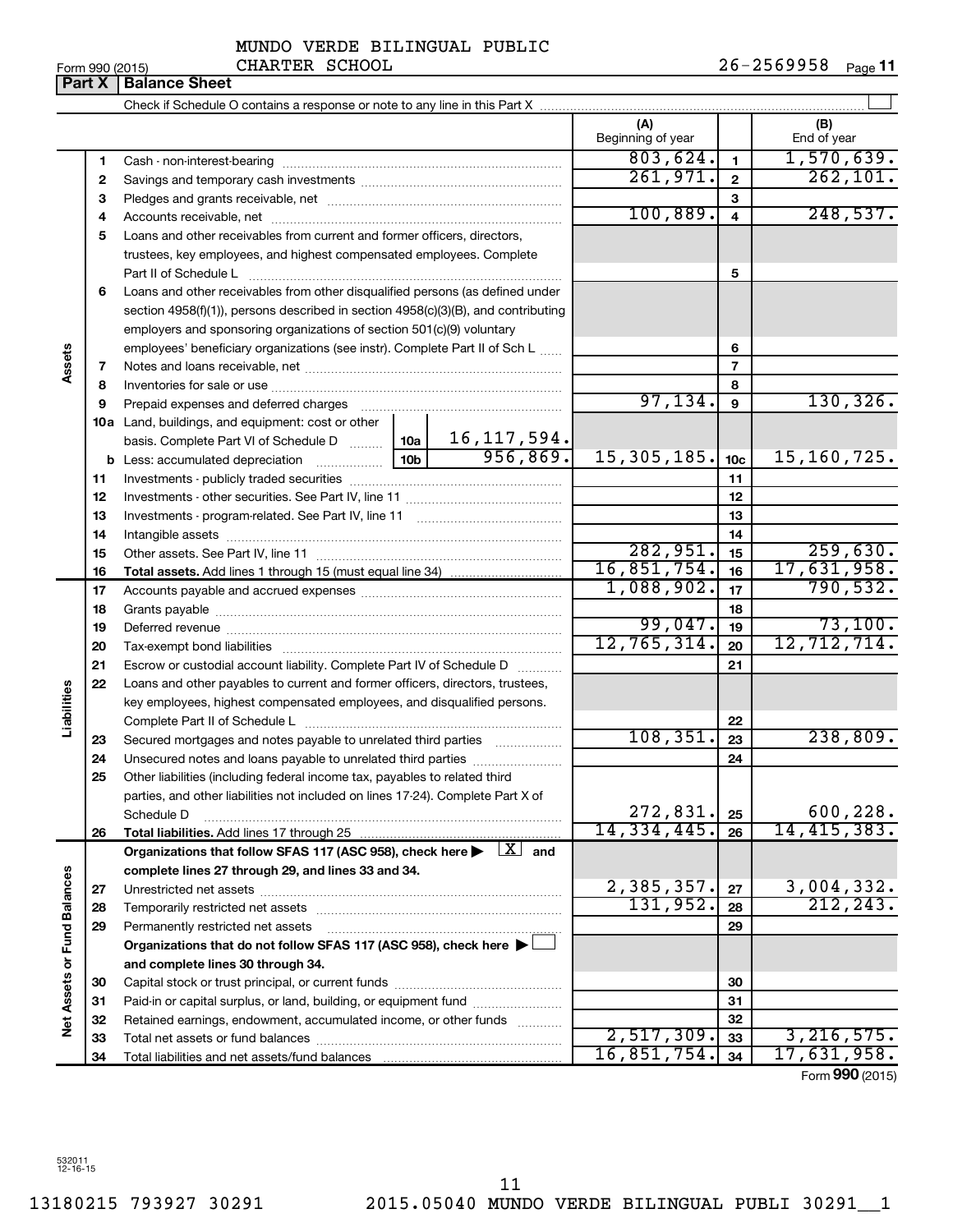|              | MUNDO VERDE BILINGUAL PUBLIC                                                                                                                                      |                         |                        |                   |                         |
|--------------|-------------------------------------------------------------------------------------------------------------------------------------------------------------------|-------------------------|------------------------|-------------------|-------------------------|
|              | CHARTER SCHOOL<br>Form 990 (2015)                                                                                                                                 |                         | $26 - 2569958$ Page 12 |                   |                         |
|              | Part XI   Reconciliation of Net Assets                                                                                                                            |                         |                        |                   |                         |
|              | Check if Schedule O contains a response or note to any line in this Part XI [11] [12] Check if Schedule O contains a response or note to any line in this Part XI |                         |                        |                   |                         |
|              |                                                                                                                                                                   |                         |                        |                   |                         |
| 1            |                                                                                                                                                                   | 1                       | 10,901,576.            |                   |                         |
| $\mathbf{2}$ |                                                                                                                                                                   | $\mathbf{2}$            | 10, 202, 310.          |                   |                         |
| З            |                                                                                                                                                                   | $\overline{3}$          |                        |                   | 699, 266.               |
| 4            |                                                                                                                                                                   | $\overline{\mathbf{4}}$ | 2,517,309.             |                   |                         |
| 5            |                                                                                                                                                                   | 5                       |                        |                   |                         |
| 6            | Donated services and use of facilities                                                                                                                            | 6                       |                        |                   |                         |
| 7            | Investment expenses                                                                                                                                               | $\overline{7}$          |                        |                   |                         |
| 8            | Prior period adjustments                                                                                                                                          | 8                       |                        |                   |                         |
| 9            | Other changes in net assets or fund balances (explain in Schedule O) manufactured controller than the controller                                                  | 9                       |                        |                   | $\overline{0}$ .        |
| 10           | Net assets or fund balances at end of year. Combine lines 3 through 9 (must equal Part X, line 33,                                                                |                         |                        |                   |                         |
|              | column (B))                                                                                                                                                       | 10                      | 3, 216, 575.           |                   |                         |
|              | Part XII Financial Statements and Reporting                                                                                                                       |                         |                        |                   |                         |
|              |                                                                                                                                                                   |                         |                        |                   | $\overline{\mathbf{x}}$ |
|              |                                                                                                                                                                   |                         |                        | <b>Yes</b>        | No                      |
| 1            | $\boxed{\text{X}}$ Accrual<br>Accounting method used to prepare the Form 990: $\Box$ Cash<br>Other                                                                |                         |                        |                   |                         |
|              | If the organization changed its method of accounting from a prior year or checked "Other," explain in Schedule O.                                                 |                         |                        |                   |                         |
|              |                                                                                                                                                                   |                         | 2a                     |                   | x                       |
|              | If "Yes," check a box below to indicate whether the financial statements for the year were compiled or reviewed on a                                              |                         |                        |                   |                         |
|              | separate basis, consolidated basis, or both:                                                                                                                      |                         |                        |                   |                         |
|              | Separate basis<br><b>Consolidated basis</b><br>Both consolidated and separate basis                                                                               |                         |                        |                   |                         |
|              |                                                                                                                                                                   |                         | 2 <sub>b</sub>         | X                 |                         |
|              | If "Yes," check a box below to indicate whether the financial statements for the year were audited on a separate basis,                                           |                         |                        |                   |                         |
|              | consolidated basis, or both:                                                                                                                                      |                         |                        |                   |                         |
|              | $ \mathbf{X} $ Separate basis<br>Consolidated basis<br>Both consolidated and separate basis                                                                       |                         |                        |                   |                         |
|              | c If "Yes" to line 2a or 2b, does the organization have a committee that assumes responsibility for oversight of the audit,                                       |                         |                        |                   |                         |
|              |                                                                                                                                                                   |                         | 2c                     | x                 |                         |
|              | If the organization changed either its oversight process or selection process during the tax year, explain in Schedule O.                                         |                         |                        |                   |                         |
|              | 3a As a result of a federal award, was the organization required to undergo an audit or audits as set forth in the Single Audit                                   |                         |                        |                   |                         |
|              |                                                                                                                                                                   |                         | За                     |                   | х                       |
|              | b If "Yes," did the organization undergo the required audit or audits? If the organization did not undergo the required audit                                     |                         |                        |                   |                         |
|              |                                                                                                                                                                   |                         | 3b                     |                   |                         |
|              |                                                                                                                                                                   |                         |                        | $000 \, \text{m}$ |                         |

Form (2015) **990**

532012 12-16-15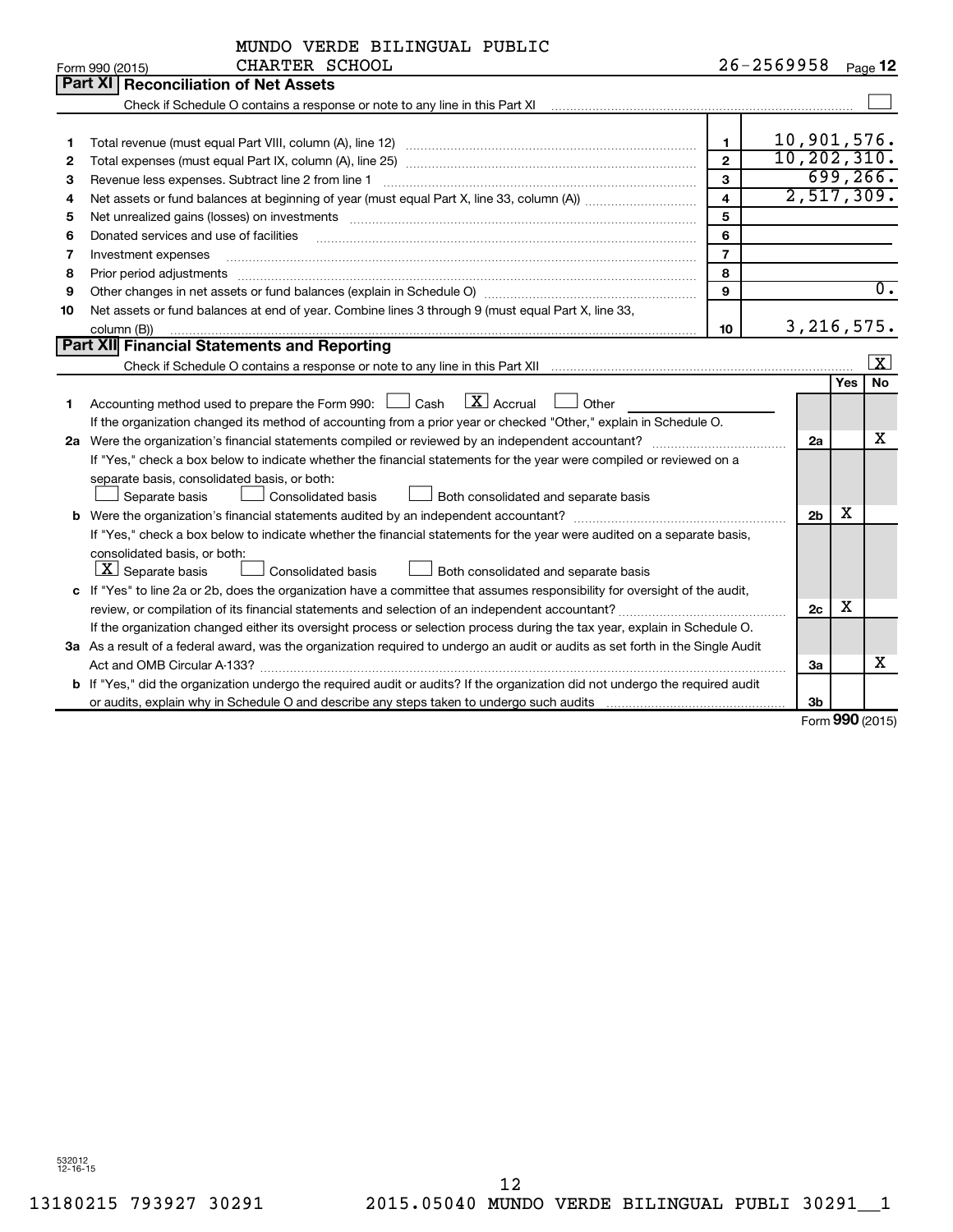|        | <b>SCHEDULE A</b>                                                |                                                                                                                                  |                                               |                                                                                                                                                                                                                                                                |     |                           |                        |  | OMB No. 1545-0047                     |
|--------|------------------------------------------------------------------|----------------------------------------------------------------------------------------------------------------------------------|-----------------------------------------------|----------------------------------------------------------------------------------------------------------------------------------------------------------------------------------------------------------------------------------------------------------------|-----|---------------------------|------------------------|--|---------------------------------------|
|        | (Form 990 or 990-EZ)                                             | <b>Public Charity Status and Public Support</b><br>Complete if the organization is a section 501(c)(3) organization or a section |                                               |                                                                                                                                                                                                                                                                |     |                           |                        |  |                                       |
|        |                                                                  |                                                                                                                                  |                                               | 4947(a)(1) nonexempt charitable trust.                                                                                                                                                                                                                         |     |                           |                        |  |                                       |
|        | Department of the Treasury                                       |                                                                                                                                  |                                               | Attach to Form 990 or Form 990-EZ.                                                                                                                                                                                                                             |     |                           |                        |  | <b>Open to Public</b>                 |
|        | Internal Revenue Service                                         |                                                                                                                                  |                                               | Information about Schedule A (Form 990 or 990-EZ) and its instructions is at WWW.irs.gov/form990.                                                                                                                                                              |     |                           |                        |  | Inspection                            |
|        | Name of the organization                                         |                                                                                                                                  |                                               | MUNDO VERDE BILINGUAL PUBLIC                                                                                                                                                                                                                                   |     |                           |                        |  | <b>Employer identification number</b> |
|        |                                                                  |                                                                                                                                  | CHARTER SCHOOL                                |                                                                                                                                                                                                                                                                |     |                           |                        |  | $26 - 2569958$                        |
| Part I |                                                                  |                                                                                                                                  |                                               | Reason for Public Charity Status (All organizations must complete this part.) See instructions.                                                                                                                                                                |     |                           |                        |  |                                       |
|        |                                                                  |                                                                                                                                  |                                               | The organization is not a private foundation because it is: (For lines 1 through 11, check only one box.)                                                                                                                                                      |     |                           |                        |  |                                       |
| 1      | <u>x</u>                                                         |                                                                                                                                  |                                               | A church, convention of churches, or association of churches described in section 170(b)(1)(A)(i).                                                                                                                                                             |     |                           |                        |  |                                       |
| 2      |                                                                  |                                                                                                                                  |                                               | A school described in section 170(b)(1)(A)(ii). (Attach Schedule E (Form 990 or 990-EZ).)                                                                                                                                                                      |     |                           |                        |  |                                       |
| 3<br>4 |                                                                  |                                                                                                                                  |                                               | A hospital or a cooperative hospital service organization described in section 170(b)(1)(A)(iii).<br>A medical research organization operated in conjunction with a hospital described in section 170(b)(1)(A)(iii). Enter the hospital's name,                |     |                           |                        |  |                                       |
|        | city, and state:                                                 |                                                                                                                                  |                                               |                                                                                                                                                                                                                                                                |     |                           |                        |  |                                       |
| 5      |                                                                  |                                                                                                                                  |                                               | An organization operated for the benefit of a college or university owned or operated by a governmental unit described in                                                                                                                                      |     |                           |                        |  |                                       |
|        |                                                                  |                                                                                                                                  | section 170(b)(1)(A)(iv). (Complete Part II.) |                                                                                                                                                                                                                                                                |     |                           |                        |  |                                       |
| 6      |                                                                  |                                                                                                                                  |                                               | A federal, state, or local government or governmental unit described in section 170(b)(1)(A)(v).                                                                                                                                                               |     |                           |                        |  |                                       |
| 7      |                                                                  |                                                                                                                                  |                                               | An organization that normally receives a substantial part of its support from a governmental unit or from the general public described in                                                                                                                      |     |                           |                        |  |                                       |
|        |                                                                  |                                                                                                                                  | section 170(b)(1)(A)(vi). (Complete Part II.) |                                                                                                                                                                                                                                                                |     |                           |                        |  |                                       |
| 8      |                                                                  |                                                                                                                                  |                                               | A community trust described in section 170(b)(1)(A)(vi). (Complete Part II.)                                                                                                                                                                                   |     |                           |                        |  |                                       |
| 9      |                                                                  |                                                                                                                                  |                                               | An organization that normally receives: (1) more than 33 1/3% of its support from contributions, membership fees, and gross receipts from                                                                                                                      |     |                           |                        |  |                                       |
|        |                                                                  |                                                                                                                                  |                                               | activities related to its exempt functions - subject to certain exceptions, and (2) no more than 33 1/3% of its support from gross investment                                                                                                                  |     |                           |                        |  |                                       |
|        |                                                                  |                                                                                                                                  |                                               | income and unrelated business taxable income (less section 511 tax) from businesses acquired by the organization after June 30, 1975.                                                                                                                          |     |                           |                        |  |                                       |
|        |                                                                  |                                                                                                                                  | See section 509(a)(2). (Complete Part III.)   |                                                                                                                                                                                                                                                                |     |                           |                        |  |                                       |
| 10     |                                                                  |                                                                                                                                  |                                               | An organization organized and operated exclusively to test for public safety. See section 509(a)(4).                                                                                                                                                           |     |                           |                        |  |                                       |
| 11     |                                                                  |                                                                                                                                  |                                               | An organization organized and operated exclusively for the benefit of, to perform the functions of, or to carry out the purposes of one or                                                                                                                     |     |                           |                        |  |                                       |
|        |                                                                  |                                                                                                                                  |                                               | more publicly supported organizations described in section 509(a)(1) or section 509(a)(2). See section 509(a)(3). Check the box in                                                                                                                             |     |                           |                        |  |                                       |
|        |                                                                  |                                                                                                                                  |                                               | lines 11a through 11d that describes the type of supporting organization and complete lines 11e, 11f, and 11g.                                                                                                                                                 |     |                           |                        |  |                                       |
| a      |                                                                  |                                                                                                                                  |                                               | Type I. A supporting organization operated, supervised, or controlled by its supported organization(s), typically by giving<br>the supported organization(s) the power to regularly appoint or elect a majority of the directors or trustees of the supporting |     |                           |                        |  |                                       |
|        |                                                                  |                                                                                                                                  |                                               | organization. You must complete Part IV, Sections A and B.                                                                                                                                                                                                     |     |                           |                        |  |                                       |
| b      |                                                                  |                                                                                                                                  |                                               | Type II. A supporting organization supervised or controlled in connection with its supported organization(s), by having                                                                                                                                        |     |                           |                        |  |                                       |
|        |                                                                  |                                                                                                                                  |                                               | control or management of the supporting organization vested in the same persons that control or manage the supported                                                                                                                                           |     |                           |                        |  |                                       |
|        |                                                                  |                                                                                                                                  |                                               | organization(s). You must complete Part IV, Sections A and C.                                                                                                                                                                                                  |     |                           |                        |  |                                       |
| c      |                                                                  |                                                                                                                                  |                                               | Type III functionally integrated. A supporting organization operated in connection with, and functionally integrated with,                                                                                                                                     |     |                           |                        |  |                                       |
|        |                                                                  |                                                                                                                                  |                                               | its supported organization(s) (see instructions). You must complete Part IV, Sections A, D, and E.                                                                                                                                                             |     |                           |                        |  |                                       |
| d      |                                                                  |                                                                                                                                  |                                               | Type III non-functionally integrated. A supporting organization operated in connection with its supported organization(s)                                                                                                                                      |     |                           |                        |  |                                       |
|        |                                                                  |                                                                                                                                  |                                               | that is not functionally integrated. The organization generally must satisfy a distribution requirement and an attentiveness                                                                                                                                   |     |                           |                        |  |                                       |
|        |                                                                  |                                                                                                                                  |                                               | requirement (see instructions). You must complete Part IV, Sections A and D, and Part V.                                                                                                                                                                       |     |                           |                        |  |                                       |
| e      |                                                                  |                                                                                                                                  |                                               | Check this box if the organization received a written determination from the IRS that it is a Type I, Type II, Type III                                                                                                                                        |     |                           |                        |  |                                       |
|        |                                                                  |                                                                                                                                  |                                               | functionally integrated, or Type III non-functionally integrated supporting organization.                                                                                                                                                                      |     |                           |                        |  |                                       |
|        |                                                                  |                                                                                                                                  |                                               |                                                                                                                                                                                                                                                                |     |                           |                        |  |                                       |
| g      | (i) Name of supported                                            |                                                                                                                                  | (ii) EIN                                      | Provide the following information about the supported organization(s).<br>(iii) Type of organization                                                                                                                                                           |     | (iv) Is the organization  | (v) Amount of monetary |  | (vi) Amount of                        |
|        | organization                                                     |                                                                                                                                  |                                               | (described on lines 1-9                                                                                                                                                                                                                                        |     | listed in your            | support (see           |  | other support (see                    |
|        |                                                                  |                                                                                                                                  |                                               | above (see instructions))                                                                                                                                                                                                                                      | Yes | governing document?<br>No | instructions)          |  | instructions)                         |
|        |                                                                  |                                                                                                                                  |                                               |                                                                                                                                                                                                                                                                |     |                           |                        |  |                                       |
|        |                                                                  |                                                                                                                                  |                                               |                                                                                                                                                                                                                                                                |     |                           |                        |  |                                       |
|        |                                                                  |                                                                                                                                  |                                               |                                                                                                                                                                                                                                                                |     |                           |                        |  |                                       |
|        |                                                                  |                                                                                                                                  |                                               |                                                                                                                                                                                                                                                                |     |                           |                        |  |                                       |
|        |                                                                  |                                                                                                                                  |                                               |                                                                                                                                                                                                                                                                |     |                           |                        |  |                                       |
|        |                                                                  |                                                                                                                                  |                                               |                                                                                                                                                                                                                                                                |     |                           |                        |  |                                       |
|        |                                                                  |                                                                                                                                  |                                               |                                                                                                                                                                                                                                                                |     |                           |                        |  |                                       |
|        |                                                                  |                                                                                                                                  |                                               |                                                                                                                                                                                                                                                                |     |                           |                        |  |                                       |
|        |                                                                  |                                                                                                                                  |                                               |                                                                                                                                                                                                                                                                |     |                           |                        |  |                                       |
|        |                                                                  |                                                                                                                                  |                                               |                                                                                                                                                                                                                                                                |     |                           |                        |  |                                       |
|        |                                                                  |                                                                                                                                  |                                               |                                                                                                                                                                                                                                                                |     |                           |                        |  |                                       |
| Total  | LHA For Paperwork Reduction Act Notice, see the Instructions for |                                                                                                                                  |                                               |                                                                                                                                                                                                                                                                |     |                           |                        |  | Schedule A (Form 990 or 990-EZ) 2015  |
|        | Form 990 or 990-EZ. 532021 09-23-15                              |                                                                                                                                  |                                               |                                                                                                                                                                                                                                                                |     |                           |                        |  |                                       |

13180215 793927 30291 2015.05040 MUNDO VERDE BILINGUAL PUBLI 30291\_\_1 13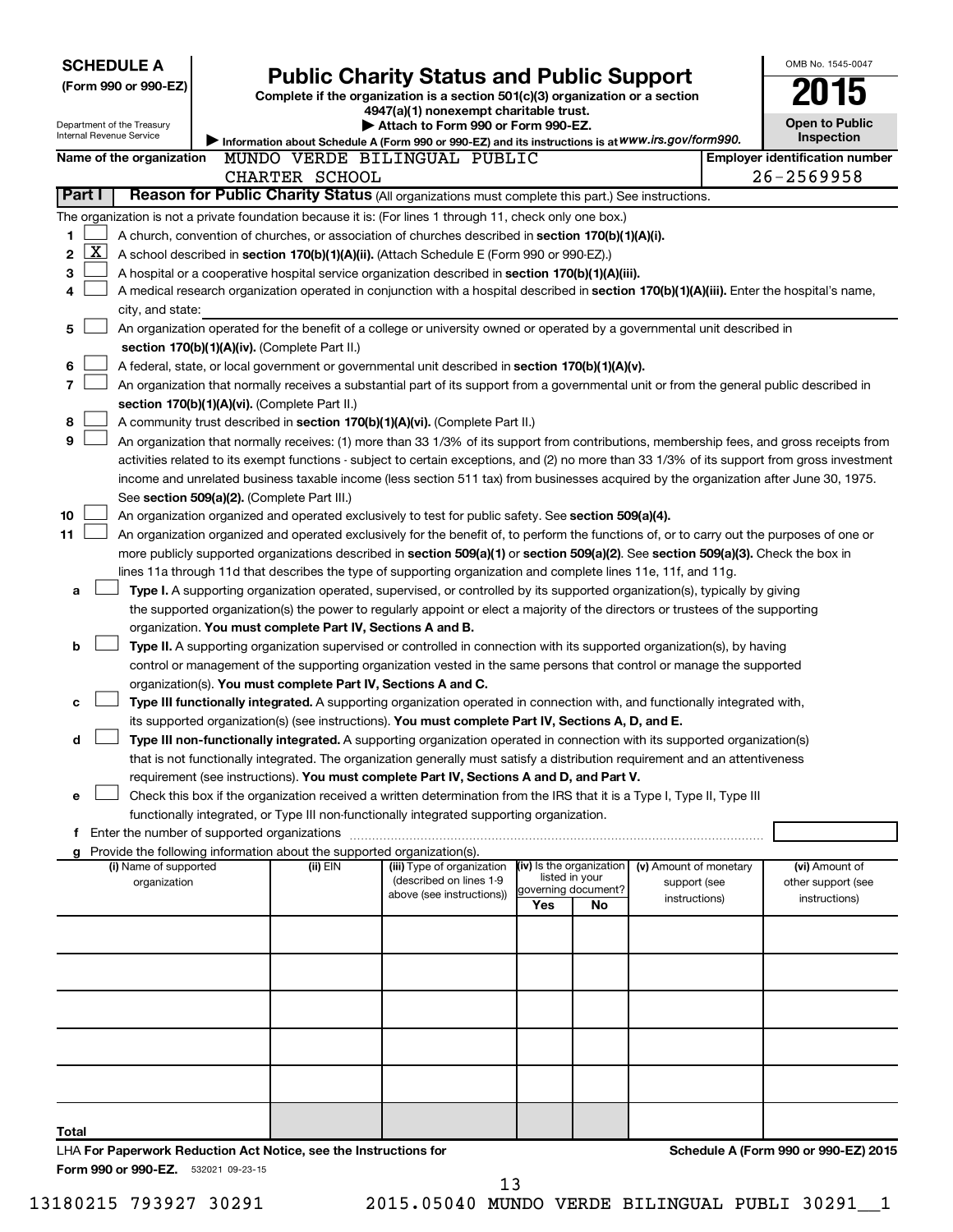Schedule A (Form 990 or 990-EZ) 2015 CHARTER SCHOOL  $26-2569958$  Page

26-2569958 Page 2

(Complete only if you checked the box on line 5, 7, or 8 of Part I or if the organization failed to qualify under Part III. If the organization fails to qualify under the tests listed below, please complete Part III.) **Part II Support Schedule for Organizations Described in Sections 170(b)(1)(A)(iv) and 170(b)(1)(A)(vi)**

| Calendar year (or fiscal year beginning in)<br>(a) 2011<br>(b) 2012<br>$(c)$ 2013<br>$(d)$ 2014<br>(e) 2015<br>(f) Total<br>1 Gifts, grants, contributions, and<br>membership fees received. (Do not<br>include any "unusual grants.")<br>2 Tax revenues levied for the organ-<br>ization's benefit and either paid to<br>or expended on its behalf<br>3 The value of services or facilities<br>furnished by a governmental unit to<br>the organization without charge<br>4 Total. Add lines 1 through 3<br>5 The portion of total contributions<br>by each person (other than a<br>governmental unit or publicly<br>supported organization) included<br>on line 1 that exceeds 2% of the<br>amount shown on line 11,<br>column (f)<br>6 Public support. Subtract line 5 from line 4.<br><b>Section B. Total Support</b><br>Calendar year (or fiscal year beginning in)<br>(a) 2011<br>(b) 2012<br>$(c)$ 2013<br>$(d)$ 2014<br>(e) 2015<br>(f) Total<br>7 Amounts from line 4<br>8 Gross income from interest,<br>dividends, payments received on<br>securities loans, rents, royalties<br>and income from similar sources<br>Net income from unrelated business<br>9<br>activities, whether or not the<br>business is regularly carried on<br>10 Other income. Do not include gain<br>or loss from the sale of capital<br>assets (Explain in Part VI.)<br>11 Total support. Add lines 7 through 10<br>12<br><b>12</b> Gross receipts from related activities, etc. (see instructions)<br>13 First five years. If the Form 990 is for the organization's first, second, third, fourth, or fifth tax year as a section 501(c)(3)<br>organization, check this box and stop here<br><b>Section C. Computation of Public Support Percentage</b><br>14<br>%<br>15<br>%<br>16a 33 1/3% support test - 2015. If the organization did not check the box on line 13, and line 14 is 33 1/3% or more, check this box and<br>stop here. The organization qualifies as a publicly supported organization<br>b 33 1/3% support test - 2014. If the organization did not check a box on line 13 or 16a, and line 15 is 33 1/3% or more, check this box<br>and stop here. The organization qualifies as a publicly supported organization [11] manuscription manuscription manuscription manuscription manuscription manuscription manuscription and an analyze of the organization manus<br>17a 10% -facts-and-circumstances test - 2015. If the organization did not check a box on line 13, 16a, or 16b, and line 14 is 10% or more,<br>and if the organization meets the "facts-and-circumstances" test, check this box and stop here. Explain in Part VI how the organization<br>b 10% -facts-and-circumstances test - 2014. If the organization did not check a box on line 13, 16a, 16b, or 17a, and line 15 is 10% or<br>more, and if the organization meets the "facts-and-circumstances" test, check this box and stop here. Explain in Part VI how the<br>organization meets the "facts-and-circumstances" test. The organization qualifies as a publicly supported organization<br>18 Private foundation. If the organization did not check a box on line 13, 16a, 16b, 17a, or 17b, check this box and see instructions | <b>Section A. Public Support</b> |  |  |  |
|-----------------------------------------------------------------------------------------------------------------------------------------------------------------------------------------------------------------------------------------------------------------------------------------------------------------------------------------------------------------------------------------------------------------------------------------------------------------------------------------------------------------------------------------------------------------------------------------------------------------------------------------------------------------------------------------------------------------------------------------------------------------------------------------------------------------------------------------------------------------------------------------------------------------------------------------------------------------------------------------------------------------------------------------------------------------------------------------------------------------------------------------------------------------------------------------------------------------------------------------------------------------------------------------------------------------------------------------------------------------------------------------------------------------------------------------------------------------------------------------------------------------------------------------------------------------------------------------------------------------------------------------------------------------------------------------------------------------------------------------------------------------------------------------------------------------------------------------------------------------------------------------------------------------------------------------------------------------------------------------------------------------------------------------------------------------------------------------------------------------------------------------------------------------------------------------------------------------------------------------------------------------------------------------------------------------------------------------------------------------------------------------------------------------------------------------------------------------------------------------------------------------------------------------------------------------------------------------------------------------------------------------------------------------------------------------------------------------------------------------------------------------------------------------------------------------------------------------------------------------------------------------------------------------------------------------------------------------------------------------------------------------------------------------------------------------------------------------------------------------------------------------------------------------------------------------------------------------------|----------------------------------|--|--|--|
|                                                                                                                                                                                                                                                                                                                                                                                                                                                                                                                                                                                                                                                                                                                                                                                                                                                                                                                                                                                                                                                                                                                                                                                                                                                                                                                                                                                                                                                                                                                                                                                                                                                                                                                                                                                                                                                                                                                                                                                                                                                                                                                                                                                                                                                                                                                                                                                                                                                                                                                                                                                                                                                                                                                                                                                                                                                                                                                                                                                                                                                                                                                                                                                                                       |                                  |  |  |  |
|                                                                                                                                                                                                                                                                                                                                                                                                                                                                                                                                                                                                                                                                                                                                                                                                                                                                                                                                                                                                                                                                                                                                                                                                                                                                                                                                                                                                                                                                                                                                                                                                                                                                                                                                                                                                                                                                                                                                                                                                                                                                                                                                                                                                                                                                                                                                                                                                                                                                                                                                                                                                                                                                                                                                                                                                                                                                                                                                                                                                                                                                                                                                                                                                                       |                                  |  |  |  |
|                                                                                                                                                                                                                                                                                                                                                                                                                                                                                                                                                                                                                                                                                                                                                                                                                                                                                                                                                                                                                                                                                                                                                                                                                                                                                                                                                                                                                                                                                                                                                                                                                                                                                                                                                                                                                                                                                                                                                                                                                                                                                                                                                                                                                                                                                                                                                                                                                                                                                                                                                                                                                                                                                                                                                                                                                                                                                                                                                                                                                                                                                                                                                                                                                       |                                  |  |  |  |
|                                                                                                                                                                                                                                                                                                                                                                                                                                                                                                                                                                                                                                                                                                                                                                                                                                                                                                                                                                                                                                                                                                                                                                                                                                                                                                                                                                                                                                                                                                                                                                                                                                                                                                                                                                                                                                                                                                                                                                                                                                                                                                                                                                                                                                                                                                                                                                                                                                                                                                                                                                                                                                                                                                                                                                                                                                                                                                                                                                                                                                                                                                                                                                                                                       |                                  |  |  |  |
|                                                                                                                                                                                                                                                                                                                                                                                                                                                                                                                                                                                                                                                                                                                                                                                                                                                                                                                                                                                                                                                                                                                                                                                                                                                                                                                                                                                                                                                                                                                                                                                                                                                                                                                                                                                                                                                                                                                                                                                                                                                                                                                                                                                                                                                                                                                                                                                                                                                                                                                                                                                                                                                                                                                                                                                                                                                                                                                                                                                                                                                                                                                                                                                                                       |                                  |  |  |  |
|                                                                                                                                                                                                                                                                                                                                                                                                                                                                                                                                                                                                                                                                                                                                                                                                                                                                                                                                                                                                                                                                                                                                                                                                                                                                                                                                                                                                                                                                                                                                                                                                                                                                                                                                                                                                                                                                                                                                                                                                                                                                                                                                                                                                                                                                                                                                                                                                                                                                                                                                                                                                                                                                                                                                                                                                                                                                                                                                                                                                                                                                                                                                                                                                                       |                                  |  |  |  |
|                                                                                                                                                                                                                                                                                                                                                                                                                                                                                                                                                                                                                                                                                                                                                                                                                                                                                                                                                                                                                                                                                                                                                                                                                                                                                                                                                                                                                                                                                                                                                                                                                                                                                                                                                                                                                                                                                                                                                                                                                                                                                                                                                                                                                                                                                                                                                                                                                                                                                                                                                                                                                                                                                                                                                                                                                                                                                                                                                                                                                                                                                                                                                                                                                       |                                  |  |  |  |
|                                                                                                                                                                                                                                                                                                                                                                                                                                                                                                                                                                                                                                                                                                                                                                                                                                                                                                                                                                                                                                                                                                                                                                                                                                                                                                                                                                                                                                                                                                                                                                                                                                                                                                                                                                                                                                                                                                                                                                                                                                                                                                                                                                                                                                                                                                                                                                                                                                                                                                                                                                                                                                                                                                                                                                                                                                                                                                                                                                                                                                                                                                                                                                                                                       |                                  |  |  |  |
|                                                                                                                                                                                                                                                                                                                                                                                                                                                                                                                                                                                                                                                                                                                                                                                                                                                                                                                                                                                                                                                                                                                                                                                                                                                                                                                                                                                                                                                                                                                                                                                                                                                                                                                                                                                                                                                                                                                                                                                                                                                                                                                                                                                                                                                                                                                                                                                                                                                                                                                                                                                                                                                                                                                                                                                                                                                                                                                                                                                                                                                                                                                                                                                                                       |                                  |  |  |  |
|                                                                                                                                                                                                                                                                                                                                                                                                                                                                                                                                                                                                                                                                                                                                                                                                                                                                                                                                                                                                                                                                                                                                                                                                                                                                                                                                                                                                                                                                                                                                                                                                                                                                                                                                                                                                                                                                                                                                                                                                                                                                                                                                                                                                                                                                                                                                                                                                                                                                                                                                                                                                                                                                                                                                                                                                                                                                                                                                                                                                                                                                                                                                                                                                                       |                                  |  |  |  |
|                                                                                                                                                                                                                                                                                                                                                                                                                                                                                                                                                                                                                                                                                                                                                                                                                                                                                                                                                                                                                                                                                                                                                                                                                                                                                                                                                                                                                                                                                                                                                                                                                                                                                                                                                                                                                                                                                                                                                                                                                                                                                                                                                                                                                                                                                                                                                                                                                                                                                                                                                                                                                                                                                                                                                                                                                                                                                                                                                                                                                                                                                                                                                                                                                       |                                  |  |  |  |
|                                                                                                                                                                                                                                                                                                                                                                                                                                                                                                                                                                                                                                                                                                                                                                                                                                                                                                                                                                                                                                                                                                                                                                                                                                                                                                                                                                                                                                                                                                                                                                                                                                                                                                                                                                                                                                                                                                                                                                                                                                                                                                                                                                                                                                                                                                                                                                                                                                                                                                                                                                                                                                                                                                                                                                                                                                                                                                                                                                                                                                                                                                                                                                                                                       |                                  |  |  |  |
|                                                                                                                                                                                                                                                                                                                                                                                                                                                                                                                                                                                                                                                                                                                                                                                                                                                                                                                                                                                                                                                                                                                                                                                                                                                                                                                                                                                                                                                                                                                                                                                                                                                                                                                                                                                                                                                                                                                                                                                                                                                                                                                                                                                                                                                                                                                                                                                                                                                                                                                                                                                                                                                                                                                                                                                                                                                                                                                                                                                                                                                                                                                                                                                                                       |                                  |  |  |  |
|                                                                                                                                                                                                                                                                                                                                                                                                                                                                                                                                                                                                                                                                                                                                                                                                                                                                                                                                                                                                                                                                                                                                                                                                                                                                                                                                                                                                                                                                                                                                                                                                                                                                                                                                                                                                                                                                                                                                                                                                                                                                                                                                                                                                                                                                                                                                                                                                                                                                                                                                                                                                                                                                                                                                                                                                                                                                                                                                                                                                                                                                                                                                                                                                                       |                                  |  |  |  |
|                                                                                                                                                                                                                                                                                                                                                                                                                                                                                                                                                                                                                                                                                                                                                                                                                                                                                                                                                                                                                                                                                                                                                                                                                                                                                                                                                                                                                                                                                                                                                                                                                                                                                                                                                                                                                                                                                                                                                                                                                                                                                                                                                                                                                                                                                                                                                                                                                                                                                                                                                                                                                                                                                                                                                                                                                                                                                                                                                                                                                                                                                                                                                                                                                       |                                  |  |  |  |
|                                                                                                                                                                                                                                                                                                                                                                                                                                                                                                                                                                                                                                                                                                                                                                                                                                                                                                                                                                                                                                                                                                                                                                                                                                                                                                                                                                                                                                                                                                                                                                                                                                                                                                                                                                                                                                                                                                                                                                                                                                                                                                                                                                                                                                                                                                                                                                                                                                                                                                                                                                                                                                                                                                                                                                                                                                                                                                                                                                                                                                                                                                                                                                                                                       |                                  |  |  |  |
|                                                                                                                                                                                                                                                                                                                                                                                                                                                                                                                                                                                                                                                                                                                                                                                                                                                                                                                                                                                                                                                                                                                                                                                                                                                                                                                                                                                                                                                                                                                                                                                                                                                                                                                                                                                                                                                                                                                                                                                                                                                                                                                                                                                                                                                                                                                                                                                                                                                                                                                                                                                                                                                                                                                                                                                                                                                                                                                                                                                                                                                                                                                                                                                                                       |                                  |  |  |  |
|                                                                                                                                                                                                                                                                                                                                                                                                                                                                                                                                                                                                                                                                                                                                                                                                                                                                                                                                                                                                                                                                                                                                                                                                                                                                                                                                                                                                                                                                                                                                                                                                                                                                                                                                                                                                                                                                                                                                                                                                                                                                                                                                                                                                                                                                                                                                                                                                                                                                                                                                                                                                                                                                                                                                                                                                                                                                                                                                                                                                                                                                                                                                                                                                                       |                                  |  |  |  |
|                                                                                                                                                                                                                                                                                                                                                                                                                                                                                                                                                                                                                                                                                                                                                                                                                                                                                                                                                                                                                                                                                                                                                                                                                                                                                                                                                                                                                                                                                                                                                                                                                                                                                                                                                                                                                                                                                                                                                                                                                                                                                                                                                                                                                                                                                                                                                                                                                                                                                                                                                                                                                                                                                                                                                                                                                                                                                                                                                                                                                                                                                                                                                                                                                       |                                  |  |  |  |
|                                                                                                                                                                                                                                                                                                                                                                                                                                                                                                                                                                                                                                                                                                                                                                                                                                                                                                                                                                                                                                                                                                                                                                                                                                                                                                                                                                                                                                                                                                                                                                                                                                                                                                                                                                                                                                                                                                                                                                                                                                                                                                                                                                                                                                                                                                                                                                                                                                                                                                                                                                                                                                                                                                                                                                                                                                                                                                                                                                                                                                                                                                                                                                                                                       |                                  |  |  |  |
|                                                                                                                                                                                                                                                                                                                                                                                                                                                                                                                                                                                                                                                                                                                                                                                                                                                                                                                                                                                                                                                                                                                                                                                                                                                                                                                                                                                                                                                                                                                                                                                                                                                                                                                                                                                                                                                                                                                                                                                                                                                                                                                                                                                                                                                                                                                                                                                                                                                                                                                                                                                                                                                                                                                                                                                                                                                                                                                                                                                                                                                                                                                                                                                                                       |                                  |  |  |  |
|                                                                                                                                                                                                                                                                                                                                                                                                                                                                                                                                                                                                                                                                                                                                                                                                                                                                                                                                                                                                                                                                                                                                                                                                                                                                                                                                                                                                                                                                                                                                                                                                                                                                                                                                                                                                                                                                                                                                                                                                                                                                                                                                                                                                                                                                                                                                                                                                                                                                                                                                                                                                                                                                                                                                                                                                                                                                                                                                                                                                                                                                                                                                                                                                                       |                                  |  |  |  |
|                                                                                                                                                                                                                                                                                                                                                                                                                                                                                                                                                                                                                                                                                                                                                                                                                                                                                                                                                                                                                                                                                                                                                                                                                                                                                                                                                                                                                                                                                                                                                                                                                                                                                                                                                                                                                                                                                                                                                                                                                                                                                                                                                                                                                                                                                                                                                                                                                                                                                                                                                                                                                                                                                                                                                                                                                                                                                                                                                                                                                                                                                                                                                                                                                       |                                  |  |  |  |
|                                                                                                                                                                                                                                                                                                                                                                                                                                                                                                                                                                                                                                                                                                                                                                                                                                                                                                                                                                                                                                                                                                                                                                                                                                                                                                                                                                                                                                                                                                                                                                                                                                                                                                                                                                                                                                                                                                                                                                                                                                                                                                                                                                                                                                                                                                                                                                                                                                                                                                                                                                                                                                                                                                                                                                                                                                                                                                                                                                                                                                                                                                                                                                                                                       |                                  |  |  |  |
|                                                                                                                                                                                                                                                                                                                                                                                                                                                                                                                                                                                                                                                                                                                                                                                                                                                                                                                                                                                                                                                                                                                                                                                                                                                                                                                                                                                                                                                                                                                                                                                                                                                                                                                                                                                                                                                                                                                                                                                                                                                                                                                                                                                                                                                                                                                                                                                                                                                                                                                                                                                                                                                                                                                                                                                                                                                                                                                                                                                                                                                                                                                                                                                                                       |                                  |  |  |  |
|                                                                                                                                                                                                                                                                                                                                                                                                                                                                                                                                                                                                                                                                                                                                                                                                                                                                                                                                                                                                                                                                                                                                                                                                                                                                                                                                                                                                                                                                                                                                                                                                                                                                                                                                                                                                                                                                                                                                                                                                                                                                                                                                                                                                                                                                                                                                                                                                                                                                                                                                                                                                                                                                                                                                                                                                                                                                                                                                                                                                                                                                                                                                                                                                                       |                                  |  |  |  |
|                                                                                                                                                                                                                                                                                                                                                                                                                                                                                                                                                                                                                                                                                                                                                                                                                                                                                                                                                                                                                                                                                                                                                                                                                                                                                                                                                                                                                                                                                                                                                                                                                                                                                                                                                                                                                                                                                                                                                                                                                                                                                                                                                                                                                                                                                                                                                                                                                                                                                                                                                                                                                                                                                                                                                                                                                                                                                                                                                                                                                                                                                                                                                                                                                       |                                  |  |  |  |
|                                                                                                                                                                                                                                                                                                                                                                                                                                                                                                                                                                                                                                                                                                                                                                                                                                                                                                                                                                                                                                                                                                                                                                                                                                                                                                                                                                                                                                                                                                                                                                                                                                                                                                                                                                                                                                                                                                                                                                                                                                                                                                                                                                                                                                                                                                                                                                                                                                                                                                                                                                                                                                                                                                                                                                                                                                                                                                                                                                                                                                                                                                                                                                                                                       |                                  |  |  |  |
|                                                                                                                                                                                                                                                                                                                                                                                                                                                                                                                                                                                                                                                                                                                                                                                                                                                                                                                                                                                                                                                                                                                                                                                                                                                                                                                                                                                                                                                                                                                                                                                                                                                                                                                                                                                                                                                                                                                                                                                                                                                                                                                                                                                                                                                                                                                                                                                                                                                                                                                                                                                                                                                                                                                                                                                                                                                                                                                                                                                                                                                                                                                                                                                                                       |                                  |  |  |  |
|                                                                                                                                                                                                                                                                                                                                                                                                                                                                                                                                                                                                                                                                                                                                                                                                                                                                                                                                                                                                                                                                                                                                                                                                                                                                                                                                                                                                                                                                                                                                                                                                                                                                                                                                                                                                                                                                                                                                                                                                                                                                                                                                                                                                                                                                                                                                                                                                                                                                                                                                                                                                                                                                                                                                                                                                                                                                                                                                                                                                                                                                                                                                                                                                                       |                                  |  |  |  |
|                                                                                                                                                                                                                                                                                                                                                                                                                                                                                                                                                                                                                                                                                                                                                                                                                                                                                                                                                                                                                                                                                                                                                                                                                                                                                                                                                                                                                                                                                                                                                                                                                                                                                                                                                                                                                                                                                                                                                                                                                                                                                                                                                                                                                                                                                                                                                                                                                                                                                                                                                                                                                                                                                                                                                                                                                                                                                                                                                                                                                                                                                                                                                                                                                       |                                  |  |  |  |
|                                                                                                                                                                                                                                                                                                                                                                                                                                                                                                                                                                                                                                                                                                                                                                                                                                                                                                                                                                                                                                                                                                                                                                                                                                                                                                                                                                                                                                                                                                                                                                                                                                                                                                                                                                                                                                                                                                                                                                                                                                                                                                                                                                                                                                                                                                                                                                                                                                                                                                                                                                                                                                                                                                                                                                                                                                                                                                                                                                                                                                                                                                                                                                                                                       |                                  |  |  |  |
|                                                                                                                                                                                                                                                                                                                                                                                                                                                                                                                                                                                                                                                                                                                                                                                                                                                                                                                                                                                                                                                                                                                                                                                                                                                                                                                                                                                                                                                                                                                                                                                                                                                                                                                                                                                                                                                                                                                                                                                                                                                                                                                                                                                                                                                                                                                                                                                                                                                                                                                                                                                                                                                                                                                                                                                                                                                                                                                                                                                                                                                                                                                                                                                                                       |                                  |  |  |  |
|                                                                                                                                                                                                                                                                                                                                                                                                                                                                                                                                                                                                                                                                                                                                                                                                                                                                                                                                                                                                                                                                                                                                                                                                                                                                                                                                                                                                                                                                                                                                                                                                                                                                                                                                                                                                                                                                                                                                                                                                                                                                                                                                                                                                                                                                                                                                                                                                                                                                                                                                                                                                                                                                                                                                                                                                                                                                                                                                                                                                                                                                                                                                                                                                                       |                                  |  |  |  |
|                                                                                                                                                                                                                                                                                                                                                                                                                                                                                                                                                                                                                                                                                                                                                                                                                                                                                                                                                                                                                                                                                                                                                                                                                                                                                                                                                                                                                                                                                                                                                                                                                                                                                                                                                                                                                                                                                                                                                                                                                                                                                                                                                                                                                                                                                                                                                                                                                                                                                                                                                                                                                                                                                                                                                                                                                                                                                                                                                                                                                                                                                                                                                                                                                       |                                  |  |  |  |
|                                                                                                                                                                                                                                                                                                                                                                                                                                                                                                                                                                                                                                                                                                                                                                                                                                                                                                                                                                                                                                                                                                                                                                                                                                                                                                                                                                                                                                                                                                                                                                                                                                                                                                                                                                                                                                                                                                                                                                                                                                                                                                                                                                                                                                                                                                                                                                                                                                                                                                                                                                                                                                                                                                                                                                                                                                                                                                                                                                                                                                                                                                                                                                                                                       |                                  |  |  |  |
|                                                                                                                                                                                                                                                                                                                                                                                                                                                                                                                                                                                                                                                                                                                                                                                                                                                                                                                                                                                                                                                                                                                                                                                                                                                                                                                                                                                                                                                                                                                                                                                                                                                                                                                                                                                                                                                                                                                                                                                                                                                                                                                                                                                                                                                                                                                                                                                                                                                                                                                                                                                                                                                                                                                                                                                                                                                                                                                                                                                                                                                                                                                                                                                                                       |                                  |  |  |  |
|                                                                                                                                                                                                                                                                                                                                                                                                                                                                                                                                                                                                                                                                                                                                                                                                                                                                                                                                                                                                                                                                                                                                                                                                                                                                                                                                                                                                                                                                                                                                                                                                                                                                                                                                                                                                                                                                                                                                                                                                                                                                                                                                                                                                                                                                                                                                                                                                                                                                                                                                                                                                                                                                                                                                                                                                                                                                                                                                                                                                                                                                                                                                                                                                                       |                                  |  |  |  |
|                                                                                                                                                                                                                                                                                                                                                                                                                                                                                                                                                                                                                                                                                                                                                                                                                                                                                                                                                                                                                                                                                                                                                                                                                                                                                                                                                                                                                                                                                                                                                                                                                                                                                                                                                                                                                                                                                                                                                                                                                                                                                                                                                                                                                                                                                                                                                                                                                                                                                                                                                                                                                                                                                                                                                                                                                                                                                                                                                                                                                                                                                                                                                                                                                       |                                  |  |  |  |
|                                                                                                                                                                                                                                                                                                                                                                                                                                                                                                                                                                                                                                                                                                                                                                                                                                                                                                                                                                                                                                                                                                                                                                                                                                                                                                                                                                                                                                                                                                                                                                                                                                                                                                                                                                                                                                                                                                                                                                                                                                                                                                                                                                                                                                                                                                                                                                                                                                                                                                                                                                                                                                                                                                                                                                                                                                                                                                                                                                                                                                                                                                                                                                                                                       |                                  |  |  |  |
|                                                                                                                                                                                                                                                                                                                                                                                                                                                                                                                                                                                                                                                                                                                                                                                                                                                                                                                                                                                                                                                                                                                                                                                                                                                                                                                                                                                                                                                                                                                                                                                                                                                                                                                                                                                                                                                                                                                                                                                                                                                                                                                                                                                                                                                                                                                                                                                                                                                                                                                                                                                                                                                                                                                                                                                                                                                                                                                                                                                                                                                                                                                                                                                                                       |                                  |  |  |  |
|                                                                                                                                                                                                                                                                                                                                                                                                                                                                                                                                                                                                                                                                                                                                                                                                                                                                                                                                                                                                                                                                                                                                                                                                                                                                                                                                                                                                                                                                                                                                                                                                                                                                                                                                                                                                                                                                                                                                                                                                                                                                                                                                                                                                                                                                                                                                                                                                                                                                                                                                                                                                                                                                                                                                                                                                                                                                                                                                                                                                                                                                                                                                                                                                                       |                                  |  |  |  |
|                                                                                                                                                                                                                                                                                                                                                                                                                                                                                                                                                                                                                                                                                                                                                                                                                                                                                                                                                                                                                                                                                                                                                                                                                                                                                                                                                                                                                                                                                                                                                                                                                                                                                                                                                                                                                                                                                                                                                                                                                                                                                                                                                                                                                                                                                                                                                                                                                                                                                                                                                                                                                                                                                                                                                                                                                                                                                                                                                                                                                                                                                                                                                                                                                       |                                  |  |  |  |
|                                                                                                                                                                                                                                                                                                                                                                                                                                                                                                                                                                                                                                                                                                                                                                                                                                                                                                                                                                                                                                                                                                                                                                                                                                                                                                                                                                                                                                                                                                                                                                                                                                                                                                                                                                                                                                                                                                                                                                                                                                                                                                                                                                                                                                                                                                                                                                                                                                                                                                                                                                                                                                                                                                                                                                                                                                                                                                                                                                                                                                                                                                                                                                                                                       |                                  |  |  |  |
|                                                                                                                                                                                                                                                                                                                                                                                                                                                                                                                                                                                                                                                                                                                                                                                                                                                                                                                                                                                                                                                                                                                                                                                                                                                                                                                                                                                                                                                                                                                                                                                                                                                                                                                                                                                                                                                                                                                                                                                                                                                                                                                                                                                                                                                                                                                                                                                                                                                                                                                                                                                                                                                                                                                                                                                                                                                                                                                                                                                                                                                                                                                                                                                                                       |                                  |  |  |  |
|                                                                                                                                                                                                                                                                                                                                                                                                                                                                                                                                                                                                                                                                                                                                                                                                                                                                                                                                                                                                                                                                                                                                                                                                                                                                                                                                                                                                                                                                                                                                                                                                                                                                                                                                                                                                                                                                                                                                                                                                                                                                                                                                                                                                                                                                                                                                                                                                                                                                                                                                                                                                                                                                                                                                                                                                                                                                                                                                                                                                                                                                                                                                                                                                                       |                                  |  |  |  |
|                                                                                                                                                                                                                                                                                                                                                                                                                                                                                                                                                                                                                                                                                                                                                                                                                                                                                                                                                                                                                                                                                                                                                                                                                                                                                                                                                                                                                                                                                                                                                                                                                                                                                                                                                                                                                                                                                                                                                                                                                                                                                                                                                                                                                                                                                                                                                                                                                                                                                                                                                                                                                                                                                                                                                                                                                                                                                                                                                                                                                                                                                                                                                                                                                       |                                  |  |  |  |
|                                                                                                                                                                                                                                                                                                                                                                                                                                                                                                                                                                                                                                                                                                                                                                                                                                                                                                                                                                                                                                                                                                                                                                                                                                                                                                                                                                                                                                                                                                                                                                                                                                                                                                                                                                                                                                                                                                                                                                                                                                                                                                                                                                                                                                                                                                                                                                                                                                                                                                                                                                                                                                                                                                                                                                                                                                                                                                                                                                                                                                                                                                                                                                                                                       |                                  |  |  |  |
|                                                                                                                                                                                                                                                                                                                                                                                                                                                                                                                                                                                                                                                                                                                                                                                                                                                                                                                                                                                                                                                                                                                                                                                                                                                                                                                                                                                                                                                                                                                                                                                                                                                                                                                                                                                                                                                                                                                                                                                                                                                                                                                                                                                                                                                                                                                                                                                                                                                                                                                                                                                                                                                                                                                                                                                                                                                                                                                                                                                                                                                                                                                                                                                                                       |                                  |  |  |  |
|                                                                                                                                                                                                                                                                                                                                                                                                                                                                                                                                                                                                                                                                                                                                                                                                                                                                                                                                                                                                                                                                                                                                                                                                                                                                                                                                                                                                                                                                                                                                                                                                                                                                                                                                                                                                                                                                                                                                                                                                                                                                                                                                                                                                                                                                                                                                                                                                                                                                                                                                                                                                                                                                                                                                                                                                                                                                                                                                                                                                                                                                                                                                                                                                                       |                                  |  |  |  |

**Schedule A (Form 990 or 990-EZ) 2015**

532022 09-23-15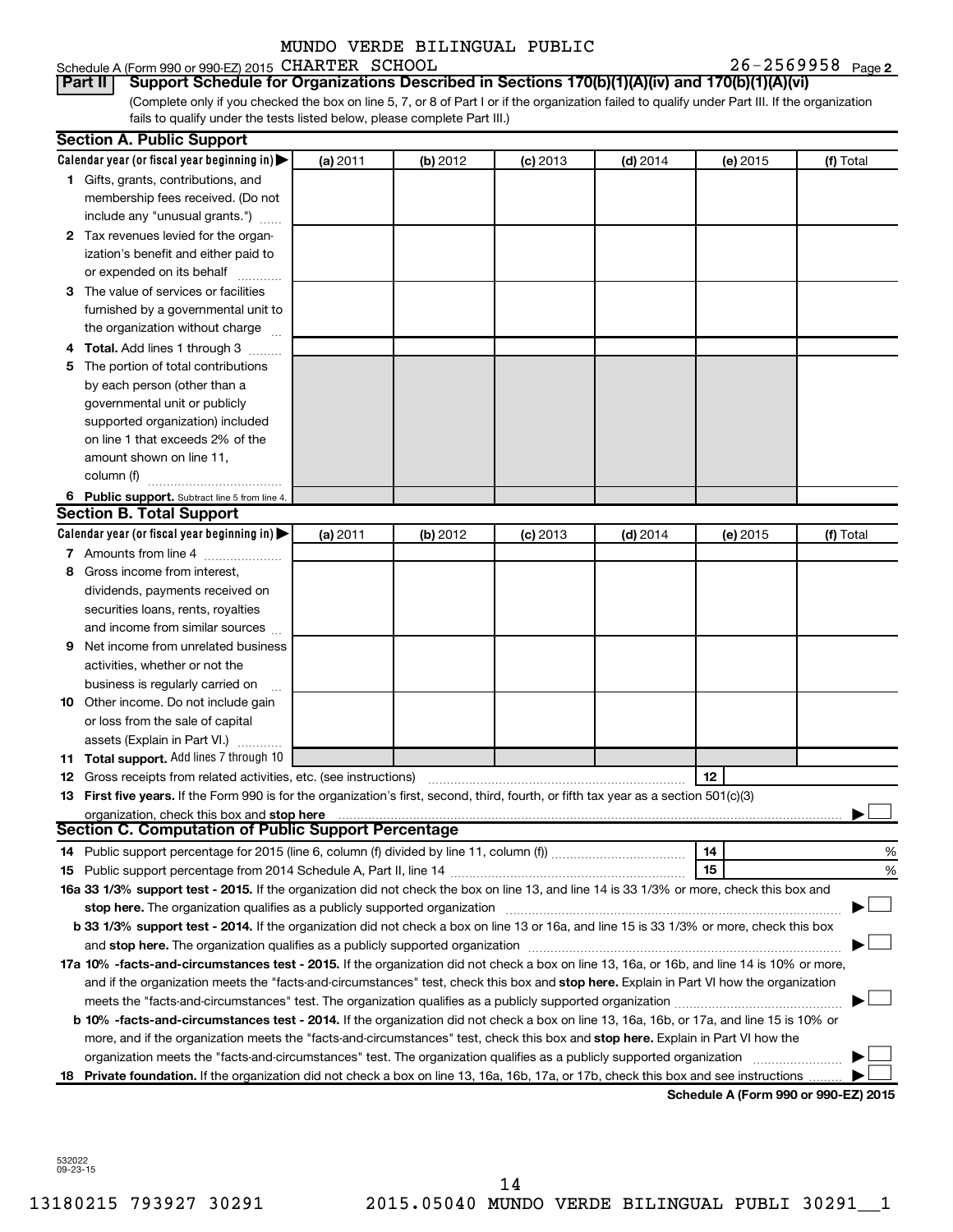#### Schedule A (Form 990 or 990-EZ) 2015 CHARTER SCHOOL  $26-2569958$  Page

**Part III Support Schedule for Organizations Described in Section 509(a)(2)** 

(Complete only if you checked the box on line 9 of Part I or if the organization failed to qualify under Part II. If the organization fails to qualify under the tests listed below, please complete Part II.)

|    | Calendar year (or fiscal year beginning in)                                                                                                                                                                                                                              | (a) 2011 | (b) 2012 | $(c)$ 2013                                   | $(d)$ 2014 |    | (e) 2015 | (f) Total                            |
|----|--------------------------------------------------------------------------------------------------------------------------------------------------------------------------------------------------------------------------------------------------------------------------|----------|----------|----------------------------------------------|------------|----|----------|--------------------------------------|
|    | 1 Gifts, grants, contributions, and                                                                                                                                                                                                                                      |          |          |                                              |            |    |          |                                      |
|    | membership fees received. (Do not                                                                                                                                                                                                                                        |          |          |                                              |            |    |          |                                      |
|    | include any "unusual grants.")                                                                                                                                                                                                                                           |          |          |                                              |            |    |          |                                      |
|    | 2 Gross receipts from admissions,<br>merchandise sold or services per-<br>formed, or facilities furnished in<br>any activity that is related to the<br>organization's tax-exempt purpose                                                                                 |          |          |                                              |            |    |          |                                      |
| 3. | Gross receipts from activities that                                                                                                                                                                                                                                      |          |          |                                              |            |    |          |                                      |
|    | are not an unrelated trade or bus-                                                                                                                                                                                                                                       |          |          |                                              |            |    |          |                                      |
|    | iness under section 513                                                                                                                                                                                                                                                  |          |          |                                              |            |    |          |                                      |
| 4  | Tax revenues levied for the organ-                                                                                                                                                                                                                                       |          |          |                                              |            |    |          |                                      |
|    | ization's benefit and either paid to<br>or expended on its behalf<br>.                                                                                                                                                                                                   |          |          |                                              |            |    |          |                                      |
| 5. | The value of services or facilities                                                                                                                                                                                                                                      |          |          |                                              |            |    |          |                                      |
|    | furnished by a governmental unit to<br>the organization without charge                                                                                                                                                                                                   |          |          |                                              |            |    |          |                                      |
|    | Total. Add lines 1 through 5                                                                                                                                                                                                                                             |          |          |                                              |            |    |          |                                      |
| 6  |                                                                                                                                                                                                                                                                          |          |          |                                              |            |    |          |                                      |
|    | 7a Amounts included on lines 1, 2, and                                                                                                                                                                                                                                   |          |          |                                              |            |    |          |                                      |
|    | 3 received from disqualified persons<br><b>b</b> Amounts included on lines 2 and 3 received                                                                                                                                                                              |          |          |                                              |            |    |          |                                      |
|    | from other than disqualified persons that<br>exceed the greater of \$5,000 or 1% of the<br>amount on line 13 for the year                                                                                                                                                |          |          |                                              |            |    |          |                                      |
|    | c Add lines 7a and 7b                                                                                                                                                                                                                                                    |          |          |                                              |            |    |          |                                      |
|    | 8 Public support. (Subtract line 7c from line 6.)                                                                                                                                                                                                                        |          |          |                                              |            |    |          |                                      |
|    | <b>Section B. Total Support</b>                                                                                                                                                                                                                                          |          |          |                                              |            |    |          |                                      |
|    | Calendar year (or fiscal year beginning in)                                                                                                                                                                                                                              | (a) 2011 | (b) 2012 | $(c)$ 2013                                   | $(d)$ 2014 |    | (e) 2015 | (f) Total                            |
|    | 9 Amounts from line 6                                                                                                                                                                                                                                                    |          |          |                                              |            |    |          |                                      |
|    | <b>10a</b> Gross income from interest,<br>dividends, payments received on<br>securities loans, rents, royalties<br>and income from similar sources                                                                                                                       |          |          |                                              |            |    |          |                                      |
|    | <b>b</b> Unrelated business taxable income                                                                                                                                                                                                                               |          |          |                                              |            |    |          |                                      |
|    | (less section 511 taxes) from businesses<br>acquired after June 30, 1975                                                                                                                                                                                                 |          |          |                                              |            |    |          |                                      |
|    | c Add lines 10a and 10b                                                                                                                                                                                                                                                  |          |          |                                              |            |    |          |                                      |
| 11 | Net income from unrelated business<br>activities not included in line 10b.<br>whether or not the business is<br>regularly carried on                                                                                                                                     |          |          |                                              |            |    |          |                                      |
|    | <b>12</b> Other income. Do not include gain<br>or loss from the sale of capital<br>assets (Explain in Part VI.)                                                                                                                                                          |          |          |                                              |            |    |          |                                      |
|    | <b>13</b> Total support. (Add lines 9, 10c, 11, and 12.)                                                                                                                                                                                                                 |          |          |                                              |            |    |          |                                      |
|    | 14 First five years. If the Form 990 is for the organization's first, second, third, fourth, or fifth tax year as a section 501(c)(3) organization,                                                                                                                      |          |          |                                              |            |    |          |                                      |
|    |                                                                                                                                                                                                                                                                          |          |          |                                              |            |    |          |                                      |
|    | Section C. Computation of Public Support Percentage                                                                                                                                                                                                                      |          |          |                                              |            |    |          |                                      |
|    |                                                                                                                                                                                                                                                                          |          |          |                                              |            | 15 |          | %                                    |
|    |                                                                                                                                                                                                                                                                          |          |          |                                              |            | 16 |          | %                                    |
|    | Section D. Computation of Investment Income Percentage                                                                                                                                                                                                                   |          |          |                                              |            |    |          |                                      |
|    |                                                                                                                                                                                                                                                                          |          |          |                                              |            | 17 |          | %                                    |
|    |                                                                                                                                                                                                                                                                          |          |          |                                              |            | 18 |          | %                                    |
|    | 19a 33 1/3% support tests - 2015. If the organization did not check the box on line 14, and line 15 is more than 33 1/3%, and line 17 is not                                                                                                                             |          |          |                                              |            |    |          |                                      |
|    | more than 33 1/3%, check this box and stop here. The organization qualifies as a publicly supported organization <i>marroummanness</i>                                                                                                                                   |          |          |                                              |            |    |          |                                      |
|    | b 33 1/3% support tests - 2014. If the organization did not check a box on line 14 or line 19a, and line 16 is more than 33 1/3%, and<br>line 18 is not more than 33 1/3%, check this box and stop here. The organization qualifies as a publicly supported organization |          |          |                                              |            |    |          |                                      |
|    |                                                                                                                                                                                                                                                                          |          |          |                                              |            |    |          |                                      |
|    |                                                                                                                                                                                                                                                                          |          |          |                                              |            |    |          | Schedule A (Form 990 or 990-EZ) 2015 |
|    | 532023 09-23-15                                                                                                                                                                                                                                                          |          |          | 15                                           |            |    |          |                                      |
|    | 13180215 793927 30291                                                                                                                                                                                                                                                    |          |          | 2015.05040 MUNDO VERDE BILINGUAL PUBLI 30291 |            |    |          |                                      |
|    |                                                                                                                                                                                                                                                                          |          |          |                                              |            |    |          |                                      |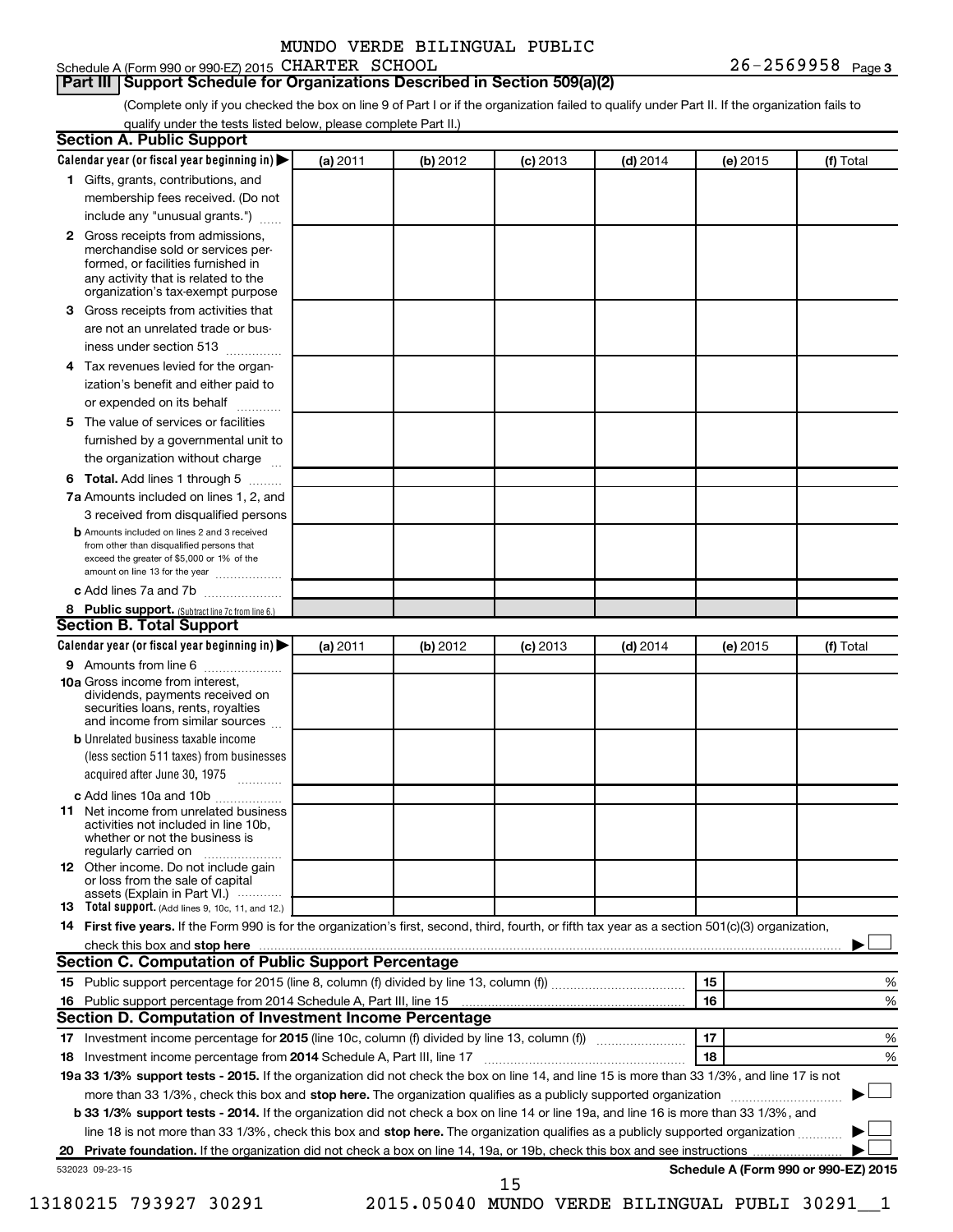**1**

**2**

**3a**

**3b**

**3c**

**4a**

**4b**

**4c**

**5a**

**5b 5c**

**6**

**7**

**8**

**9a**

**9b**

**9c**

**10a**

**10b**

**Yes No**

#### **Part IV Supporting Organizations**

(Complete only if you checked a box in line 11 on Part I. If you checked 11a of Part I, complete Sections A and B. If you checked 11b of Part I, complete Sections A and C. If you checked 11c of Part I, complete Sections A, D, and E. If you checked 11d of Part I, complete Sections A and D, and complete Part V.)

#### **Section A. All Supporting Organizations**

- **1** Are all of the organization's supported organizations listed by name in the organization's governing documents? If "No" describe in Part VI how the supported organizations are designated. If designated by *class or purpose, describe the designation. If historic and continuing relationship, explain.*
- **2** Did the organization have any supported organization that does not have an IRS determination of status under section 509(a)(1) or (2)? If "Yes," explain in Part VI how the organization determined that the supported *organization was described in section 509(a)(1) or (2).*
- **3a** Did the organization have a supported organization described in section 501(c)(4), (5), or (6)? If "Yes," answer *(b) and (c) below.*
- **b** Did the organization confirm that each supported organization qualified under section 501(c)(4), (5), or (6) and satisfied the public support tests under section 509(a)(2)? If "Yes," describe in Part VI when and how the *organization made the determination.*
- **c** Did the organization ensure that all support to such organizations was used exclusively for section 170(c)(2)(B) purposes? If "Yes," explain in Part VI what controls the organization put in place to ensure such use.
- **4 a** *If* Was any supported organization not organized in the United States ("foreign supported organization")? *"Yes," and if you checked 11a or 11b in Part I, answer (b) and (c) below.*
- **b** Did the organization have ultimate control and discretion in deciding whether to make grants to the foreign supported organization? If "Yes," describe in Part VI how the organization had such control and discretion *despite being controlled or supervised by or in connection with its supported organizations.*
- **c** Did the organization support any foreign supported organization that does not have an IRS determination under sections 501(c)(3) and 509(a)(1) or (2)? If "Yes," explain in Part VI what controls the organization used *to ensure that all support to the foreign supported organization was used exclusively for section 170(c)(2)(B) purposes.*
- **5a** Did the organization add, substitute, or remove any supported organizations during the tax year? If "Yes," answer (b) and (c) below (if applicable). Also, provide detail in Part VI, including (i) the names and EIN *numbers of the supported organizations added, substituted, or removed; (ii) the reasons for each such action; (iii) the authority under the organization's organizing document authorizing such action; and (iv) how the action was accomplished (such as by amendment to the organizing document).*
- **b Type I or Type II only.** Was any added or substituted supported organization part of a class already designated in the organization's organizing document?
- **c Substitutions only.**  Was the substitution the result of an event beyond the organization's control?
- **6** Did the organization provide support (whether in the form of grants or the provision of services or facilities) to support or benefit one or more of the filing organization's supported organizations? If "Yes," provide detail in anyone other than (i) its supported organizations, (ii) individuals that are part of the charitable class benefited by one or more of its supported organizations, or (iii) other supporting organizations that also *Part VI.*
- **7** Did the organization provide a grant, loan, compensation, or other similar payment to a substantial contributor regard to a substantial contributor? If "Yes," complete Part I of Schedule L (Form 990 or 990-EZ). (defined in section 4958(c)(3)(C)), a family member of a substantial contributor, or a 35% controlled entity with
- **8** Did the organization make a loan to a disqualified person (as defined in section 4958) not described in line 7? *If "Yes," complete Part I of Schedule L (Form 990 or 990-EZ).*
- **9 a** Was the organization controlled directly or indirectly at any time during the tax year by one or more in section 509(a)(1) or (2))? If "Yes," provide detail in Part VI. disqualified persons as defined in section 4946 (other than foundation managers and organizations described
- **b** Did one or more disqualified persons (as defined in line 9a) hold a controlling interest in any entity in which the supporting organization had an interest? If "Yes," provide detail in Part VI.
- **c** Did a disqualified person (as defined in line 9a) have an ownership interest in, or derive any personal benefit from, assets in which the supporting organization also had an interest? If "Yes," provide detail in Part VI.
- **10 a** Was the organization subject to the excess business holdings rules of section 4943 because of section supporting organizations)? If "Yes," answer 10b below. 4943(f) (regarding certain Type II supporting organizations, and all Type III non-functionally integrated
	- **b** Did the organization have any excess business holdings in the tax year? (Use Schedule C, Form 4720, to *determine whether the organization had excess business holdings.)*

532024 09-23-15

**Schedule A (Form 990 or 990-EZ) 2015**

13180215 793927 30291 2015.05040 MUNDO VERDE BILINGUAL PUBLI 30291\_\_1

16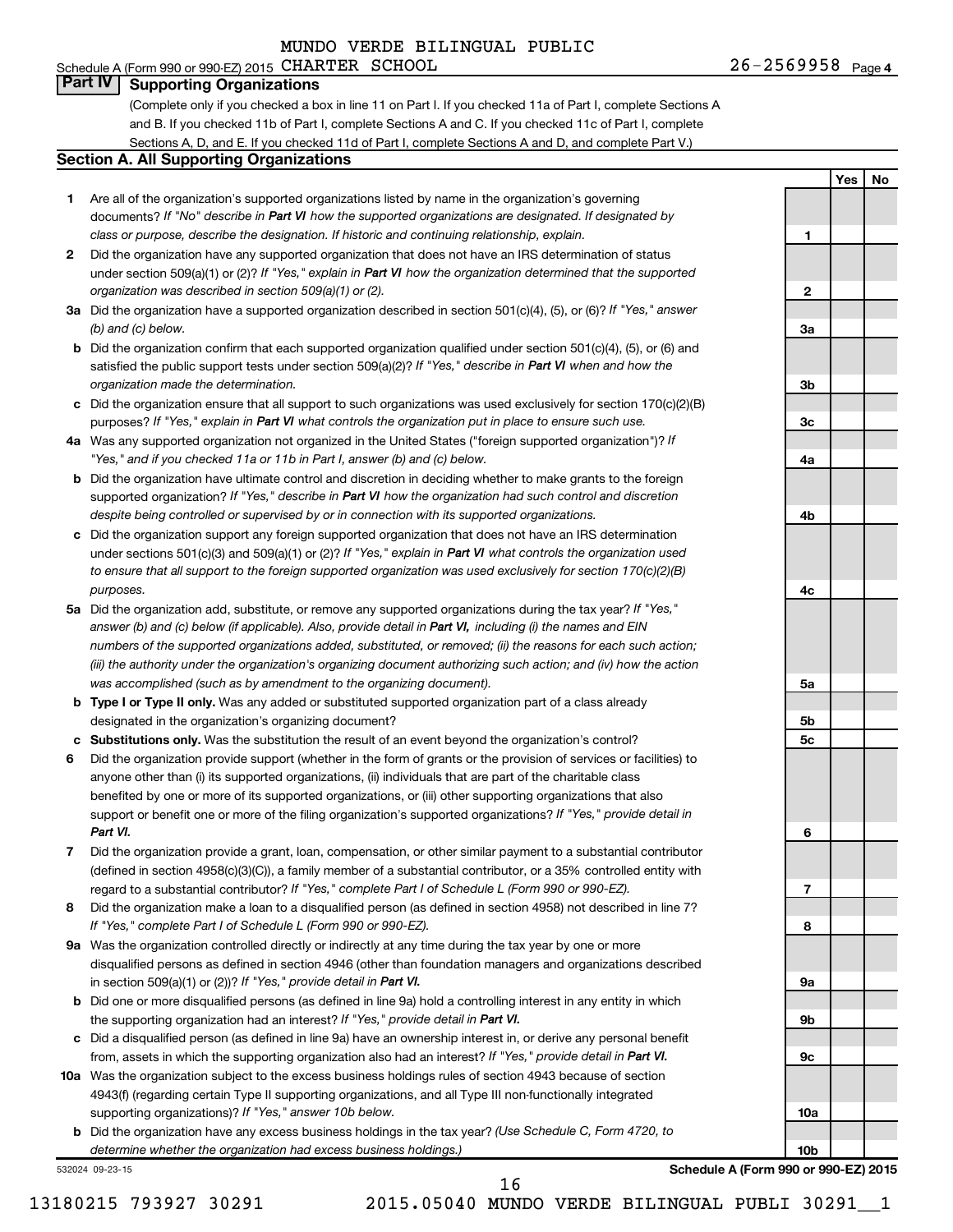| Schedule A (Form 990 or 990-EZ) 2015 CHARTER SCHOOL | $26 - 2569958$ Page 5 |
|-----------------------------------------------------|-----------------------|
|-----------------------------------------------------|-----------------------|

|    | Part IV<br><b>Supporting Organizations (continued)</b>                                                                          |                 |     |    |
|----|---------------------------------------------------------------------------------------------------------------------------------|-----------------|-----|----|
|    |                                                                                                                                 |                 | Yes | No |
| 11 | Has the organization accepted a gift or contribution from any of the following persons?                                         |                 |     |    |
|    | a A person who directly or indirectly controls, either alone or together with persons described in (b) and (c)                  |                 |     |    |
|    | below, the governing body of a supported organization?                                                                          | 11a             |     |    |
|    | <b>b</b> A family member of a person described in (a) above?                                                                    | 11 <sub>b</sub> |     |    |
|    | c A 35% controlled entity of a person described in (a) or (b) above? If "Yes" to a, b, or c, provide detail in Part VI.         | 11c             |     |    |
|    | <b>Section B. Type I Supporting Organizations</b>                                                                               |                 |     |    |
|    |                                                                                                                                 |                 | Yes | No |
|    |                                                                                                                                 |                 |     |    |
| 1  | Did the directors, trustees, or membership of one or more supported organizations have the power to                             |                 |     |    |
|    | regularly appoint or elect at least a majority of the organization's directors or trustees at all times during the              |                 |     |    |
|    | tax year? If "No," describe in Part VI how the supported organization(s) effectively operated, supervised, or                   |                 |     |    |
|    | controlled the organization's activities. If the organization had more than one supported organization,                         |                 |     |    |
|    | describe how the powers to appoint and/or remove directors or trustees were allocated among the supported                       |                 |     |    |
|    | organizations and what conditions or restrictions, if any, applied to such powers during the tax year.                          | 1               |     |    |
| 2  | Did the organization operate for the benefit of any supported organization other than the supported                             |                 |     |    |
|    | organization(s) that operated, supervised, or controlled the supporting organization? If "Yes," explain in                      |                 |     |    |
|    | Part VI how providing such benefit carried out the purposes of the supported organization(s) that operated,                     |                 |     |    |
|    | supervised, or controlled the supporting organization.                                                                          | 2               |     |    |
|    | <b>Section C. Type II Supporting Organizations</b>                                                                              |                 |     |    |
|    |                                                                                                                                 |                 | Yes | No |
| 1. | Were a majority of the organization's directors or trustees during the tax year also a majority of the directors                |                 |     |    |
|    | or trustees of each of the organization's supported organization(s)? If "No," describe in Part VI how control                   |                 |     |    |
|    | or management of the supporting organization was vested in the same persons that controlled or managed                          |                 |     |    |
|    | the supported organization(s).                                                                                                  | 1               |     |    |
|    | <b>Section D. All Type III Supporting Organizations</b>                                                                         |                 |     |    |
|    |                                                                                                                                 |                 | Yes | No |
| 1  | Did the organization provide to each of its supported organizations, by the last day of the fifth month of the                  |                 |     |    |
|    | organization's tax year, (i) a written notice describing the type and amount of support provided during the prior tax           |                 |     |    |
|    |                                                                                                                                 |                 |     |    |
|    | year, (ii) a copy of the Form 990 that was most recently filed as of the date of notification, and (iii) copies of the          |                 |     |    |
|    | organization's governing documents in effect on the date of notification, to the extent not previously provided?                | 1               |     |    |
| 2  | Were any of the organization's officers, directors, or trustees either (i) appointed or elected by the supported                |                 |     |    |
|    | organization(s) or (ii) serving on the governing body of a supported organization? If "No," explain in Part VI how              |                 |     |    |
|    | the organization maintained a close and continuous working relationship with the supported organization(s).                     | 2               |     |    |
| 3  | By reason of the relationship described in (2), did the organization's supported organizations have a                           |                 |     |    |
|    | significant voice in the organization's investment policies and in directing the use of the organization's                      |                 |     |    |
|    | income or assets at all times during the tax year? If "Yes," describe in Part VI the role the organization's                    |                 |     |    |
|    | supported organizations played in this regard.                                                                                  | з               |     |    |
|    | Section E. Type III Functionally-Integrated Supporting Organizations                                                            |                 |     |    |
| 1  | Check the box next to the method that the organization used to satisfy the Integral Part Test during the yealsee instructions): |                 |     |    |
| a  | The organization satisfied the Activities Test. Complete line 2 below.                                                          |                 |     |    |
| b  | The organization is the parent of each of its supported organizations. Complete line 3 below.                                   |                 |     |    |
| с  | The organization supported a governmental entity. Describe in Part VI how you supported a government entity (see instructions). |                 |     |    |
| 2  | Activities Test. Answer (a) and (b) below.                                                                                      |                 | Yes | No |
| а  | Did substantially all of the organization's activities during the tax year directly further the exempt purposes of              |                 |     |    |
|    | the supported organization(s) to which the organization was responsive? If "Yes," then in Part VI identify                      |                 |     |    |
|    | those supported organizations and explain<br>how these activities directly furthered their exempt purposes,                     |                 |     |    |
|    | how the organization was responsive to those supported organizations, and how the organization determined                       |                 |     |    |
|    | that these activities constituted substantially all of its activities.                                                          | 2a              |     |    |
|    | b Did the activities described in (a) constitute activities that, but for the organization's involvement, one or more           |                 |     |    |
|    | of the organization's supported organization(s) would have been engaged in? If "Yes," explain in Part VI the                    |                 |     |    |
|    |                                                                                                                                 |                 |     |    |
|    | reasons for the organization's position that its supported organization(s) would have engaged in these                          |                 |     |    |
|    | activities but for the organization's involvement.                                                                              | 2b              |     |    |
| з  | Parent of Supported Organizations. Answer (a) and (b) below.                                                                    |                 |     |    |
| а  | Did the organization have the power to regularly appoint or elect a majority of the officers, directors, or                     |                 |     |    |
|    | trustees of each of the supported organizations? Provide details in Part VI.                                                    | За              |     |    |
|    | <b>b</b> Did the organization exercise a substantial degree of direction over the policies, programs, and activities of each    |                 |     |    |
|    | of its supported organizations? If "Yes," describe in Part VI the role played by the organization in this regard.               | 3b              |     |    |
|    | Schedule A (Form 990 or 990-EZ) 2015<br>532025 09-23-15                                                                         |                 |     |    |

17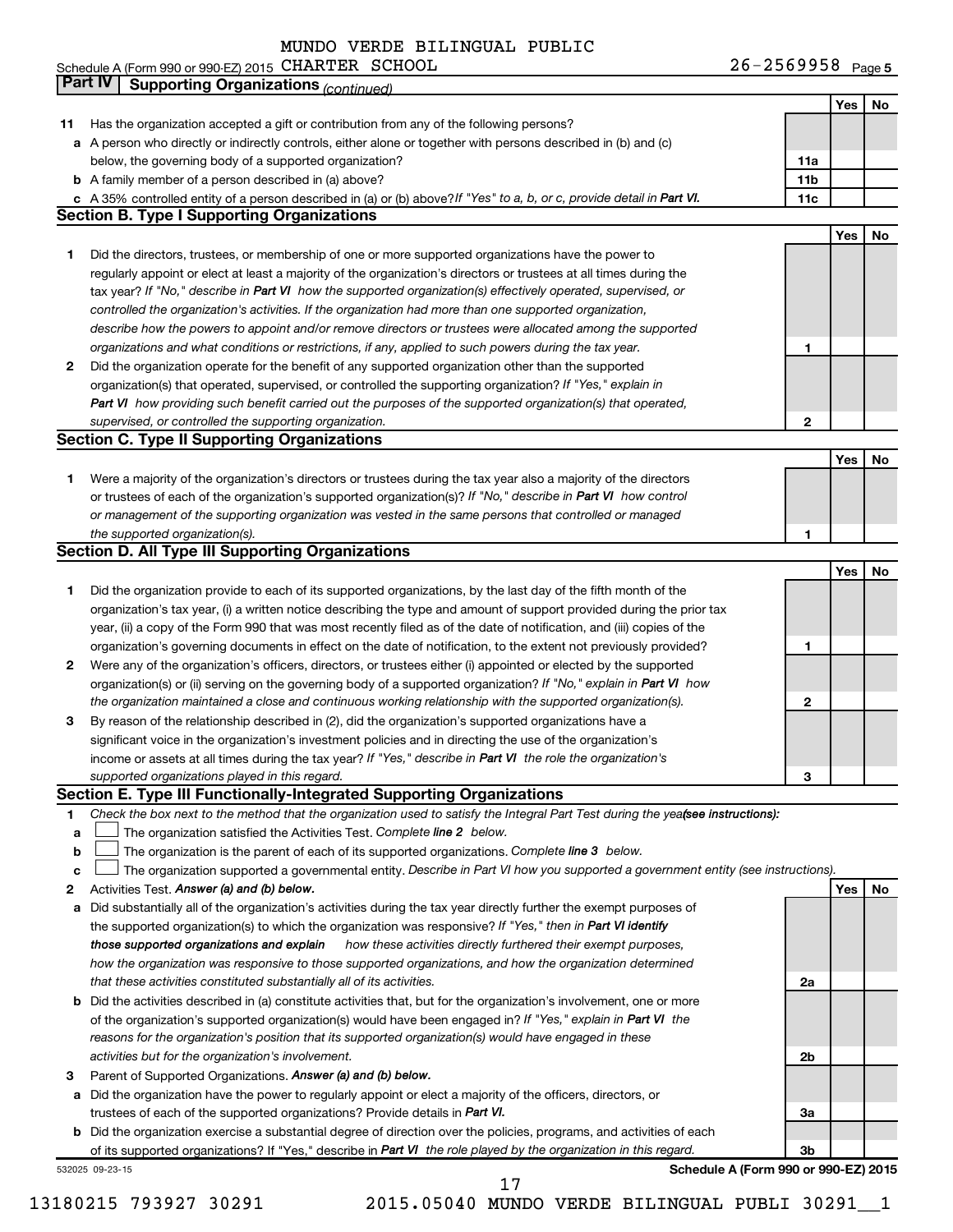#### **Part V Type III Non-Functionally Integrated 509(a)(3) Supporting Organizations**

1 **Letter on Reck here if the organization satisfied the Integral Part Test as a qualifying trust on Nov. 20, 1970. See instructions. All** other Type III non-functionally integrated supporting organizations must complete Sections A through E.

|              | Section A - Adjusted Net Income                                              |                | (A) Prior Year | (B) Current Year<br>(optional) |
|--------------|------------------------------------------------------------------------------|----------------|----------------|--------------------------------|
| 1            | Net short-term capital gain                                                  | 1              |                |                                |
| $\mathbf{2}$ | Recoveries of prior-year distributions                                       | $\mathbf{2}$   |                |                                |
| 3            | Other gross income (see instructions)                                        | 3              |                |                                |
| 4            | Add lines 1 through 3                                                        | 4              |                |                                |
| 5            | Depreciation and depletion                                                   | 5              |                |                                |
| 6            | Portion of operating expenses paid or incurred for production or             |                |                |                                |
|              | collection of gross income or for management, conservation, or               |                |                |                                |
|              | maintenance of property held for production of income (see instructions)     | 6              |                |                                |
| 7            | Other expenses (see instructions)                                            | $\overline{7}$ |                |                                |
| 8            | Adjusted Net Income (subtract lines 5, 6 and 7 from line 4)                  | 8              |                |                                |
|              | <b>Section B - Minimum Asset Amount</b>                                      |                | (A) Prior Year | (B) Current Year<br>(optional) |
| 1.           | Aggregate fair market value of all non-exempt-use assets (see                |                |                |                                |
|              | instructions for short tax year or assets held for part of year):            |                |                |                                |
|              | <b>a</b> Average monthly value of securities                                 | 1a             |                |                                |
|              | <b>b</b> Average monthly cash balances                                       | 1 <sub>b</sub> |                |                                |
|              | <b>c</b> Fair market value of other non-exempt-use assets                    | 1c             |                |                                |
|              | d Total (add lines 1a, 1b, and 1c)                                           | 1d             |                |                                |
|              | e Discount claimed for blockage or other                                     |                |                |                                |
|              | factors (explain in detail in Part VI):                                      |                |                |                                |
| 2            | Acquisition indebtedness applicable to non-exempt-use assets                 | $\mathbf{2}$   |                |                                |
| 3            | Subtract line 2 from line 1d                                                 | 3              |                |                                |
| 4            | Cash deemed held for exempt use. Enter 1-1/2% of line 3 (for greater amount, |                |                |                                |
|              | see instructions).                                                           | 4              |                |                                |
| 5            | Net value of non-exempt-use assets (subtract line 4 from line 3)             | 5              |                |                                |
| 6            | Multiply line 5 by .035                                                      | 6              |                |                                |
| 7            | Recoveries of prior-year distributions                                       | $\overline{7}$ |                |                                |
| 8            | <b>Minimum Asset Amount</b> (add line 7 to line 6)                           | 8              |                |                                |
|              | <b>Section C - Distributable Amount</b>                                      |                |                | <b>Current Year</b>            |
| 1            | Adjusted net income for prior year (from Section A, line 8, Column A)        | 1              |                |                                |
| 2            | Enter 85% of line 1                                                          | $\mathbf{2}$   |                |                                |
| 3            | Minimum asset amount for prior year (from Section B, line 8, Column A)       | 3              |                |                                |
| 4            | Enter greater of line 2 or line 3                                            | 4              |                |                                |
| 5            | Income tax imposed in prior year                                             | 5              |                |                                |
| 6            | <b>Distributable Amount.</b> Subtract line 5 from line 4, unless subject to  |                |                |                                |
|              | emergency temporary reduction (see instructions)                             | 6              |                |                                |
|              |                                                                              |                |                |                                |

**7** Check here if the current year is the organization's first as a non-functionally-integrated Type III supporting organization (see † instructions).

**Schedule A (Form 990 or 990-EZ) 2015**

532026 09-23-15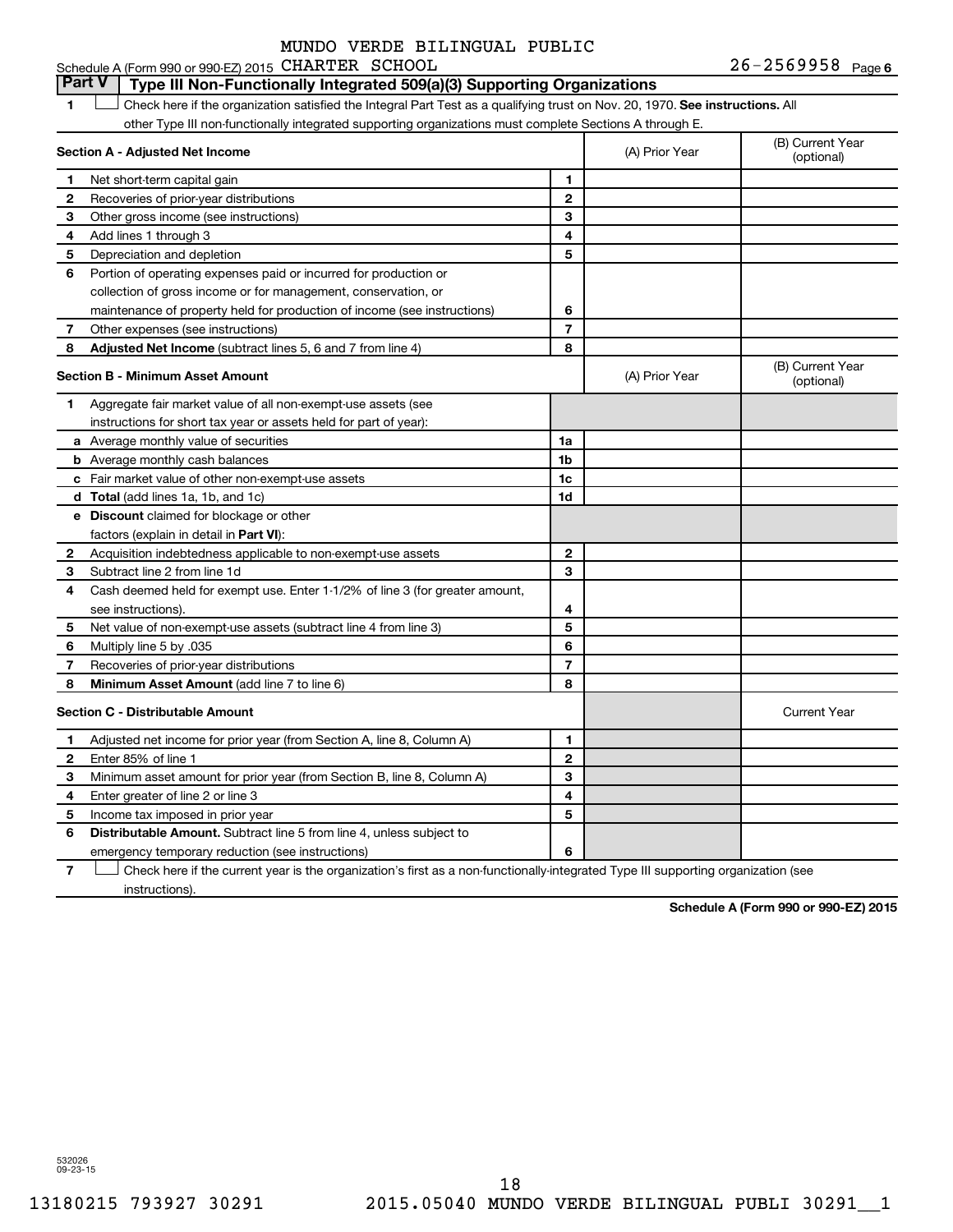|               | Schedule A (Form 990 or 990-EZ) 2015 CHARTER SCHOOL                                        |                             |                           | $26 - 2569958$ Page 7 |
|---------------|--------------------------------------------------------------------------------------------|-----------------------------|---------------------------|-----------------------|
| <b>Part V</b> | Type III Non-Functionally Integrated 509(a)(3) Supporting Organizations (continued)        |                             |                           |                       |
|               | <b>Section D - Distributions</b>                                                           |                             |                           | <b>Current Year</b>   |
| 1             | Amounts paid to supported organizations to accomplish exempt purposes                      |                             |                           |                       |
| 2             | Amounts paid to perform activity that directly furthers exempt purposes of supported       |                             |                           |                       |
|               | organizations, in excess of income from activity                                           |                             |                           |                       |
| 3             | Administrative expenses paid to accomplish exempt purposes of supported organizations      |                             |                           |                       |
| 4             | Amounts paid to acquire exempt-use assets                                                  |                             |                           |                       |
| 5             | Qualified set-aside amounts (prior IRS approval required)                                  |                             |                           |                       |
| 6             | Other distributions (describe in Part VI). See instructions.                               |                             |                           |                       |
| 7             | Total annual distributions. Add lines 1 through 6.                                         |                             |                           |                       |
| 8             | Distributions to attentive supported organizations to which the organization is responsive |                             |                           |                       |
|               | (provide details in Part VI). See instructions.                                            |                             |                           |                       |
| 9             | Distributable amount for 2015 from Section C, line 6                                       |                             |                           |                       |
| 10            | Line 8 amount divided by Line 9 amount                                                     |                             |                           |                       |
|               |                                                                                            | (i)                         | (ii)                      | (iii)                 |
|               |                                                                                            | <b>Excess Distributions</b> | <b>Underdistributions</b> | <b>Distributable</b>  |
|               | Section E - Distribution Allocations (see instructions)                                    |                             | Pre-2015                  | Amount for 2015       |
| 1             | Distributable amount for 2015 from Section C, line 6                                       |                             |                           |                       |
| 2             | Underdistributions, if any, for years prior to 2015                                        |                             |                           |                       |
|               | (reasonable cause required-see instructions)                                               |                             |                           |                       |
| 3             | Excess distributions carryover, if any, to 2015:                                           |                             |                           |                       |
| a             |                                                                                            |                             |                           |                       |
| b             |                                                                                            |                             |                           |                       |
| c             |                                                                                            |                             |                           |                       |
|               | d From 2013                                                                                |                             |                           |                       |
|               | e From 2014                                                                                |                             |                           |                       |
|               | f Total of lines 3a through e                                                              |                             |                           |                       |
|               | g Applied to underdistributions of prior years                                             |                             |                           |                       |
|               | h Applied to 2015 distributable amount                                                     |                             |                           |                       |
| Ť.            | Carryover from 2010 not applied (see instructions)                                         |                             |                           |                       |
|               | Remainder. Subtract lines 3g, 3h, and 3i from 3f.                                          |                             |                           |                       |
| 4             | Distributions for 2015 from Section D,                                                     |                             |                           |                       |
|               | line $7:$                                                                                  |                             |                           |                       |
|               | a Applied to underdistributions of prior years                                             |                             |                           |                       |
|               | <b>b</b> Applied to 2015 distributable amount                                              |                             |                           |                       |
|               | c Remainder. Subtract lines 4a and 4b from 4.                                              |                             |                           |                       |
|               | 5 Remaining underdistributions for years prior to 2015, if                                 |                             |                           |                       |
|               | any. Subtract lines 3g and 4a from line 2 (if amount                                       |                             |                           |                       |
|               | greater than zero, see instructions).                                                      |                             |                           |                       |
| 6             | Remaining underdistributions for 2015. Subtract lines 3h                                   |                             |                           |                       |
|               | and 4b from line 1 (if amount greater than zero, see                                       |                             |                           |                       |
|               | instructions).                                                                             |                             |                           |                       |
| 7             | Excess distributions carryover to 2016. Add lines 3j                                       |                             |                           |                       |
|               | and 4c.                                                                                    |                             |                           |                       |
| 8             | Breakdown of line 7:                                                                       |                             |                           |                       |
| а             |                                                                                            |                             |                           |                       |
| b             |                                                                                            |                             |                           |                       |
|               | c Excess from 2013                                                                         |                             |                           |                       |
|               | d Excess from 2014                                                                         |                             |                           |                       |
|               | e Excess from 2015                                                                         |                             |                           |                       |

**Schedule A (Form 990 or 990-EZ) 2015**

532027 09-23-15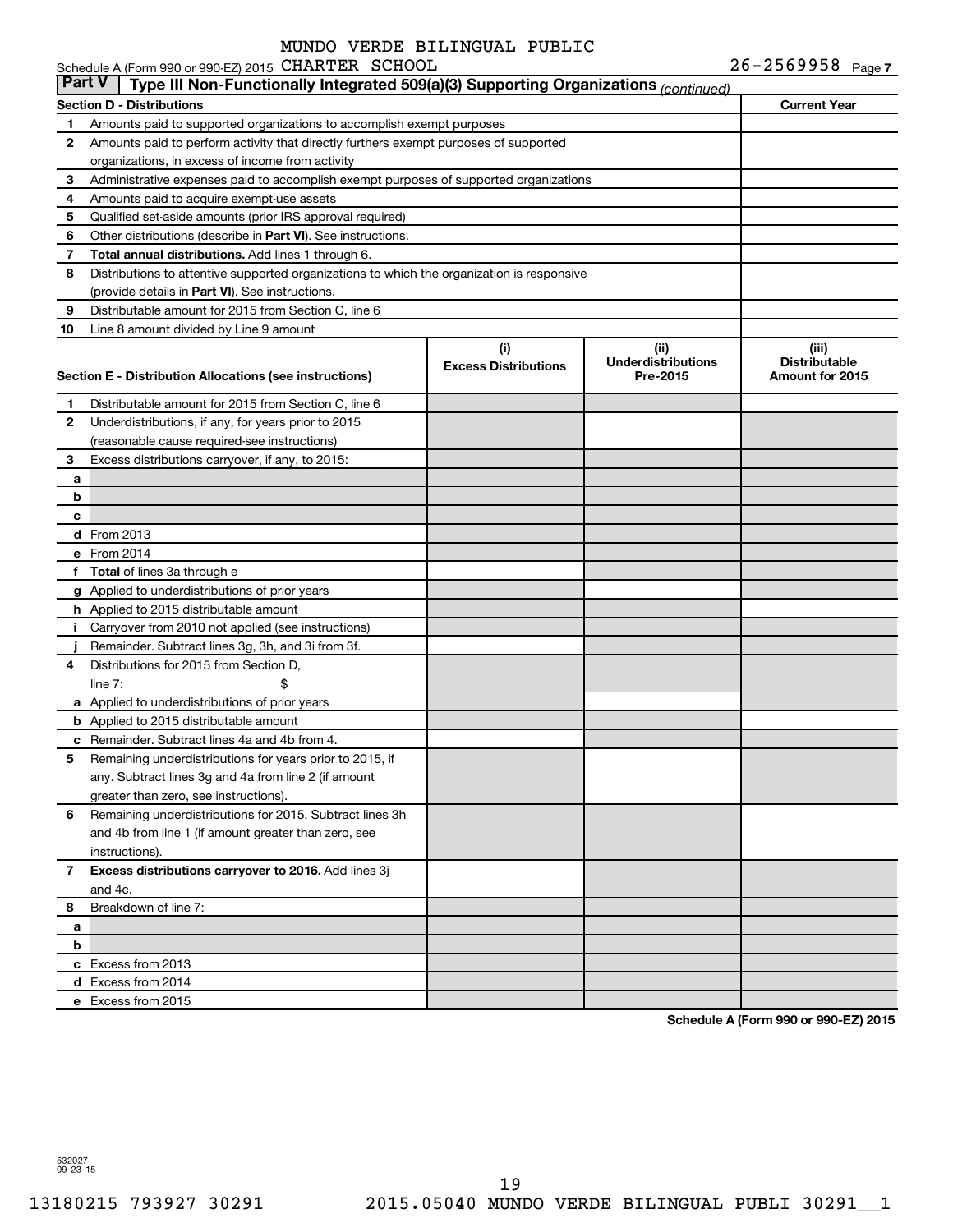| Schedule A (Form 990 or 990-EZ) 2015 CHARTER SCHOOL |  | $26 - 2569958$ Page 8                                                                                                                                                                                                                                                                                                                                                                                                                                                                                                                                               |
|-----------------------------------------------------|--|---------------------------------------------------------------------------------------------------------------------------------------------------------------------------------------------------------------------------------------------------------------------------------------------------------------------------------------------------------------------------------------------------------------------------------------------------------------------------------------------------------------------------------------------------------------------|
| <b>Part VI</b><br>(See instructions.)               |  | Supplemental Information. Provide the explanations required by Part II, line 10; Part II, line 17a or 17b; Part III, line 12;<br>Part IV, Section A, lines 1, 2, 3b, 3c, 4b, 4c, 5a, 6, 9a, 9b, 9c, 11a, 11b, and 11c; Part IV, Section B, lines 1 and 2; Part IV, Section C,<br>line 1; Part IV, Section D, lines 2 and 3; Part IV, Section E, lines 1c, 2a, 2b, 3a and 3b; Part V, line 1; Part V, Section B, line 1e; Part V,<br>Section D, lines 5, 6, and 8; and Part V, Section E, lines 2, 5, and 6. Also complete this part for any additional information. |
|                                                     |  |                                                                                                                                                                                                                                                                                                                                                                                                                                                                                                                                                                     |
|                                                     |  |                                                                                                                                                                                                                                                                                                                                                                                                                                                                                                                                                                     |
|                                                     |  |                                                                                                                                                                                                                                                                                                                                                                                                                                                                                                                                                                     |
|                                                     |  |                                                                                                                                                                                                                                                                                                                                                                                                                                                                                                                                                                     |
|                                                     |  |                                                                                                                                                                                                                                                                                                                                                                                                                                                                                                                                                                     |
|                                                     |  |                                                                                                                                                                                                                                                                                                                                                                                                                                                                                                                                                                     |
|                                                     |  |                                                                                                                                                                                                                                                                                                                                                                                                                                                                                                                                                                     |
|                                                     |  |                                                                                                                                                                                                                                                                                                                                                                                                                                                                                                                                                                     |
|                                                     |  |                                                                                                                                                                                                                                                                                                                                                                                                                                                                                                                                                                     |
|                                                     |  |                                                                                                                                                                                                                                                                                                                                                                                                                                                                                                                                                                     |
|                                                     |  |                                                                                                                                                                                                                                                                                                                                                                                                                                                                                                                                                                     |
|                                                     |  |                                                                                                                                                                                                                                                                                                                                                                                                                                                                                                                                                                     |
|                                                     |  |                                                                                                                                                                                                                                                                                                                                                                                                                                                                                                                                                                     |
|                                                     |  |                                                                                                                                                                                                                                                                                                                                                                                                                                                                                                                                                                     |
|                                                     |  |                                                                                                                                                                                                                                                                                                                                                                                                                                                                                                                                                                     |
|                                                     |  |                                                                                                                                                                                                                                                                                                                                                                                                                                                                                                                                                                     |
|                                                     |  |                                                                                                                                                                                                                                                                                                                                                                                                                                                                                                                                                                     |
|                                                     |  |                                                                                                                                                                                                                                                                                                                                                                                                                                                                                                                                                                     |
|                                                     |  |                                                                                                                                                                                                                                                                                                                                                                                                                                                                                                                                                                     |
|                                                     |  |                                                                                                                                                                                                                                                                                                                                                                                                                                                                                                                                                                     |
|                                                     |  |                                                                                                                                                                                                                                                                                                                                                                                                                                                                                                                                                                     |
|                                                     |  |                                                                                                                                                                                                                                                                                                                                                                                                                                                                                                                                                                     |
|                                                     |  |                                                                                                                                                                                                                                                                                                                                                                                                                                                                                                                                                                     |
|                                                     |  |                                                                                                                                                                                                                                                                                                                                                                                                                                                                                                                                                                     |
|                                                     |  |                                                                                                                                                                                                                                                                                                                                                                                                                                                                                                                                                                     |
|                                                     |  |                                                                                                                                                                                                                                                                                                                                                                                                                                                                                                                                                                     |
| 532028 09-23-15                                     |  | Schedule A (Form 990 or 990-EZ) 2015                                                                                                                                                                                                                                                                                                                                                                                                                                                                                                                                |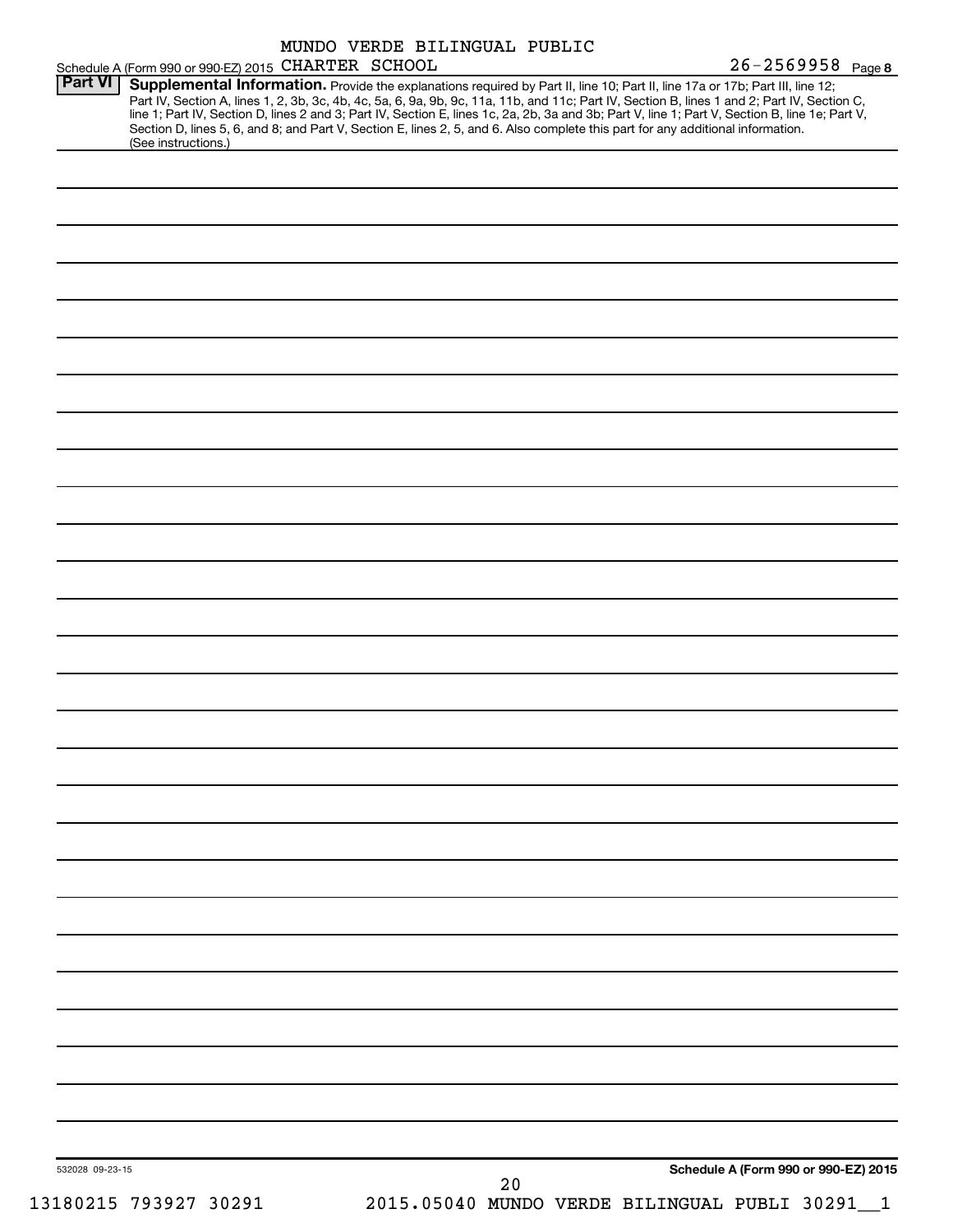**(Form 990, 990-EZ,**

Department of the Treasury Internal Revenue Service

#### \*\* PUBLIC DISCLOSURE COPY \*\*

# **Schedule B Schedule of Contributors**

**or 990-PF) | Attach to Form 990, Form 990-EZ, or Form 990-PF. | Information about Schedule B (Form 990, 990-EZ, or 990-PF) and** its instructions is at www.irs.gov/form990.

OMB No. 1545-0047

# **2015**

**Name of the organization Employer identification number**

|  | MUNDO VERDE BILINGUAL PUBLIC |  |
|--|------------------------------|--|
|  |                              |  |

CHARTER SCHOOL 26-2569958

| Filers of:         | Section:                                                                  |
|--------------------|---------------------------------------------------------------------------|
| Form 990 or 990-EZ | $\lfloor \mathbf{X} \rfloor$ 501(c)( 3) (enter number) organization       |
|                    | 4947(a)(1) nonexempt charitable trust not treated as a private foundation |
|                    | 527 political organization                                                |
| Form 990-PF        | 501(c)(3) exempt private foundation                                       |
|                    | 4947(a)(1) nonexempt charitable trust treated as a private foundation     |
|                    | 501(c)(3) taxable private foundation                                      |

Check if your organization is covered by the General Rule or a Special Rule.

**Note.**  Only a section 501(c)(7), (8), or (10) organization can check boxes for both the General Rule and a Special Rule. See instructions.

#### **General Rule**

**K** For an organization filing Form 990, 990-EZ, or 990-PF that received, during the year, contributions totaling \$5,000 or more (in money or property) from any one contributor. Complete Parts I and II. See instructions for determining a contributor's total contributions.

#### **Special Rules**

 $\Box$ 

any one contributor, during the year, total contributions of the greater of **(1)** \$5,000 or **(2)** 2% of the amount on (i) Form 990, Part VIII, line 1h, For an organization described in section 501(c)(3) filing Form 990 or 990-EZ that met the 33 1/3% support test of the regulations under sections 509(a)(1) and 170(b)(1)(A)(vi), that checked Schedule A (Form 990 or 990-EZ), Part II, line 13, 16a, or 16b, and that received from or (ii) Form 990-EZ, line 1. Complete Parts I and II.  $\Box$ 

year, total contributions of more than \$1,000 *exclusively* for religious, charitable, scientific, literary, or educational purposes, or for For an organization described in section 501(c)(7), (8), or (10) filing Form 990 or 990-EZ that received from any one contributor, during the the prevention of cruelty to children or animals. Complete Parts I, II, and III.  $\Box$ 

purpose. Do not complete any of the parts unless the General Rule applies to this organization because it received nonexclusively year, contributions exclusively for religious, charitable, etc., purposes, but no such contributions totaled more than \$1,000. If this box is checked, enter here the total contributions that were received during the year for an exclusively religious, charitable, etc., For an organization described in section 501(c)(7), (8), or (10) filing Form 990 or 990-EZ that received from any one contributor, during the religious, charitable, etc., contributions totaling \$5,000 or more during the year  $\ldots$  $\ldots$  $\ldots$  $\ldots$  $\ldots$  $\ldots$ 

**Caution.** An organization that is not covered by the General Rule and/or the Special Rules does not file Schedule B (Form 990, 990-EZ, or 990-PF),  **must** but it answer "No" on Part IV, line 2, of its Form 990; or check the box on line H of its Form 990-EZ or on its Form 990-PF, Part I, line 2, to certify that it does not meet the filing requirements of Schedule B (Form 990, 990-EZ, or 990-PF).

LHA For Paperwork Reduction Act Notice, see the Instructions for Form 990, 990-EZ, or 990-PF. Schedule B (Form 990, 990-EZ, or 990-PF) (2015)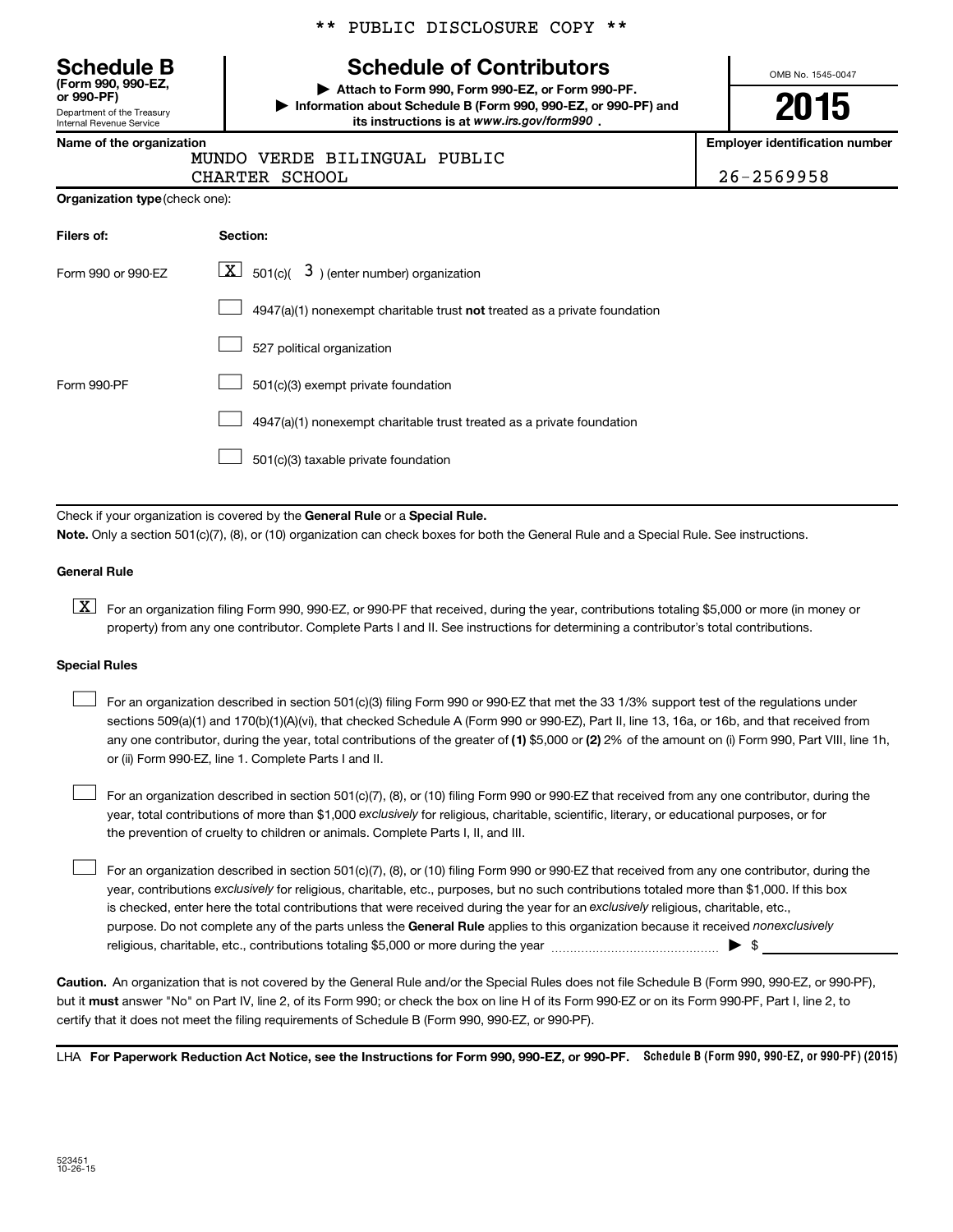#### Schedule B (Form 990, 990-EZ, or 990-PF) (2015)

**Name of organization Employer identification number** MUNDO VERDE BILINGUAL PUBLIC CHARTER SCHOOL 26-2569958

| Part I               | <b>Contributors</b> (see instructions). Use duplicate copies of Part I if additional space is needed. |                                   |                                                                                                                                                              |
|----------------------|-------------------------------------------------------------------------------------------------------|-----------------------------------|--------------------------------------------------------------------------------------------------------------------------------------------------------------|
| (a)<br>No.           | (b)<br>Name, address, and ZIP + 4                                                                     | (c)<br><b>Total contributions</b> | (d)<br>Type of contribution                                                                                                                                  |
| 1                    |                                                                                                       | 56,498.<br>\$                     | $\overline{\mathbf{X}}$<br>Person<br>Payroll<br>Noncash<br>(Complete Part II for<br>noncash contributions.)                                                  |
| (a)<br>No.           | (b)<br>Name, address, and ZIP + 4                                                                     | (c)<br><b>Total contributions</b> | (d)<br>Type of contribution                                                                                                                                  |
| 2                    |                                                                                                       | 10,000.<br>\$                     | $\overline{\mathbf{X}}$<br>Person<br>Payroll<br>Noncash<br>(Complete Part II for<br>noncash contributions.)                                                  |
| (a)<br>No.           | (b)<br>Name, address, and ZIP + 4                                                                     | (c)<br><b>Total contributions</b> | (d)<br>Type of contribution                                                                                                                                  |
| 3                    |                                                                                                       | 6,000.<br>\$                      | $\overline{\mathbf{X}}$<br>Person<br>Payroll<br>Noncash<br>(Complete Part II for<br>noncash contributions.)                                                  |
| (a)                  | (b)                                                                                                   |                                   |                                                                                                                                                              |
| No.                  | Name, address, and ZIP + 4                                                                            | (c)<br><b>Total contributions</b> | (d)<br>Type of contribution                                                                                                                                  |
| 4                    |                                                                                                       | 6,000.<br>\$                      | $\mathbf{X}$<br>Person<br>Payroll<br>Noncash<br>(Complete Part II for<br>noncash contributions.)                                                             |
| (a)<br>No.           | (b)<br>Name, address, and ZIP + 4                                                                     | (c)<br><b>Total contributions</b> | (d)<br>Type of contribution                                                                                                                                  |
| 5                    |                                                                                                       | 6,000.<br>\$                      | $\overline{\mathbf{X}}$<br>Person<br>Payroll<br><b>Noncash</b><br>(Complete Part II for<br>noncash contributions.)                                           |
| (a)<br>No.           | (b)<br>Name, address, and ZIP + 4                                                                     | (c)<br><b>Total contributions</b> | (d)<br>Type of contribution                                                                                                                                  |
| 6<br>523452 10-26-15 |                                                                                                       | 5,000.<br>\$                      | $\overline{\text{X}}$<br>Person<br>Payroll<br>Noncash<br>(Complete Part II for<br>noncash contributions.)<br>Schedule B (Form 990, 990-EZ, or 990-PF) (2015) |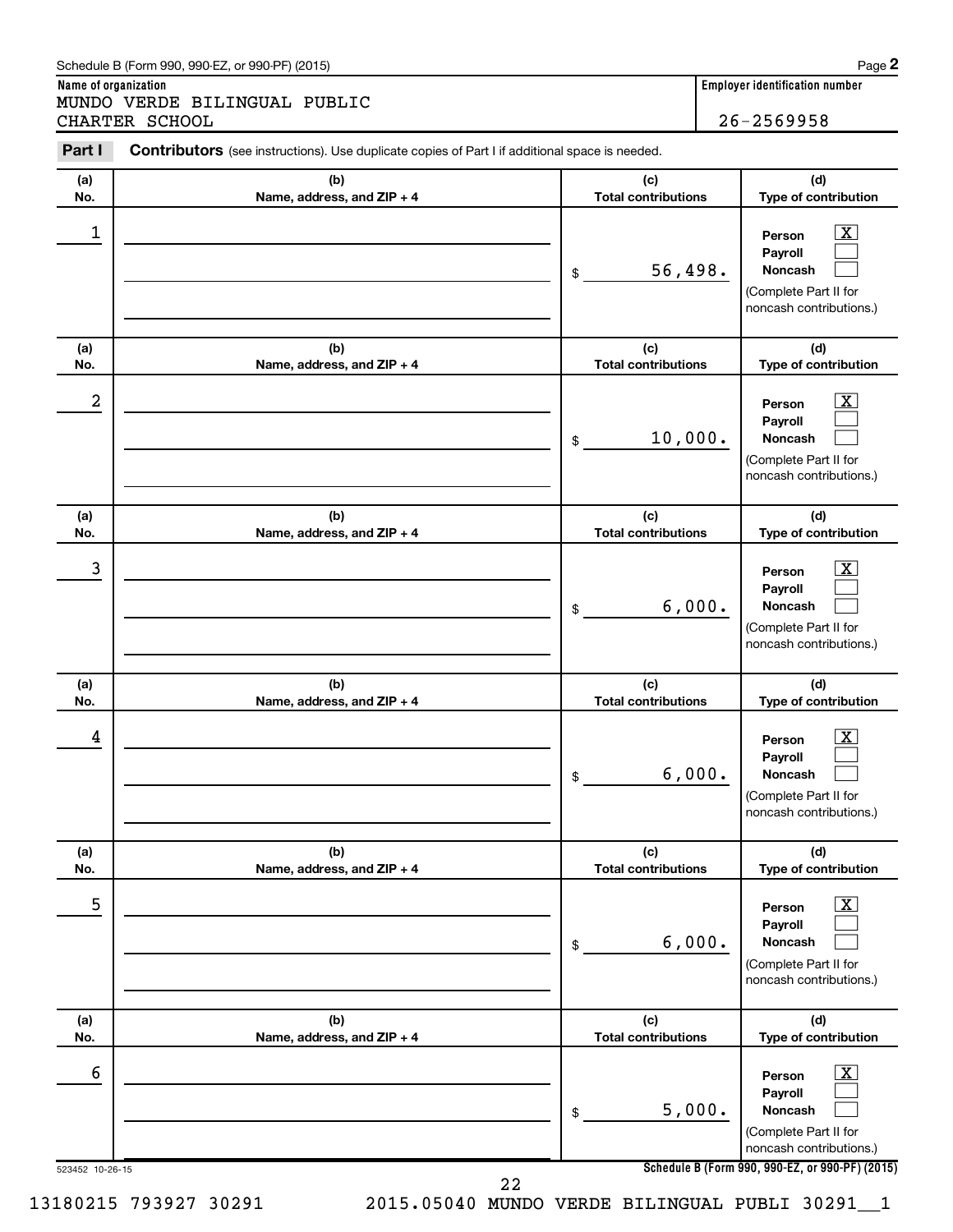#### Schedule B (Form 990, 990-EZ, or 990-PF) (2015)

**Name of organization Employer identification number** MUNDO VERDE BILINGUAL PUBLIC CHARTER SCHOOL 26-2569958

| (a)        | (b)                               | (c)                               | (d)                                                                                                       |
|------------|-----------------------------------|-----------------------------------|-----------------------------------------------------------------------------------------------------------|
| No.        | Name, address, and ZIP + 4        | <b>Total contributions</b>        | Type of contribution                                                                                      |
| 7          |                                   | 6,100.<br>\$                      | $\mathbf{X}$<br>Person<br>Payroll<br>Noncash<br>(Complete Part II for<br>noncash contributions.)          |
| (a)<br>No. | (b)<br>Name, address, and ZIP + 4 | (c)<br><b>Total contributions</b> | (d)<br>Type of contribution                                                                               |
| 8          |                                   | 100,000.<br>\$                    | $\overline{\text{X}}$<br>Person<br>Payroll<br>Noncash<br>(Complete Part II for<br>noncash contributions.) |
| (a)<br>No. | (b)<br>Name, address, and ZIP + 4 | (c)<br><b>Total contributions</b> | (d)<br>Type of contribution                                                                               |
| 9          |                                   | 9,250.<br>\$                      | $\mathbf{X}$<br>Person<br>Payroll<br>Noncash<br>(Complete Part II for<br>noncash contributions.)          |
| (a)<br>No. | (b)<br>Name, address, and ZIP + 4 | (c)<br><b>Total contributions</b> | (d)<br>Type of contribution                                                                               |
| 10         |                                   | 9,250.<br>\$                      | <u>x</u><br>Person<br>Payroll<br>Noncash<br>(Complete Part II for<br>noncash contributions.)              |
| (a)<br>No. | (b)<br>Name, address, and ZIP + 4 | (c)<br><b>Total contributions</b> | (d)<br>Type of contribution                                                                               |
|            |                                   | \$                                | Person<br>Payroll<br>Noncash<br>(Complete Part II for<br>noncash contributions.)                          |
| (a)<br>No. | (b)<br>Name, address, and ZIP + 4 | (c)<br><b>Total contributions</b> | (d)<br>Type of contribution                                                                               |
|            |                                   | \$                                | Person<br>Payroll<br>Noncash<br>(Complete Part II for<br>noncash contributions.)                          |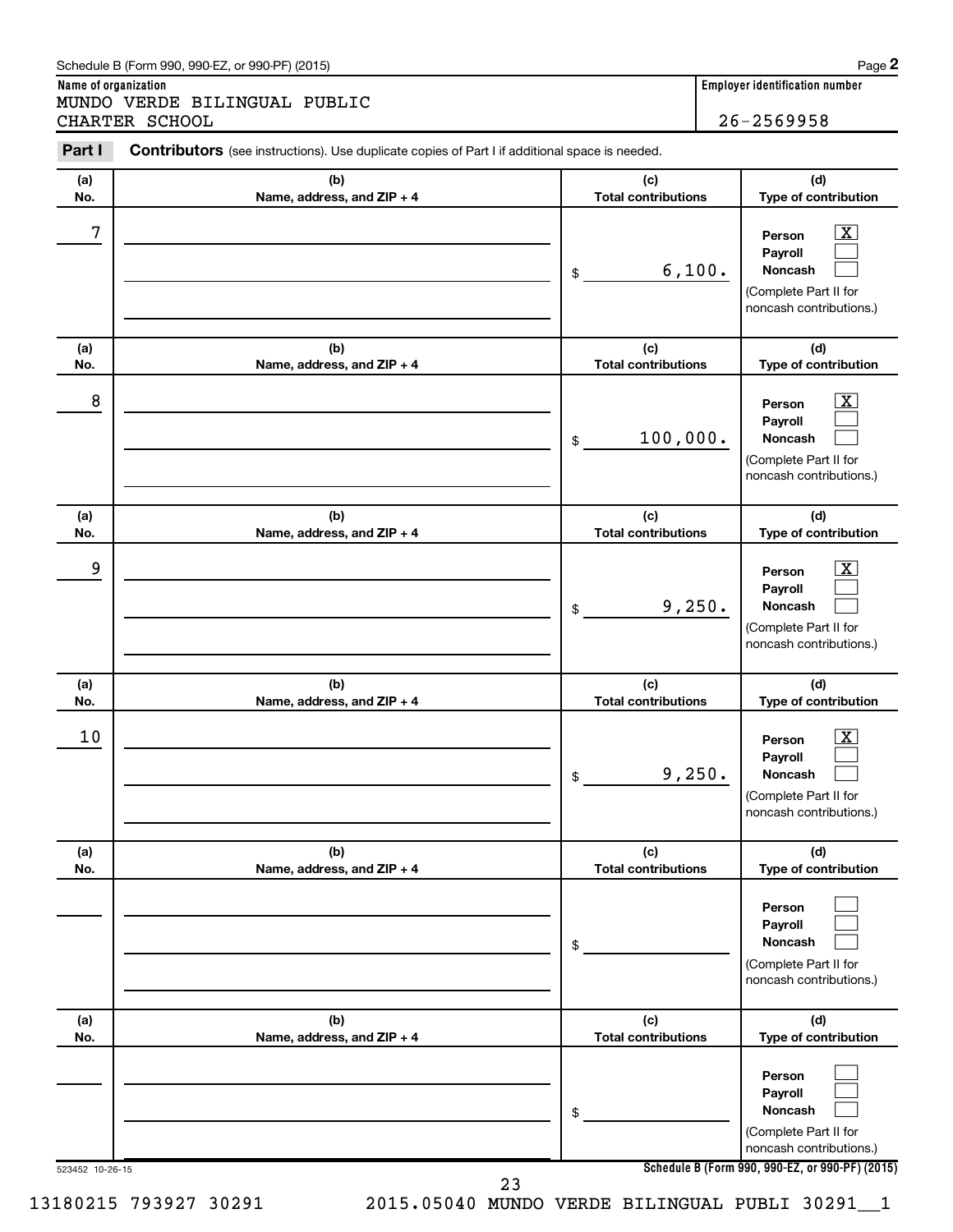|                              | MUNDO VERDE BILINGUAL PUBLIC<br>CHARTER SCHOOL                                                      |                                                | $26 - 2569958$       |
|------------------------------|-----------------------------------------------------------------------------------------------------|------------------------------------------------|----------------------|
| Part II                      | Noncash Property (see instructions). Use duplicate copies of Part II if additional space is needed. |                                                |                      |
| (a)<br>No.<br>from<br>Part I | (b)<br>Description of noncash property given                                                        | (c)<br>FMV (or estimate)<br>(see instructions) | (d)<br>Date received |
|                              |                                                                                                     | \$                                             |                      |
| (a)<br>No.<br>from<br>Part I | (b)<br>Description of noncash property given                                                        | (c)<br>FMV (or estimate)<br>(see instructions) | (d)<br>Date received |
|                              |                                                                                                     | \$                                             |                      |
| (a)<br>No.<br>from<br>Part I | (b)<br>Description of noncash property given                                                        | (c)<br>FMV (or estimate)<br>(see instructions) | (d)<br>Date received |
|                              |                                                                                                     | \$                                             |                      |
| (a)<br>No.<br>from<br>Part I | (b)<br>Description of noncash property given                                                        | (c)<br>FMV (or estimate)<br>(see instructions) | (d)<br>Date received |
|                              |                                                                                                     | \$                                             |                      |
| (a)<br>No.<br>from<br>Part I | (b)<br>Description of noncash property given                                                        | (c)<br>FMV (or estimate)<br>(see instructions) | (d)<br>Date received |
|                              |                                                                                                     | \$                                             |                      |
| (a)<br>No.<br>from<br>Part I | (b)<br>Description of noncash property given                                                        | (c)<br>FMV (or estimate)<br>(see instructions) | (d)<br>Date received |
|                              |                                                                                                     | \$                                             |                      |

**<sup>3</sup>**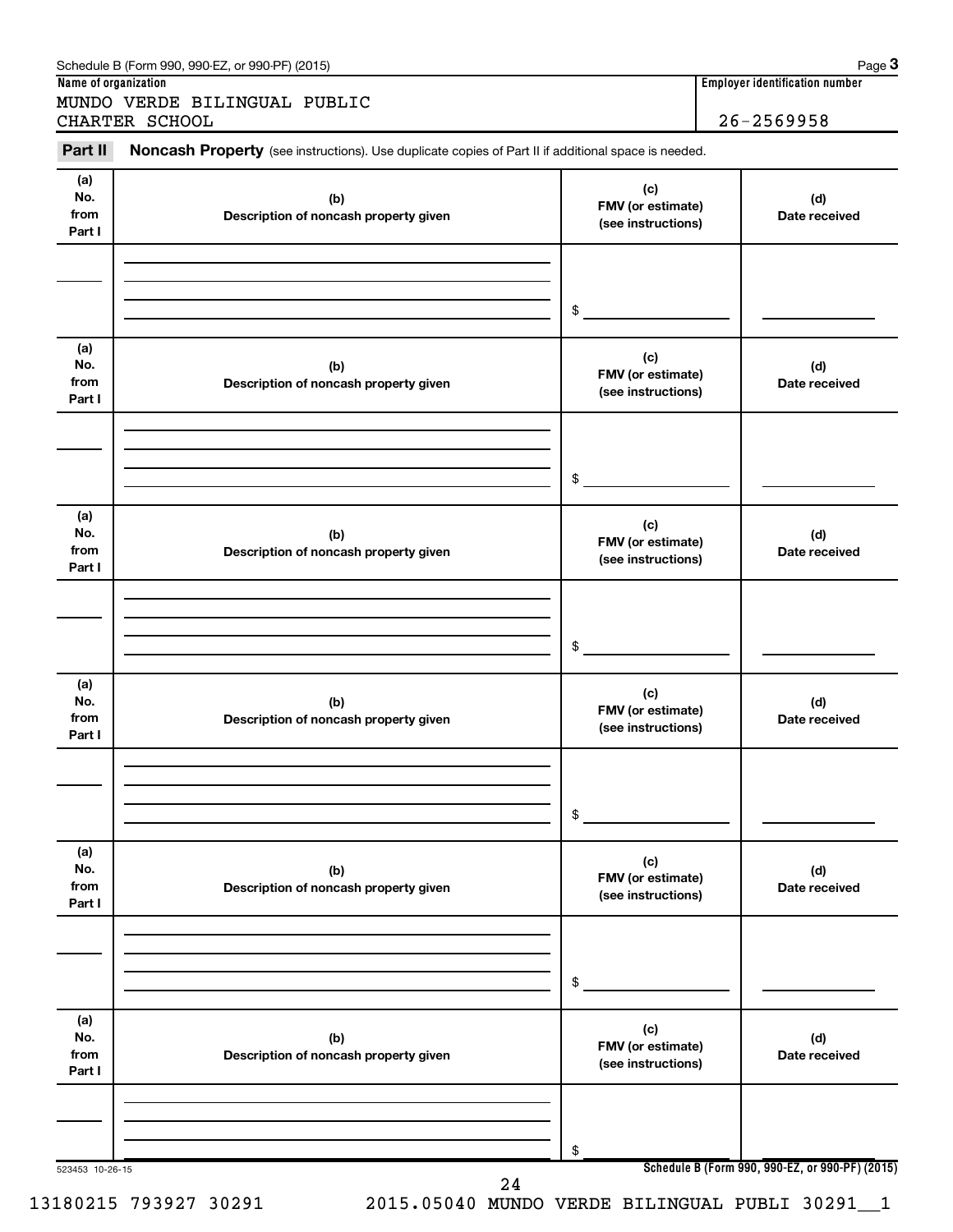|                           | Schedule B (Form 990, 990-EZ, or 990-PF) (2015)                                                                                                                                                                             |                      | Page 4                                                                                                                                                                  |
|---------------------------|-----------------------------------------------------------------------------------------------------------------------------------------------------------------------------------------------------------------------------|----------------------|-------------------------------------------------------------------------------------------------------------------------------------------------------------------------|
| Name of organization      |                                                                                                                                                                                                                             |                      | <b>Employer identification number</b>                                                                                                                                   |
|                           | MUNDO VERDE BILINGUAL PUBLIC                                                                                                                                                                                                |                      |                                                                                                                                                                         |
| Part III                  | CHARTER SCHOOL                                                                                                                                                                                                              |                      | $26 - 2569958$<br>Exclusively religious, charitable, etc., contributions to organizations described in section 501(c)(7), (8), or (10) that total more than \$1,000 for |
|                           | the year from any one contributor. Complete columns (a) through (e) and the following line entry. For organizations                                                                                                         |                      |                                                                                                                                                                         |
|                           | completing Part III, enter the total of exclusively religious, charitable, etc., contributions of \$1,000 or less for the year. (Enter this info. once.)<br>Use duplicate copies of Part III if additional space is needed. |                      | $\blacktriangleright$ \$                                                                                                                                                |
| (a) No.                   |                                                                                                                                                                                                                             |                      |                                                                                                                                                                         |
| from<br>Part I            | (b) Purpose of gift                                                                                                                                                                                                         | (c) Use of gift      | (d) Description of how gift is held                                                                                                                                     |
|                           |                                                                                                                                                                                                                             |                      |                                                                                                                                                                         |
|                           |                                                                                                                                                                                                                             |                      |                                                                                                                                                                         |
|                           |                                                                                                                                                                                                                             |                      |                                                                                                                                                                         |
|                           |                                                                                                                                                                                                                             |                      |                                                                                                                                                                         |
|                           |                                                                                                                                                                                                                             | (e) Transfer of gift |                                                                                                                                                                         |
|                           | Transferee's name, address, and ZIP + 4                                                                                                                                                                                     |                      | Relationship of transferor to transferee                                                                                                                                |
|                           |                                                                                                                                                                                                                             |                      |                                                                                                                                                                         |
|                           |                                                                                                                                                                                                                             |                      |                                                                                                                                                                         |
|                           |                                                                                                                                                                                                                             |                      |                                                                                                                                                                         |
|                           |                                                                                                                                                                                                                             |                      |                                                                                                                                                                         |
| (a) No.<br>from           | (b) Purpose of gift                                                                                                                                                                                                         | (c) Use of gift      | (d) Description of how gift is held                                                                                                                                     |
| Part I                    |                                                                                                                                                                                                                             |                      |                                                                                                                                                                         |
|                           |                                                                                                                                                                                                                             |                      |                                                                                                                                                                         |
|                           |                                                                                                                                                                                                                             |                      |                                                                                                                                                                         |
|                           |                                                                                                                                                                                                                             |                      |                                                                                                                                                                         |
|                           |                                                                                                                                                                                                                             | (e) Transfer of gift |                                                                                                                                                                         |
|                           |                                                                                                                                                                                                                             |                      |                                                                                                                                                                         |
|                           | Transferee's name, address, and ZIP + 4                                                                                                                                                                                     |                      | Relationship of transferor to transferee                                                                                                                                |
|                           |                                                                                                                                                                                                                             |                      |                                                                                                                                                                         |
|                           |                                                                                                                                                                                                                             |                      |                                                                                                                                                                         |
|                           |                                                                                                                                                                                                                             |                      |                                                                                                                                                                         |
| (a) No.                   |                                                                                                                                                                                                                             |                      |                                                                                                                                                                         |
| from<br>Part I            | (b) Purpose of gift                                                                                                                                                                                                         | (c) Use of gift      | (d) Description of how gift is held                                                                                                                                     |
|                           |                                                                                                                                                                                                                             |                      |                                                                                                                                                                         |
|                           |                                                                                                                                                                                                                             |                      |                                                                                                                                                                         |
|                           |                                                                                                                                                                                                                             |                      |                                                                                                                                                                         |
|                           |                                                                                                                                                                                                                             | (e) Transfer of gift |                                                                                                                                                                         |
|                           |                                                                                                                                                                                                                             |                      |                                                                                                                                                                         |
|                           | Transferee's name, address, and ZIP + 4                                                                                                                                                                                     |                      | Relationship of transferor to transferee                                                                                                                                |
|                           |                                                                                                                                                                                                                             |                      |                                                                                                                                                                         |
|                           |                                                                                                                                                                                                                             |                      |                                                                                                                                                                         |
|                           |                                                                                                                                                                                                                             |                      |                                                                                                                                                                         |
|                           |                                                                                                                                                                                                                             |                      |                                                                                                                                                                         |
| (a) No.<br>from<br>Part I | (b) Purpose of gift                                                                                                                                                                                                         | (c) Use of gift      | (d) Description of how gift is held                                                                                                                                     |
|                           |                                                                                                                                                                                                                             |                      |                                                                                                                                                                         |
|                           |                                                                                                                                                                                                                             |                      |                                                                                                                                                                         |
|                           |                                                                                                                                                                                                                             |                      |                                                                                                                                                                         |
|                           |                                                                                                                                                                                                                             |                      |                                                                                                                                                                         |
|                           |                                                                                                                                                                                                                             | (e) Transfer of gift |                                                                                                                                                                         |
|                           |                                                                                                                                                                                                                             |                      |                                                                                                                                                                         |
|                           | Transferee's name, address, and ZIP + 4                                                                                                                                                                                     |                      | Relationship of transferor to transferee                                                                                                                                |
|                           |                                                                                                                                                                                                                             |                      |                                                                                                                                                                         |
|                           |                                                                                                                                                                                                                             |                      |                                                                                                                                                                         |
|                           |                                                                                                                                                                                                                             |                      |                                                                                                                                                                         |
| 523454 10-26-15           |                                                                                                                                                                                                                             |                      | Schedule B (Form 990, 990-EZ, or 990-PF) (2015)                                                                                                                         |
|                           |                                                                                                                                                                                                                             | 25                   |                                                                                                                                                                         |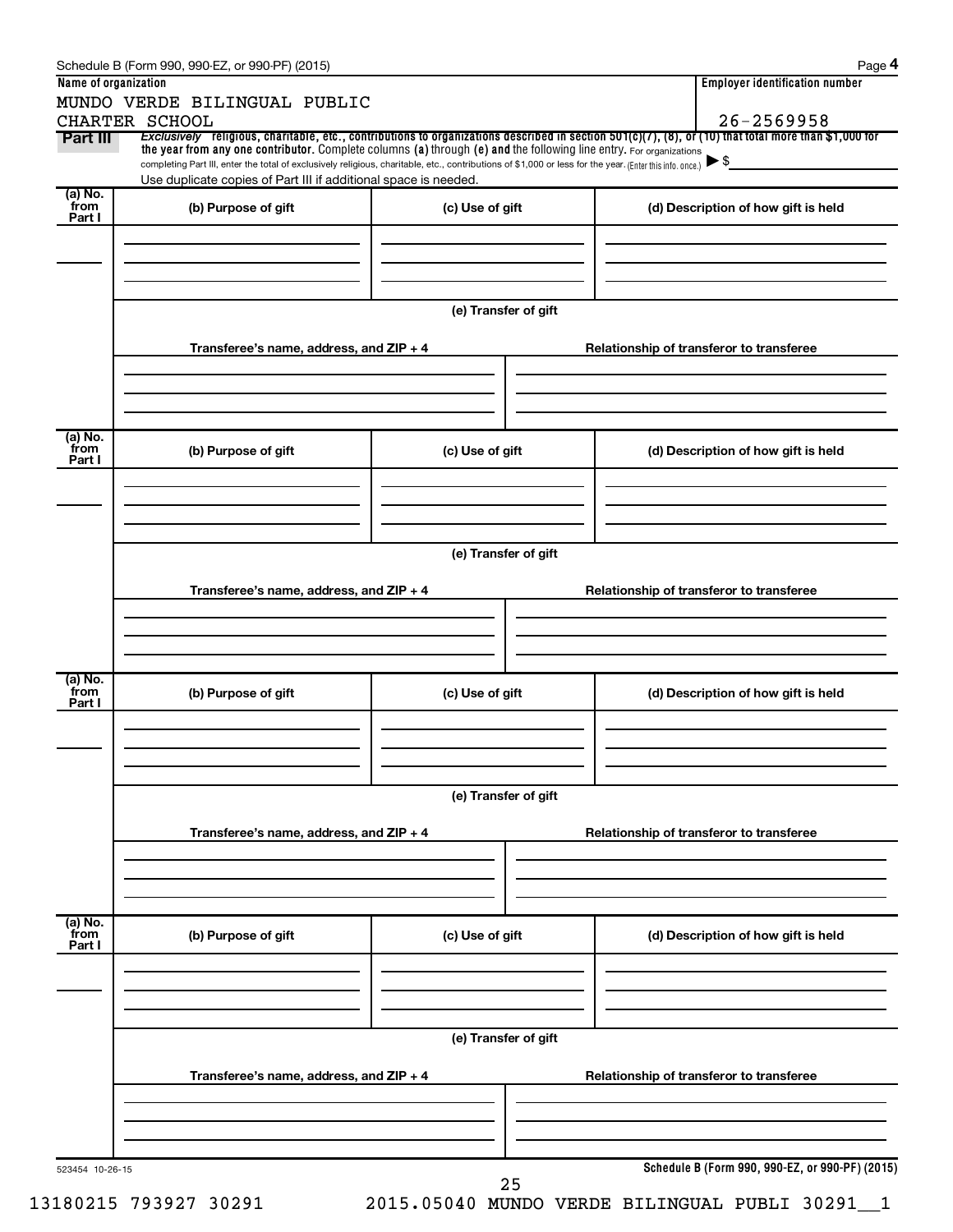|          | <b>SCHEDULE D</b><br>(Form 990)                        |                                                                                                        | <b>Supplemental Financial Statements</b><br>Complete if the organization answered "Yes" on Form 990,                                                                                                                                    |                          | OMB No. 1545-0047                     |
|----------|--------------------------------------------------------|--------------------------------------------------------------------------------------------------------|-----------------------------------------------------------------------------------------------------------------------------------------------------------------------------------------------------------------------------------------|--------------------------|---------------------------------------|
|          |                                                        |                                                                                                        | Part IV, line 6, 7, 8, 9, 10, 11a, 11b, 11c, 11d, 11e, 11f, 12a, or 12b.                                                                                                                                                                |                          | <b>Open to Public</b>                 |
|          | Department of the Treasury<br>Internal Revenue Service |                                                                                                        | Attach to Form 990.<br>Information about Schedule D (Form 990) and its instructions is at www.irs.gov/form990.                                                                                                                          |                          | <b>Inspection</b>                     |
|          | Name of the organization                               | MUNDO VERDE BILINGUAL PUBLIC                                                                           |                                                                                                                                                                                                                                         |                          | <b>Employer identification number</b> |
|          |                                                        | CHARTER SCHOOL                                                                                         |                                                                                                                                                                                                                                         |                          | 26-2569958                            |
| Part I   |                                                        |                                                                                                        | Organizations Maintaining Donor Advised Funds or Other Similar Funds or Accounts. Complete if the                                                                                                                                       |                          |                                       |
|          |                                                        | organization answered "Yes" on Form 990, Part IV, line 6.                                              |                                                                                                                                                                                                                                         |                          |                                       |
|          |                                                        |                                                                                                        | (a) Donor advised funds                                                                                                                                                                                                                 |                          | (b) Funds and other accounts          |
| 1        |                                                        |                                                                                                        |                                                                                                                                                                                                                                         |                          |                                       |
| 2        |                                                        | Aggregate value of contributions to (during year)                                                      |                                                                                                                                                                                                                                         |                          |                                       |
| з        |                                                        | Aggregate value of grants from (during year)                                                           |                                                                                                                                                                                                                                         |                          |                                       |
| 4        |                                                        |                                                                                                        |                                                                                                                                                                                                                                         |                          |                                       |
| 5        |                                                        |                                                                                                        | Did the organization inform all donors and donor advisors in writing that the assets held in donor advised funds                                                                                                                        |                          |                                       |
|          |                                                        |                                                                                                        |                                                                                                                                                                                                                                         |                          | Yes<br><b>No</b>                      |
| 6        |                                                        |                                                                                                        | Did the organization inform all grantees, donors, and donor advisors in writing that grant funds can be used only<br>for charitable purposes and not for the benefit of the donor or donor advisor, or for any other purpose conferring |                          |                                       |
|          | impermissible private benefit?                         |                                                                                                        |                                                                                                                                                                                                                                         |                          | Yes<br>No                             |
| Part II  |                                                        |                                                                                                        | Conservation Easements. Complete if the organization answered "Yes" on Form 990, Part IV, line 7.                                                                                                                                       |                          |                                       |
| 1        |                                                        | Purpose(s) of conservation easements held by the organization (check all that apply).                  |                                                                                                                                                                                                                                         |                          |                                       |
|          |                                                        | Preservation of land for public use (e.g., recreation or education)                                    | Preservation of a historically important land area                                                                                                                                                                                      |                          |                                       |
|          |                                                        | Protection of natural habitat                                                                          | Preservation of a certified historic structure                                                                                                                                                                                          |                          |                                       |
|          |                                                        | Preservation of open space                                                                             |                                                                                                                                                                                                                                         |                          |                                       |
| 2        |                                                        |                                                                                                        | Complete lines 2a through 2d if the organization held a qualified conservation contribution in the form of a conservation easement on the last                                                                                          |                          |                                       |
|          | day of the tax year.                                   |                                                                                                        |                                                                                                                                                                                                                                         |                          | Held at the End of the Tax Year       |
|          |                                                        |                                                                                                        |                                                                                                                                                                                                                                         | 2a                       |                                       |
| b        |                                                        |                                                                                                        |                                                                                                                                                                                                                                         | 2b                       |                                       |
| с        |                                                        |                                                                                                        |                                                                                                                                                                                                                                         | 2c                       |                                       |
| d        |                                                        |                                                                                                        | Number of conservation easements included in (c) acquired after 8/17/06, and not on a historic structure                                                                                                                                |                          |                                       |
|          |                                                        |                                                                                                        |                                                                                                                                                                                                                                         | 2d                       |                                       |
| 3        |                                                        |                                                                                                        | Number of conservation easements modified, transferred, released, extinguished, or terminated by the organization during the tax                                                                                                        |                          |                                       |
|          | year                                                   |                                                                                                        |                                                                                                                                                                                                                                         |                          |                                       |
| 4        |                                                        | Number of states where property subject to conservation easement is located $\blacktriangleright$      |                                                                                                                                                                                                                                         |                          |                                       |
| 5        |                                                        | Does the organization have a written policy regarding the periodic monitoring, inspection, handling of |                                                                                                                                                                                                                                         |                          |                                       |
|          |                                                        |                                                                                                        |                                                                                                                                                                                                                                         |                          | Yes<br><b>No</b>                      |
| 6        |                                                        |                                                                                                        | Staff and volunteer hours devoted to monitoring, inspecting, handling of violations, and enforcing conservation easements during the year                                                                                               |                          |                                       |
|          |                                                        |                                                                                                        |                                                                                                                                                                                                                                         |                          |                                       |
| 7        |                                                        |                                                                                                        | Amount of expenses incurred in monitoring, inspecting, handling of violations, and enforcing conservation easements during the year                                                                                                     |                          |                                       |
|          | $\blacktriangleright$ \$                               |                                                                                                        |                                                                                                                                                                                                                                         |                          |                                       |
| 8        |                                                        |                                                                                                        | Does each conservation easement reported on line 2(d) above satisfy the requirements of section 170(h)(4)(B)(i)                                                                                                                         |                          | Yes<br>No                             |
| 9        |                                                        |                                                                                                        | In Part XIII, describe how the organization reports conservation easements in its revenue and expense statement, and balance sheet, and                                                                                                 |                          |                                       |
|          |                                                        |                                                                                                        | include, if applicable, the text of the footnote to the organization's financial statements that describes the organization's accounting for                                                                                            |                          |                                       |
|          | conservation easements.                                |                                                                                                        |                                                                                                                                                                                                                                         |                          |                                       |
|          |                                                        |                                                                                                        | Part III   Organizations Maintaining Collections of Art, Historical Treasures, or Other Similar Assets.                                                                                                                                 |                          |                                       |
|          |                                                        | Complete if the organization answered "Yes" on Form 990, Part IV, line 8.                              |                                                                                                                                                                                                                                         |                          |                                       |
|          |                                                        |                                                                                                        | 1a If the organization elected, as permitted under SFAS 116 (ASC 958), not to report in its revenue statement and balance sheet works of art,                                                                                           |                          |                                       |
|          |                                                        |                                                                                                        | historical treasures, or other similar assets held for public exhibition, education, or research in furtherance of public service, provide, in Part XIII,                                                                               |                          |                                       |
|          |                                                        | the text of the footnote to its financial statements that describes these items.                       |                                                                                                                                                                                                                                         |                          |                                       |
| b        |                                                        |                                                                                                        | If the organization elected, as permitted under SFAS 116 (ASC 958), to report in its revenue statement and balance sheet works of art, historical                                                                                       |                          |                                       |
|          |                                                        |                                                                                                        | treasures, or other similar assets held for public exhibition, education, or research in furtherance of public service, provide the following amounts                                                                                   |                          |                                       |
|          | relating to these items:                               |                                                                                                        |                                                                                                                                                                                                                                         |                          |                                       |
|          |                                                        |                                                                                                        |                                                                                                                                                                                                                                         |                          | $\frac{1}{2}$                         |
|          |                                                        | (ii) Assets included in Form 990, Part X                                                               |                                                                                                                                                                                                                                         | $\blacktriangleright$ \$ |                                       |
| 2        |                                                        |                                                                                                        | If the organization received or held works of art, historical treasures, or other similar assets for financial gain, provide                                                                                                            |                          |                                       |
|          |                                                        | the following amounts required to be reported under SFAS 116 (ASC 958) relating to these items:        |                                                                                                                                                                                                                                         |                          |                                       |
| a        |                                                        |                                                                                                        |                                                                                                                                                                                                                                         | \$                       |                                       |
|          |                                                        |                                                                                                        |                                                                                                                                                                                                                                         | -\$                      |                                       |
| 532051   |                                                        | LHA For Paperwork Reduction Act Notice, see the Instructions for Form 990.                             |                                                                                                                                                                                                                                         |                          | Schedule D (Form 990) 2015            |
| 11-02-15 |                                                        |                                                                                                        |                                                                                                                                                                                                                                         |                          |                                       |
|          |                                                        |                                                                                                        | 26                                                                                                                                                                                                                                      |                          |                                       |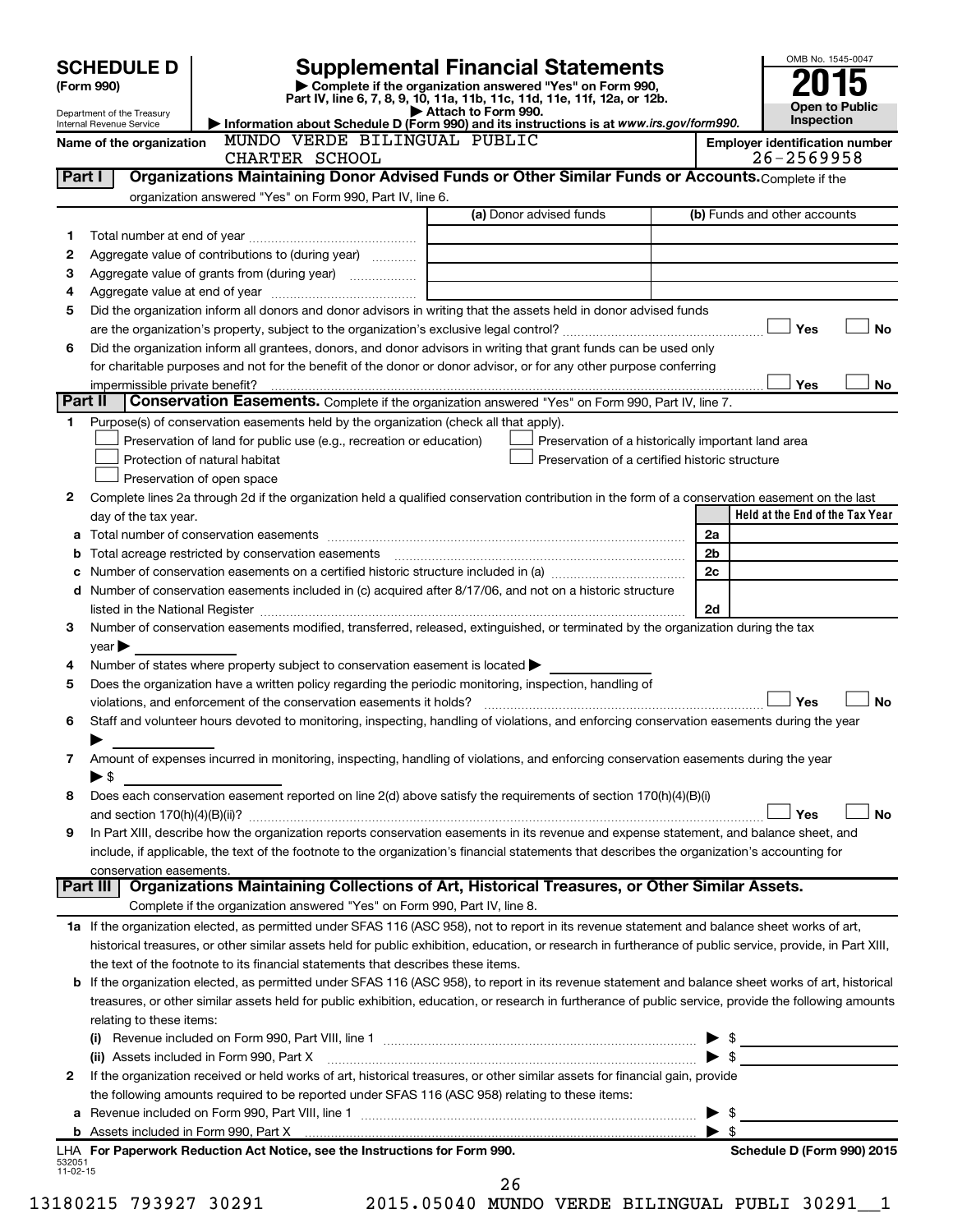|    |                                                                                                                                                                                                                                | MUNDO VERDE BILINGUAL PUBLIC |   |                |                                                                                                                                                                                                                                |                                                                             |                   |           |
|----|--------------------------------------------------------------------------------------------------------------------------------------------------------------------------------------------------------------------------------|------------------------------|---|----------------|--------------------------------------------------------------------------------------------------------------------------------------------------------------------------------------------------------------------------------|-----------------------------------------------------------------------------|-------------------|-----------|
|    | CHARTER SCHOOL<br>Schedule D (Form 990) 2015                                                                                                                                                                                   |                              |   |                |                                                                                                                                                                                                                                |                                                                             | 26-2569958 Page 2 |           |
|    | Part III<br>Organizations Maintaining Collections of Art, Historical Treasures, or Other Similar Assets (continued)                                                                                                            |                              |   |                |                                                                                                                                                                                                                                |                                                                             |                   |           |
| З  | Using the organization's acquisition, accession, and other records, check any of the following that are a significant use of its collection items                                                                              |                              |   |                |                                                                                                                                                                                                                                |                                                                             |                   |           |
|    | (check all that apply):                                                                                                                                                                                                        |                              |   |                |                                                                                                                                                                                                                                |                                                                             |                   |           |
| a  | Public exhibition                                                                                                                                                                                                              | d                            |   |                | Loan or exchange programs                                                                                                                                                                                                      |                                                                             |                   |           |
| b  | Scholarly research                                                                                                                                                                                                             | е                            |   |                | Other and the control of the control of the control of the control of the control of the control of the control of the control of the control of the control of the control of the control of the control of the control of th |                                                                             |                   |           |
| C  | Preservation for future generations                                                                                                                                                                                            |                              |   |                |                                                                                                                                                                                                                                |                                                                             |                   |           |
| 4  | Provide a description of the organization's collections and explain how they further the organization's exempt purpose in Part XIII.                                                                                           |                              |   |                |                                                                                                                                                                                                                                |                                                                             |                   |           |
| 5  | During the year, did the organization solicit or receive donations of art, historical treasures, or other similar assets                                                                                                       |                              |   |                |                                                                                                                                                                                                                                |                                                                             |                   |           |
|    |                                                                                                                                                                                                                                |                              |   |                |                                                                                                                                                                                                                                |                                                                             | Yes               | No        |
|    | <b>Part IV</b><br><b>Escrow and Custodial Arrangements.</b> Complete if the organization answered "Yes" on Form 990, Part IV, line 9, or                                                                                       |                              |   |                |                                                                                                                                                                                                                                |                                                                             |                   |           |
|    | reported an amount on Form 990, Part X, line 21.                                                                                                                                                                               |                              |   |                |                                                                                                                                                                                                                                |                                                                             |                   |           |
|    | 1a Is the organization an agent, trustee, custodian or other intermediary for contributions or other assets not included                                                                                                       |                              |   |                |                                                                                                                                                                                                                                |                                                                             |                   |           |
|    |                                                                                                                                                                                                                                |                              |   |                |                                                                                                                                                                                                                                |                                                                             | Yes               | <b>No</b> |
|    | b If "Yes," explain the arrangement in Part XIII and complete the following table:                                                                                                                                             |                              |   |                |                                                                                                                                                                                                                                |                                                                             |                   |           |
|    |                                                                                                                                                                                                                                |                              |   |                |                                                                                                                                                                                                                                |                                                                             | Amount            |           |
|    | c Beginning balance measurements and the contract of the contract of the contract of the contract of the contract of the contract of the contract of the contract of the contract of the contract of the contract of the contr |                              |   |                |                                                                                                                                                                                                                                | 1c                                                                          |                   |           |
|    |                                                                                                                                                                                                                                |                              |   |                |                                                                                                                                                                                                                                | 1d                                                                          |                   |           |
|    | e Distributions during the year manufactured and continuum and the year manufactured and the year manufactured and the year manufactured and the year manufactured and the year manufactured and the year manufactured and the |                              |   |                |                                                                                                                                                                                                                                | 1e                                                                          |                   |           |
| f  |                                                                                                                                                                                                                                |                              |   |                |                                                                                                                                                                                                                                | 1f                                                                          |                   |           |
|    | 2a Did the organization include an amount on Form 990, Part X, line 21, for escrow or custodial account liability?                                                                                                             |                              |   |                |                                                                                                                                                                                                                                |                                                                             | Yes               | No        |
|    | b If "Yes," explain the arrangement in Part XIII. Check here if the explanation has been provided on Part XIII                                                                                                                 |                              |   |                |                                                                                                                                                                                                                                |                                                                             |                   |           |
|    | Part V<br><b>Endowment Funds.</b> Complete if the organization answered "Yes" on Form 990, Part IV, line 10.                                                                                                                   |                              |   |                |                                                                                                                                                                                                                                |                                                                             |                   |           |
|    |                                                                                                                                                                                                                                | (a) Current year             |   | (b) Prior year |                                                                                                                                                                                                                                | (c) Two years back $\vert$ (d) Three years back $\vert$ (e) Four years back |                   |           |
|    |                                                                                                                                                                                                                                |                              |   |                |                                                                                                                                                                                                                                |                                                                             |                   |           |
| b  |                                                                                                                                                                                                                                |                              |   |                |                                                                                                                                                                                                                                |                                                                             |                   |           |
|    | Net investment earnings, gains, and losses                                                                                                                                                                                     |                              |   |                |                                                                                                                                                                                                                                |                                                                             |                   |           |
|    |                                                                                                                                                                                                                                |                              |   |                |                                                                                                                                                                                                                                |                                                                             |                   |           |
|    | e Other expenditures for facilities                                                                                                                                                                                            |                              |   |                |                                                                                                                                                                                                                                |                                                                             |                   |           |
|    | and programs                                                                                                                                                                                                                   |                              |   |                |                                                                                                                                                                                                                                |                                                                             |                   |           |
| Ť. |                                                                                                                                                                                                                                |                              |   |                |                                                                                                                                                                                                                                |                                                                             |                   |           |
| g  | End of year balance                                                                                                                                                                                                            |                              |   |                |                                                                                                                                                                                                                                |                                                                             |                   |           |
| 2  | Provide the estimated percentage of the current year end balance (line 1g, column (a)) held as:                                                                                                                                |                              |   |                |                                                                                                                                                                                                                                |                                                                             |                   |           |
| а  | Board designated or quasi-endowment                                                                                                                                                                                            |                              | ℅ |                |                                                                                                                                                                                                                                |                                                                             |                   |           |
| b  | Permanent endowment                                                                                                                                                                                                            | %                            |   |                |                                                                                                                                                                                                                                |                                                                             |                   |           |
|    | <b>c</b> Temporarily restricted endowment $\blacktriangleright$                                                                                                                                                                | %                            |   |                |                                                                                                                                                                                                                                |                                                                             |                   |           |
|    | The percentages on lines 2a, 2b, and 2c should equal 100%.                                                                                                                                                                     |                              |   |                |                                                                                                                                                                                                                                |                                                                             |                   |           |
|    | 3a Are there endowment funds not in the possession of the organization that are held and administered for the organization                                                                                                     |                              |   |                |                                                                                                                                                                                                                                |                                                                             |                   |           |
|    | by:                                                                                                                                                                                                                            |                              |   |                |                                                                                                                                                                                                                                |                                                                             |                   | Yes<br>No |
|    | (i)                                                                                                                                                                                                                            |                              |   |                |                                                                                                                                                                                                                                |                                                                             | 3a(i)             |           |
|    |                                                                                                                                                                                                                                |                              |   |                |                                                                                                                                                                                                                                |                                                                             | 3a(ii)            |           |
|    |                                                                                                                                                                                                                                |                              |   |                |                                                                                                                                                                                                                                |                                                                             | 3 <sub>b</sub>    |           |
|    | Describe in Part XIII the intended uses of the organization's endowment funds.                                                                                                                                                 |                              |   |                |                                                                                                                                                                                                                                |                                                                             |                   |           |
|    | <b>Part VI</b><br>Land, Buildings, and Equipment.                                                                                                                                                                              |                              |   |                |                                                                                                                                                                                                                                |                                                                             |                   |           |
|    | Complete if the organization answered "Yes" on Form 990, Part IV, line 11a. See Form 990, Part X, line 10.                                                                                                                     |                              |   |                |                                                                                                                                                                                                                                |                                                                             |                   |           |
|    | Description of property                                                                                                                                                                                                        | (a) Cost or other            |   |                | (b) Cost or other                                                                                                                                                                                                              | (c) Accumulated                                                             | (d) Book value    |           |
|    |                                                                                                                                                                                                                                | basis (investment)           |   |                | basis (other)                                                                                                                                                                                                                  | depreciation                                                                |                   |           |
|    |                                                                                                                                                                                                                                |                              |   |                |                                                                                                                                                                                                                                |                                                                             |                   |           |
|    |                                                                                                                                                                                                                                |                              |   |                |                                                                                                                                                                                                                                |                                                                             |                   |           |
|    |                                                                                                                                                                                                                                |                              |   |                | 15,589,626.                                                                                                                                                                                                                    | 746,809.                                                                    | 14,842,817.       |           |
|    |                                                                                                                                                                                                                                |                              |   |                | 527,968.                                                                                                                                                                                                                       | 210,060.                                                                    |                   | 317,908.  |
|    |                                                                                                                                                                                                                                |                              |   |                |                                                                                                                                                                                                                                |                                                                             |                   |           |
|    | Total. Add lines 1a through 1e. (Column (d) must equal Form 990, Part X, column (B), line 10c.).                                                                                                                               |                              |   |                |                                                                                                                                                                                                                                |                                                                             | 15, 160, 725.     |           |
|    |                                                                                                                                                                                                                                |                              |   |                |                                                                                                                                                                                                                                |                                                                             |                   |           |

**Schedule D (Form 990) 2015**

532052 09-21-15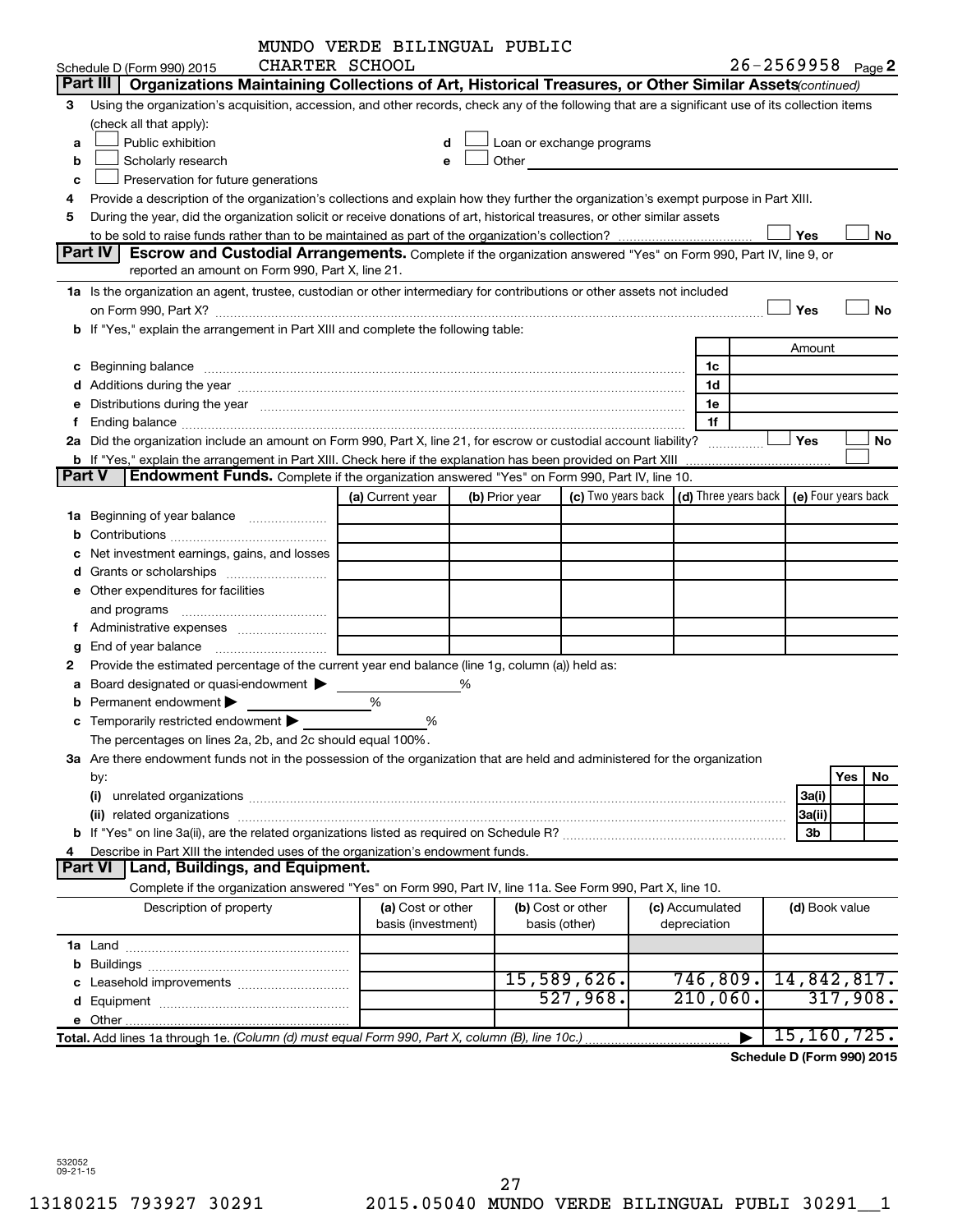|                | MUNDO VERDE BILINGUAL PUBLIC |  |
|----------------|------------------------------|--|
| CHARTER SCHOOL |                              |  |

| Part VII Investments - Other Securities.                                                                                                                 |                 |                                                           | 20-2569958<br>Page 3 |
|----------------------------------------------------------------------------------------------------------------------------------------------------------|-----------------|-----------------------------------------------------------|----------------------|
| Complete if the organization answered "Yes" on Form 990, Part IV, line 11b. See Form 990, Part X, line 12.                                               |                 |                                                           |                      |
| (a) Description of security or category (including name of security)                                                                                     | (b) Book value  | (c) Method of valuation: Cost or end-of-year market value |                      |
| (1) Financial derivatives                                                                                                                                |                 |                                                           |                      |
|                                                                                                                                                          |                 |                                                           |                      |
| (3) Other                                                                                                                                                |                 |                                                           |                      |
| (A)                                                                                                                                                      |                 |                                                           |                      |
| (B)                                                                                                                                                      |                 |                                                           |                      |
| (C)                                                                                                                                                      |                 |                                                           |                      |
| (D)                                                                                                                                                      |                 |                                                           |                      |
| (E)                                                                                                                                                      |                 |                                                           |                      |
| (F)                                                                                                                                                      |                 |                                                           |                      |
| (G)                                                                                                                                                      |                 |                                                           |                      |
| (H)                                                                                                                                                      |                 |                                                           |                      |
| Total. (Col. (b) must equal Form 990, Part X, col. (B) line 12.) $\blacktriangleright$                                                                   |                 |                                                           |                      |
| Part VIII Investments - Program Related.                                                                                                                 |                 |                                                           |                      |
| Complete if the organization answered "Yes" on Form 990, Part IV, line 11c. See Form 990, Part X, line 13.                                               |                 |                                                           |                      |
| (a) Description of investment                                                                                                                            | (b) Book value  | (c) Method of valuation: Cost or end-of-year market value |                      |
| (1)                                                                                                                                                      |                 |                                                           |                      |
| (2)                                                                                                                                                      |                 |                                                           |                      |
| (3)                                                                                                                                                      |                 |                                                           |                      |
| (4)                                                                                                                                                      |                 |                                                           |                      |
| (5)                                                                                                                                                      |                 |                                                           |                      |
| (6)                                                                                                                                                      |                 |                                                           |                      |
| (7)                                                                                                                                                      |                 |                                                           |                      |
| (8)                                                                                                                                                      |                 |                                                           |                      |
| (9)<br>Total. (Col. (b) must equal Form 990, Part X, col. (B) line 13.)                                                                                  |                 |                                                           |                      |
| Complete if the organization answered "Yes" on Form 990, Part IV, line 11d. See Form 990, Part X, line 15.                                               | (a) Description |                                                           | (b) Book value       |
| (1)                                                                                                                                                      |                 |                                                           |                      |
| (2)                                                                                                                                                      |                 |                                                           |                      |
| (3)                                                                                                                                                      |                 |                                                           |                      |
| (4)                                                                                                                                                      |                 |                                                           |                      |
| (5)<br>(6)                                                                                                                                               |                 |                                                           |                      |
| (7)                                                                                                                                                      |                 |                                                           |                      |
|                                                                                                                                                          |                 |                                                           |                      |
|                                                                                                                                                          |                 |                                                           |                      |
| (8)                                                                                                                                                      |                 |                                                           |                      |
|                                                                                                                                                          |                 |                                                           |                      |
| <b>Other Liabilities.</b>                                                                                                                                |                 |                                                           |                      |
|                                                                                                                                                          |                 |                                                           |                      |
| (9)<br>Complete if the organization answered "Yes" on Form 990, Part IV, line 11e or 11f. See Form 990, Part X, line 25.<br>(a) Description of liability |                 | (b) Book value                                            |                      |
|                                                                                                                                                          |                 |                                                           |                      |
| Federal income taxes<br>(1)<br>DEFERRED RENT                                                                                                             |                 | 600, 228.                                                 |                      |
| (2)                                                                                                                                                      |                 |                                                           |                      |
| (3)                                                                                                                                                      |                 |                                                           |                      |
| (4)<br>(5)                                                                                                                                               |                 |                                                           |                      |
| (6)                                                                                                                                                      |                 |                                                           |                      |
| (7)                                                                                                                                                      |                 |                                                           |                      |
| (8)                                                                                                                                                      |                 |                                                           |                      |
| (9)                                                                                                                                                      |                 |                                                           |                      |
| Part X<br>Total. (Column (b) must equal Form 990, Part X, col. (B) line 25.)                                                                             |                 | 600, 228.                                                 |                      |
| Liability for uncertain tax positions. In Part XIII, provide the text of the footnote to the organization's financial statements that reports the<br>2.  |                 |                                                           |                      |

532053 09-21-15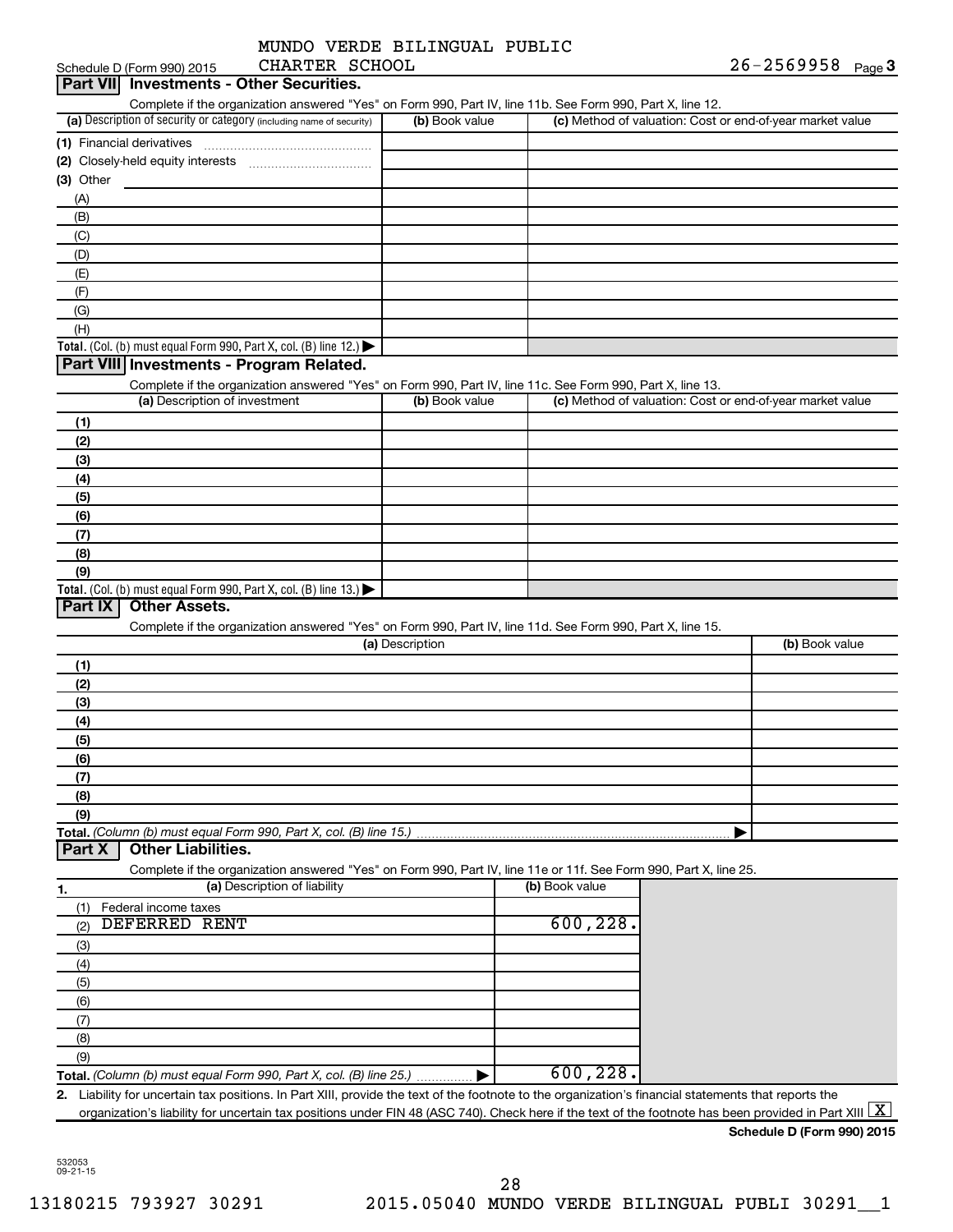|   | MUNDO VERDE BILINGUAL PUBLIC                                                                                                                                                                                                       |                |                   |                |               |  |  |  |  |
|---|------------------------------------------------------------------------------------------------------------------------------------------------------------------------------------------------------------------------------------|----------------|-------------------|----------------|---------------|--|--|--|--|
|   | CHARTER SCHOOL<br>Schedule D (Form 990) 2015                                                                                                                                                                                       |                | 26-2569958 Page 4 |                |               |  |  |  |  |
|   | Reconciliation of Revenue per Audited Financial Statements With Revenue per Return.<br><b>Part XI</b>                                                                                                                              |                |                   |                |               |  |  |  |  |
|   | Complete if the organization answered "Yes" on Form 990, Part IV, line 12a.                                                                                                                                                        |                |                   |                |               |  |  |  |  |
| 1 | Total revenue, gains, and other support per audited financial statements                                                                                                                                                           |                |                   | $\blacksquare$ | 10,943,338.   |  |  |  |  |
| 2 | Amounts included on line 1 but not on Form 990, Part VIII, line 12:                                                                                                                                                                |                |                   |                |               |  |  |  |  |
| a | Net unrealized gains (losses) on investments [111] Net unrealized mains (losses) on investments [11] Metamanian                                                                                                                    | 2a             |                   |                |               |  |  |  |  |
| b |                                                                                                                                                                                                                                    | 2 <sub>b</sub> | 41,762.           |                |               |  |  |  |  |
|   |                                                                                                                                                                                                                                    | 2c             |                   |                |               |  |  |  |  |
| d |                                                                                                                                                                                                                                    | 2d             |                   |                |               |  |  |  |  |
| е | Add lines 2a through 2d                                                                                                                                                                                                            |                |                   | 2e             | 41,762.       |  |  |  |  |
| 3 |                                                                                                                                                                                                                                    |                |                   | $\mathbf{3}$   | 10,901,576.   |  |  |  |  |
| 4 | Amounts included on Form 990, Part VIII, line 12, but not on line 1:                                                                                                                                                               |                |                   |                |               |  |  |  |  |
| a |                                                                                                                                                                                                                                    | 4a             |                   |                |               |  |  |  |  |
| b |                                                                                                                                                                                                                                    | 4b.            |                   |                |               |  |  |  |  |
|   | Add lines 4a and 4b                                                                                                                                                                                                                |                |                   | 4c             | $0 \cdot$     |  |  |  |  |
| 5 |                                                                                                                                                                                                                                    | 5              | 10,901,576.       |                |               |  |  |  |  |
|   | Part XII   Reconciliation of Expenses per Audited Financial Statements With Expenses per Return.                                                                                                                                   |                |                   |                |               |  |  |  |  |
|   | Complete if the organization answered "Yes" on Form 990, Part IV, line 12a.                                                                                                                                                        |                |                   |                |               |  |  |  |  |
| 1 |                                                                                                                                                                                                                                    |                |                   | $\blacksquare$ | 10, 244, 072. |  |  |  |  |
| 2 | Amounts included on line 1 but not on Form 990, Part IX, line 25:                                                                                                                                                                  |                |                   |                |               |  |  |  |  |
| a |                                                                                                                                                                                                                                    | 2a             | 41,762.           |                |               |  |  |  |  |
| b |                                                                                                                                                                                                                                    | 2 <sub>b</sub> |                   |                |               |  |  |  |  |
|   |                                                                                                                                                                                                                                    | 2c             |                   |                |               |  |  |  |  |
| d |                                                                                                                                                                                                                                    | 2d             |                   |                |               |  |  |  |  |
| е | Add lines 2a through 2d <b>contained a contained a contained a contained a</b> contained a contained a contained a contained a contact a contact a contact a contact a contact a contact a contact a contact a contact a contact a |                |                   | 2e             | 41,762.       |  |  |  |  |
| 3 |                                                                                                                                                                                                                                    |                |                   | $\mathbf{a}$   | 10, 202, 310. |  |  |  |  |
| 4 | Amounts included on Form 990, Part IX, line 25, but not on line 1:                                                                                                                                                                 |                |                   |                |               |  |  |  |  |
| a |                                                                                                                                                                                                                                    | 4a             |                   |                |               |  |  |  |  |
| b |                                                                                                                                                                                                                                    | 4 <sub>b</sub> |                   |                |               |  |  |  |  |
|   | Add lines 4a and 4b                                                                                                                                                                                                                |                |                   | 4c             | о.            |  |  |  |  |
| 5 |                                                                                                                                                                                                                                    |                |                   | 5              | 10, 202, 310. |  |  |  |  |
|   | Part XIII Supplemental Information.                                                                                                                                                                                                |                |                   |                |               |  |  |  |  |

Provide the descriptions required for Part II, lines 3, 5, and 9; Part III, lines 1a and 4; Part IV, lines 1b and 2b; Part V, line 4; Part X, line 2; Part XI, lines 2d and 4b; and Part XII, lines 2d and 4b. Also complete this part to provide any additional information.

PART X, LINE 2:

| MUNDO VERDE BILINGUAL PUBLIC CHARTER SCHOOL HAS ANALYZED ITS TAX          |
|---------------------------------------------------------------------------|
| POSITIONS, AND HAS CONCLUDED THAT NO LIABILITY FOR UNRECOGNIZED TAX       |
| BENEFITS SHOULD BE RECORDED RELATED TO ANY UNCERTAIN TAX POSITIONS TAKEN  |
| ON RETURNS FILED FOR OPEN TAX YEARS 2012-2014, OR EXPECTED TO BE TAKEN IN |
| ITS 2015 TAX RETURN. THE SCHOOL IS NOT AWARE OF ANY TAX POSITIONS FOR     |
| WHICH IT BELIEVES THAT THERE IS A REASONABLE POSSIBILITY THAT THE TOTAL   |
| AMOUNTS OF UNRECOGNIZED TAX BENEFITS WILL CHANGE MATERIALLY IN THE NEXT   |
| TWELVE MONTHS.                                                            |
|                                                                           |

29

532054 09-21-15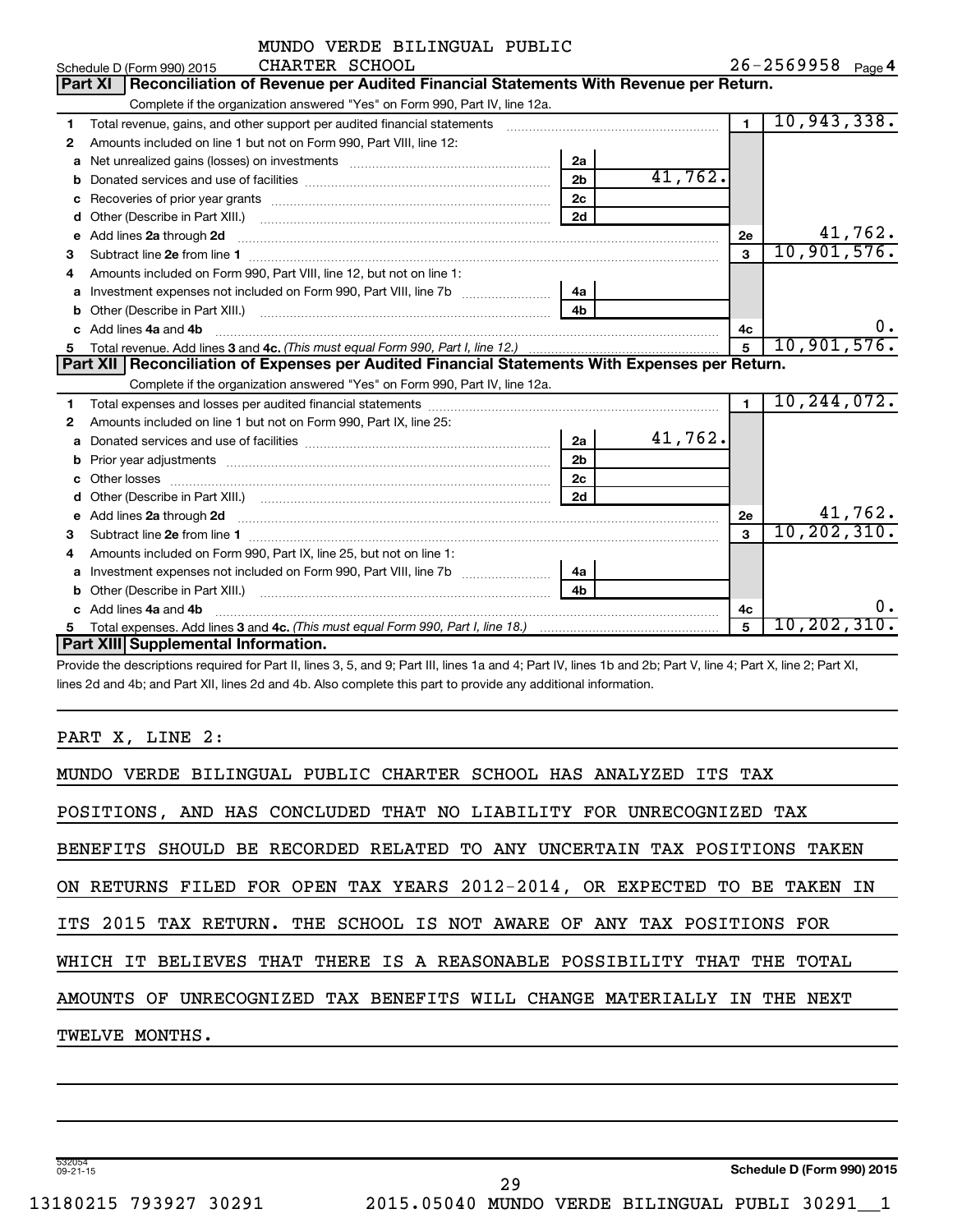| $\overline{$ Part XIII $\overline{)}$ Cumplemental Information $\overline{)}$ |                              |                       |  |
|-------------------------------------------------------------------------------|------------------------------|-----------------------|--|
| Schedule D (Form 990) 2015                                                    | CHARTER SCHOOL               | $26 - 2569958$ Page 5 |  |
|                                                                               | MUNDO VERDE BILINGUAL PUBLIC |                       |  |

| <b>Part XIII Supplemental Information (continued)</b> |                            |
|-------------------------------------------------------|----------------------------|
|                                                       |                            |
|                                                       |                            |
|                                                       |                            |
|                                                       |                            |
|                                                       |                            |
|                                                       |                            |
|                                                       |                            |
|                                                       |                            |
|                                                       |                            |
|                                                       |                            |
|                                                       |                            |
|                                                       |                            |
|                                                       |                            |
|                                                       |                            |
|                                                       |                            |
|                                                       |                            |
|                                                       |                            |
|                                                       |                            |
|                                                       |                            |
|                                                       |                            |
|                                                       |                            |
|                                                       |                            |
|                                                       |                            |
|                                                       |                            |
|                                                       |                            |
|                                                       |                            |
|                                                       |                            |
|                                                       |                            |
|                                                       |                            |
|                                                       |                            |
| 532055<br>09-21-15                                    | Schedule D (Form 990) 2015 |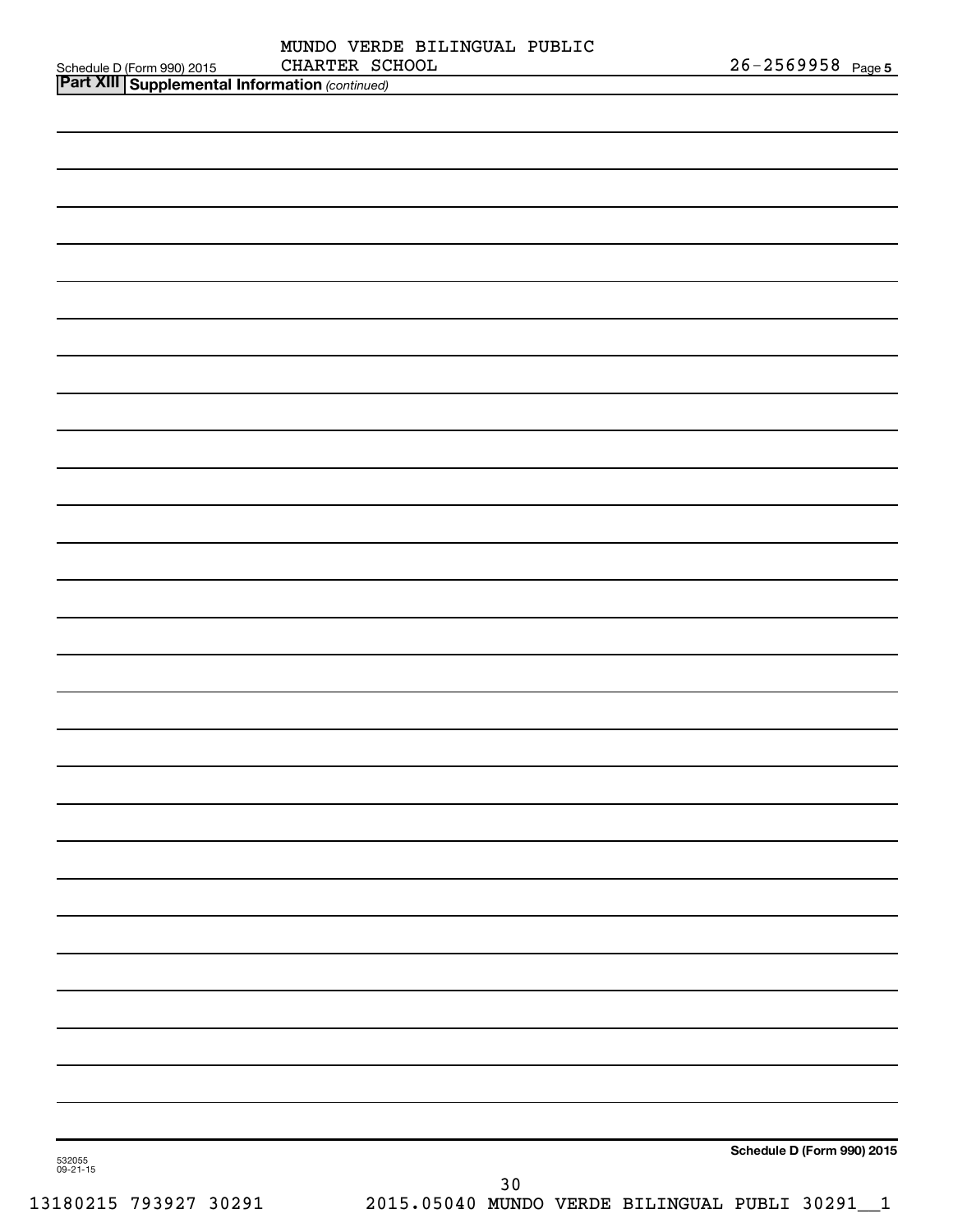|  | <b>SCHEDULE E</b> |  |
|--|-------------------|--|
|  |                   |  |

#### **Schools**

**(Form 990 or 990-EZ) | Complete if the organization answered "Yes" on Form 990, Part IV, line 13, or Form 990-EZ, Part VI, line 48.**

**Open to Public**

OMB No. 1545-0047

**2015**

Department of the Treasury Internal Revenue Service

**Part I**

|                                                                                                   | Attach to Form 990 or Form 990-EZ. |  |
|---------------------------------------------------------------------------------------------------|------------------------------------|--|
| Information about Schedule E (Form 990 or 990-EZ) and its instructions is at WWW.irs.gov/form990. |                                    |  |

**Inspection Employer identification numb** 

| Name of the organization | PUBLIC<br>MUNDO VERDE BILINGUAL | l Emplover identification numbe |
|--------------------------|---------------------------------|---------------------------------|
|                          | CHARTER SCHOOL                  | $26 - 2569958$                  |
| <b>Part I</b>            |                                 |                                 |

|    |                                                                                                                                                                                                                                    |              | <b>YES   NO</b>         |                         |
|----|------------------------------------------------------------------------------------------------------------------------------------------------------------------------------------------------------------------------------------|--------------|-------------------------|-------------------------|
| 1. | Does the organization have a racially nondiscriminatory policy toward students by statement in its charter, bylaws,                                                                                                                |              |                         |                         |
|    |                                                                                                                                                                                                                                    | 1            | х                       |                         |
| 2  | Does the organization include a statement of its racially nondiscriminatory policy toward students in all its brochures,                                                                                                           |              |                         |                         |
|    | catalogues, and other written communications with the public dealing with student admissions, programs, and scholarships?                                                                                                          | $\mathbf{2}$ | x                       |                         |
| 3  | Has the organization publicized its racially nondiscriminatory policy through newspaper or broadcast media during the                                                                                                              |              |                         |                         |
|    | period of solicitation for students, or during the registration period if it has no solicitation program, in a way that makes                                                                                                      |              |                         |                         |
|    | the policy known to all parts of the general community it serves? If "Yes," please describe. If "No," please explain.                                                                                                              |              |                         |                         |
|    | If you need more space, use Part II                                                                                                                                                                                                | 3            |                         | x                       |
|    | AS A PUBLIC CHARTER SCHOOL, MUNDO VERDE IS EXEMPT FROM THE                                                                                                                                                                         |              |                         |                         |
|    | REQUIREMENTS OF REV. PROC. 75-50.                                                                                                                                                                                                  |              |                         |                         |
|    |                                                                                                                                                                                                                                    |              |                         |                         |
|    |                                                                                                                                                                                                                                    |              |                         |                         |
|    |                                                                                                                                                                                                                                    |              |                         |                         |
| 4  | Does the organization maintain the following?                                                                                                                                                                                      |              |                         |                         |
| a  |                                                                                                                                                                                                                                    | 4a           | х                       |                         |
|    | <b>b</b> Records documenting that scholarships and other financial assistance are awarded on a racially nondiscriminatory basis?                                                                                                   | 4b           | $\overline{\textbf{x}}$ |                         |
|    | c Copies of all catalogues, brochures, announcements, and other written communications to the public dealing with student                                                                                                          |              |                         |                         |
|    |                                                                                                                                                                                                                                    | 4с           | х                       |                         |
|    |                                                                                                                                                                                                                                    | 4d           | $\overline{\textbf{x}}$ |                         |
|    | If you answered "No" to any of the above, please explain. If you need more space, use Part II.                                                                                                                                     |              |                         |                         |
|    |                                                                                                                                                                                                                                    |              |                         |                         |
|    |                                                                                                                                                                                                                                    |              |                         |                         |
|    |                                                                                                                                                                                                                                    |              |                         |                         |
|    |                                                                                                                                                                                                                                    |              |                         |                         |
| 5  | Does the organization discriminate by race in any way with respect to:                                                                                                                                                             |              |                         |                         |
|    |                                                                                                                                                                                                                                    | 5a           |                         | х                       |
|    |                                                                                                                                                                                                                                    | 5b           |                         | $\overline{\textbf{x}}$ |
|    |                                                                                                                                                                                                                                    | <b>5c</b>    |                         | $\overline{\textbf{x}}$ |
|    |                                                                                                                                                                                                                                    | <b>5d</b>    |                         | $\overline{\mathbf{x}}$ |
|    |                                                                                                                                                                                                                                    | 5е           |                         | $\overline{\textbf{x}}$ |
|    | f Use of facilities? <b>www.communities.</b> We can be a series of the contract of the contract of the contract of the contract of the contract of the contract of the contract of the contract of the contract of the contract of | 5f           |                         | $\overline{\textbf{x}}$ |
|    |                                                                                                                                                                                                                                    | 5g           |                         | $\overline{\textbf{x}}$ |
|    |                                                                                                                                                                                                                                    | 5h           |                         | $\overline{\mathbf{X}}$ |
|    | If you answered "Yes" to any of the above, please explain. If you need more space, use Part II.                                                                                                                                    |              |                         |                         |
|    |                                                                                                                                                                                                                                    |              |                         |                         |
|    |                                                                                                                                                                                                                                    |              |                         |                         |
|    |                                                                                                                                                                                                                                    |              |                         |                         |
|    |                                                                                                                                                                                                                                    |              |                         |                         |
|    |                                                                                                                                                                                                                                    | 6a           | х                       |                         |
|    |                                                                                                                                                                                                                                    | 6b           |                         | $\overline{\mathbf{X}}$ |
|    | If you answered "Yes" on either line 6a or line 6b, explain on Part II.                                                                                                                                                            |              |                         |                         |
| 7  | Does the organization certify that it has complied with the applicable requirements of sections 4.01 through 4.05 of                                                                                                               |              |                         |                         |
|    |                                                                                                                                                                                                                                    | 7            |                         | x                       |
|    | Schedule E (Form 990 or 990-EZ) (2015)<br>LHA For Paperwork Reduction Act Notice, see the Instructions for Form 990 or Form 990-EZ.                                                                                                |              |                         |                         |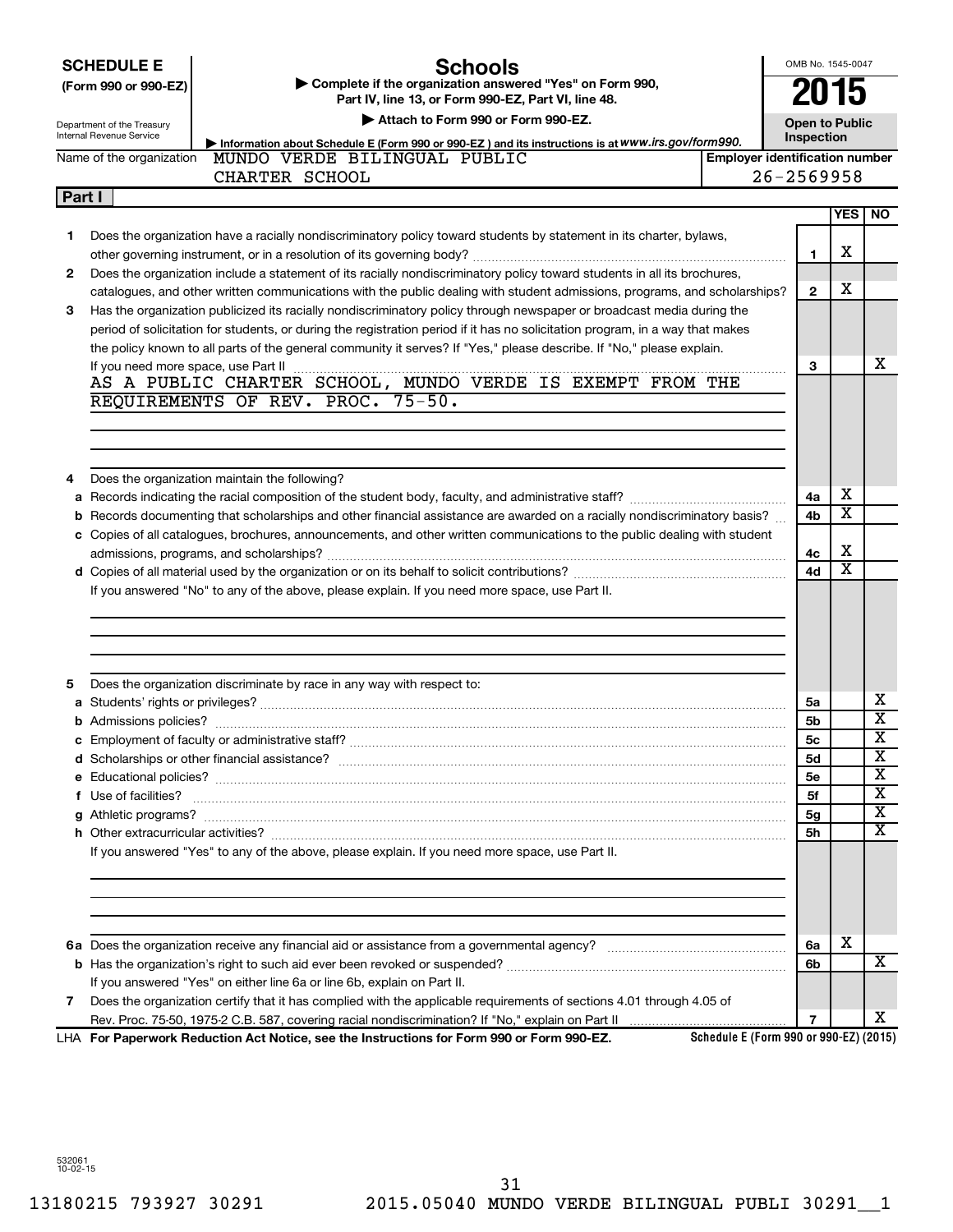26-2569958 Page 2 Schedule E (Form 990 or 990-EZ) (2015) CHARTER SCHOOL  $26-2569958$  Page

Part II | Supplemental Information. Provide the explanations required by Part I, lines 3, 4d, 5h, 6b, and 7, as applicable.

Also provide any other additional information.

#### LINE 6 - EXPLANATION OF GOVERNMENT FINANCIAL AID:

#### THE SCHOOL RECEIVES FUNDS FROM GOVERNMENTAL AGENCIES INCLUDING THE

#### DISTRICT OF COLUMBIA.

LINE 7 - EXPLANATION OF RACIAL NONDISCRIMINATION COMPLIANCE:

#### AS A PUBLIC CHARTER SCHOOL, MUNDO VERDE IS EXEMPT FROM THE REQUIREMENTS OF

#### REV. PROC. 75-50.

**Schedule E (Form 990 or 990-EZ) (2015)**

532062 10-02-15

32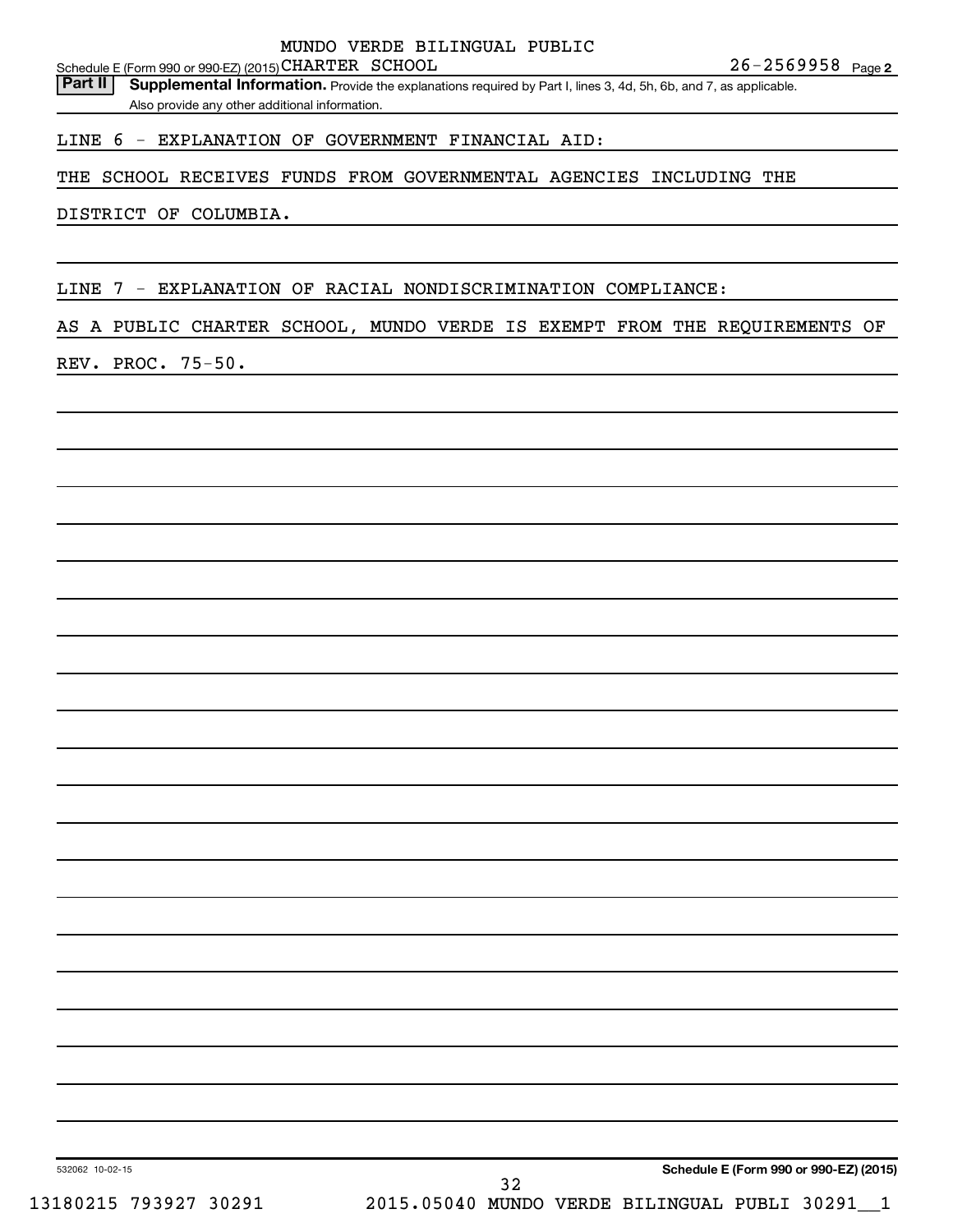| <b>Supplemental Information on Tax-Exempt Bonds</b><br><b>SCHEDULE K</b><br>Complete if the organization answered "Yes" on Form 990, Part IV, line 24a. Provide descriptions,<br>(Form 990)<br>explanations, and any additional information in Part VI.<br>Department of the Treasury<br>Attach to Form 990. Information about Schedule K (Form 990) and its instructions is at www.irs.gov/form990.<br>Internal Revenue Service |                                                                                                        |                        |                 |                         |                         |     |                            | OMB No. 1545-0047<br>2015<br><b>Open to Public</b><br>Inspection |                                                         |    |                                                    |    |           |    |
|----------------------------------------------------------------------------------------------------------------------------------------------------------------------------------------------------------------------------------------------------------------------------------------------------------------------------------------------------------------------------------------------------------------------------------|--------------------------------------------------------------------------------------------------------|------------------------|-----------------|-------------------------|-------------------------|-----|----------------------------|------------------------------------------------------------------|---------------------------------------------------------|----|----------------------------------------------------|----|-----------|----|
|                                                                                                                                                                                                                                                                                                                                                                                                                                  | MUNDO VERDE BILINGUAL PUBLIC<br>Name of the organization<br>CHARTER SCHOOL                             |                        |                 |                         |                         |     |                            |                                                                  | <b>Employer identification number</b><br>$26 - 2569958$ |    |                                                    |    |           |    |
| Part I                                                                                                                                                                                                                                                                                                                                                                                                                           | <b>Bond Issues</b>                                                                                     | SEE PART VI FOR COLUMN |                 | (F)                     | <b>CONTINUATIONS</b>    |     |                            |                                                                  |                                                         |    |                                                    |    |           |    |
|                                                                                                                                                                                                                                                                                                                                                                                                                                  | (a) Issuer name                                                                                        | (b) Issuer EIN         | $(c)$ CUSIP $#$ | (d) Date issued         | (e) Issue price         |     | (f) Description of purpose |                                                                  |                                                         |    | (g) Defeased (h) On behalf (i) Pooled<br>of issuer |    | financing |    |
|                                                                                                                                                                                                                                                                                                                                                                                                                                  |                                                                                                        |                        |                 |                         |                         |     |                            |                                                                  | Yes l                                                   | No | Yes                                                | No | Yes       | No |
|                                                                                                                                                                                                                                                                                                                                                                                                                                  | A UNITED BANK                                                                                          | 54-1071198             | <b>NONE</b>     | 01/15/14                |                         |     | FINANCE                    | 11480000. ACQUISITION AND R                                      |                                                         | х  |                                                    | x  |           | X  |
| В                                                                                                                                                                                                                                                                                                                                                                                                                                |                                                                                                        |                        |                 |                         |                         |     |                            |                                                                  |                                                         |    |                                                    |    |           |    |
| C                                                                                                                                                                                                                                                                                                                                                                                                                                |                                                                                                        |                        |                 |                         |                         |     |                            |                                                                  |                                                         |    |                                                    |    |           |    |
|                                                                                                                                                                                                                                                                                                                                                                                                                                  |                                                                                                        |                        |                 |                         |                         |     |                            |                                                                  |                                                         |    |                                                    |    |           |    |
| D                                                                                                                                                                                                                                                                                                                                                                                                                                |                                                                                                        |                        |                 |                         |                         |     |                            |                                                                  |                                                         |    |                                                    |    |           |    |
| Part II                                                                                                                                                                                                                                                                                                                                                                                                                          | <b>Proceeds</b>                                                                                        |                        |                 |                         |                         |     |                            |                                                                  |                                                         |    |                                                    |    |           |    |
| -1                                                                                                                                                                                                                                                                                                                                                                                                                               |                                                                                                        |                        |                 | A                       |                         |     | B                          | C                                                                |                                                         |    |                                                    | D  |           |    |
| $\overline{2}$                                                                                                                                                                                                                                                                                                                                                                                                                   |                                                                                                        |                        |                 |                         |                         |     |                            |                                                                  |                                                         |    |                                                    |    |           |    |
| 3                                                                                                                                                                                                                                                                                                                                                                                                                                |                                                                                                        |                        |                 |                         | 11,480,000.             |     |                            |                                                                  |                                                         |    |                                                    |    |           |    |
| 4                                                                                                                                                                                                                                                                                                                                                                                                                                |                                                                                                        |                        |                 |                         |                         |     |                            |                                                                  |                                                         |    |                                                    |    |           |    |
| 5                                                                                                                                                                                                                                                                                                                                                                                                                                |                                                                                                        |                        |                 |                         |                         |     |                            |                                                                  |                                                         |    |                                                    |    |           |    |
| 6                                                                                                                                                                                                                                                                                                                                                                                                                                | Proceeds in refunding escrows                                                                          |                        |                 |                         |                         |     |                            |                                                                  |                                                         |    |                                                    |    |           |    |
| 7                                                                                                                                                                                                                                                                                                                                                                                                                                | Issuance costs from proceeds                                                                           |                        |                 |                         |                         |     |                            |                                                                  |                                                         |    |                                                    |    |           |    |
| 8                                                                                                                                                                                                                                                                                                                                                                                                                                | Credit enhancement from proceeds                                                                       |                        |                 |                         |                         |     |                            |                                                                  |                                                         |    |                                                    |    |           |    |
| 9                                                                                                                                                                                                                                                                                                                                                                                                                                |                                                                                                        |                        |                 |                         |                         |     |                            |                                                                  |                                                         |    |                                                    |    |           |    |
| 10                                                                                                                                                                                                                                                                                                                                                                                                                               |                                                                                                        |                        |                 |                         |                         |     |                            |                                                                  |                                                         |    |                                                    |    |           |    |
| 11                                                                                                                                                                                                                                                                                                                                                                                                                               | Other spent proceeds                                                                                   |                        |                 |                         |                         |     |                            |                                                                  |                                                         |    |                                                    |    |           |    |
| 12                                                                                                                                                                                                                                                                                                                                                                                                                               | Other unspent proceeds                                                                                 |                        |                 |                         |                         |     |                            |                                                                  |                                                         |    |                                                    |    |           |    |
| 13                                                                                                                                                                                                                                                                                                                                                                                                                               |                                                                                                        |                        |                 |                         |                         |     |                            |                                                                  |                                                         |    |                                                    |    |           |    |
|                                                                                                                                                                                                                                                                                                                                                                                                                                  |                                                                                                        |                        |                 | Yes                     | No                      | Yes | No                         | Yes                                                              | No                                                      |    | Yes                                                |    | No        |    |
| 14                                                                                                                                                                                                                                                                                                                                                                                                                               | Were the bonds issued as part of a current refunding issue?                                            |                        |                 |                         | х                       |     |                            |                                                                  |                                                         |    |                                                    |    |           |    |
| 15                                                                                                                                                                                                                                                                                                                                                                                                                               |                                                                                                        |                        |                 |                         | $\overline{\textbf{x}}$ |     |                            |                                                                  |                                                         |    |                                                    |    |           |    |
| 16                                                                                                                                                                                                                                                                                                                                                                                                                               |                                                                                                        |                        |                 | $\overline{\textbf{x}}$ |                         |     |                            |                                                                  |                                                         |    |                                                    |    |           |    |
| 17                                                                                                                                                                                                                                                                                                                                                                                                                               | Does the organization maintain adequate books and records to support the final allocation of proceeds? |                        |                 | $\overline{\text{x}}$   |                         |     |                            |                                                                  |                                                         |    |                                                    |    |           |    |
|                                                                                                                                                                                                                                                                                                                                                                                                                                  | <b>Part III Private Business Use</b>                                                                   |                        |                 |                         |                         |     |                            |                                                                  |                                                         |    |                                                    |    |           |    |
|                                                                                                                                                                                                                                                                                                                                                                                                                                  |                                                                                                        |                        |                 | A                       |                         |     | B                          | C                                                                |                                                         |    |                                                    | D  |           |    |
| 1.                                                                                                                                                                                                                                                                                                                                                                                                                               | Was the organization a partner in a partnership, or a member of an LLC,                                |                        |                 | Yes                     | No                      | Yes | No                         | Yes                                                              | No                                                      |    | Yes                                                |    | No        |    |
|                                                                                                                                                                                                                                                                                                                                                                                                                                  |                                                                                                        |                        |                 |                         | X                       |     |                            |                                                                  |                                                         |    |                                                    |    |           |    |
|                                                                                                                                                                                                                                                                                                                                                                                                                                  | 2 Are there any lease arrangements that may result in private business use of                          |                        |                 |                         |                         |     |                            |                                                                  |                                                         |    |                                                    |    |           |    |
|                                                                                                                                                                                                                                                                                                                                                                                                                                  |                                                                                                        |                        |                 |                         | x                       |     |                            |                                                                  |                                                         |    |                                                    |    |           |    |
|                                                                                                                                                                                                                                                                                                                                                                                                                                  | 532121 LHA For Paperwork Reduction Act Notice, see the Instructions for Form 990.                      |                        |                 | $\overline{33}$         |                         |     |                            |                                                                  |                                                         |    | Schedule K (Form 990) 2015                         |    |           |    |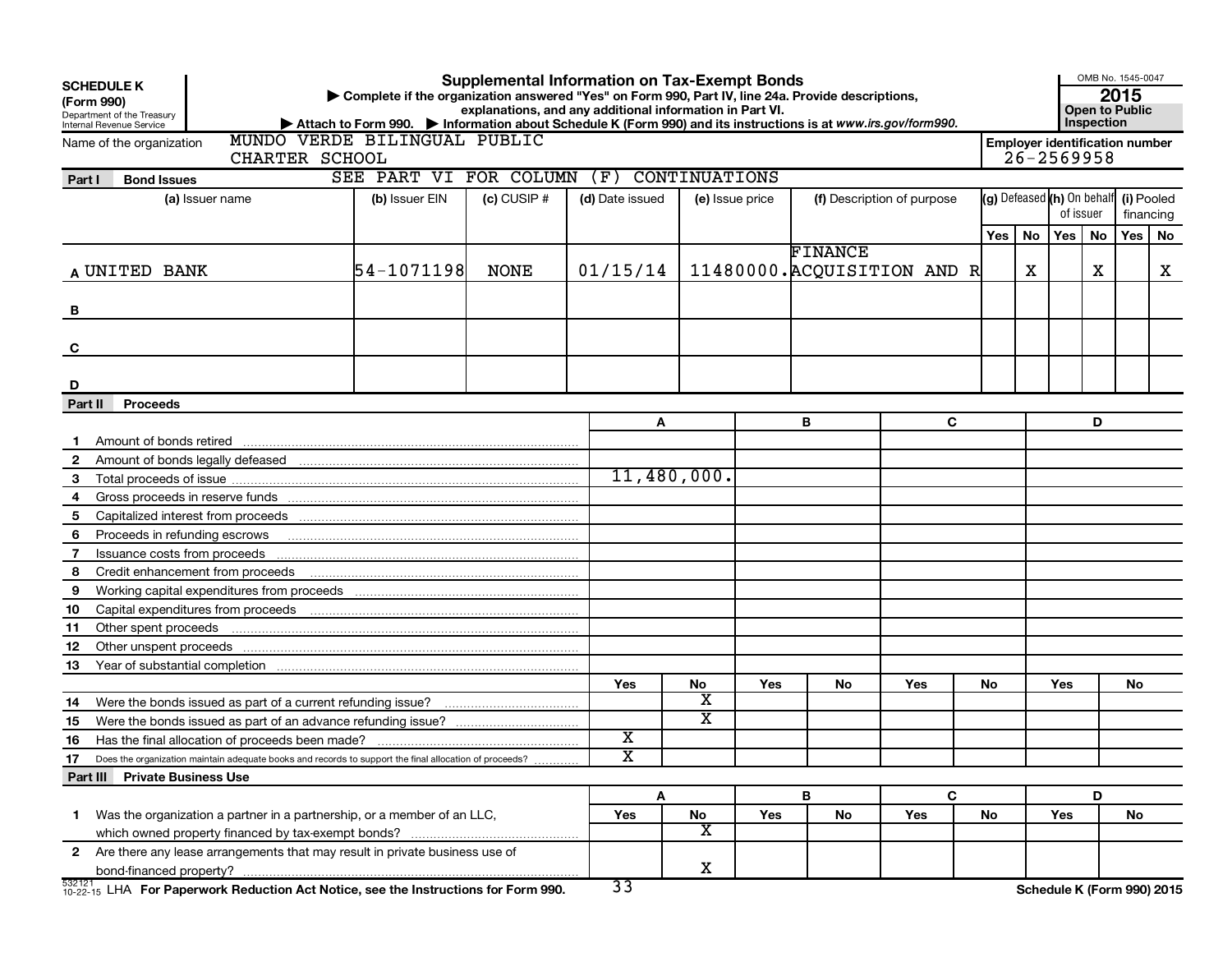#### MUNDO VERDE BILINGUAL PUBLIC CHARTER SCHOOL

| CHARTER SCHOOL<br>Schedule K (Form 990) 2015                                                           |     |                         |            | $26 - 2569958$ |            |              |            | Page 2 |
|--------------------------------------------------------------------------------------------------------|-----|-------------------------|------------|----------------|------------|--------------|------------|--------|
| Part III Private Business Use (Continued)                                                              |     |                         |            |                |            |              |            |        |
|                                                                                                        |     | A                       |            | B              |            | $\mathbf{C}$ |            | D      |
| 3a Are there any management or service contracts that may result in private                            | Yes | No                      | <b>Yes</b> | No             | Yes        | <b>No</b>    | <b>Yes</b> | No     |
|                                                                                                        |     | $\overline{\mathbf{X}}$ |            |                |            |              |            |        |
| b If "Yes" to line 3a, does the organization routinely engage bond counsel or other outside            |     |                         |            |                |            |              |            |        |
| counsel to review any management or service contracts relating to the financed property?               |     |                         |            |                |            |              |            |        |
| c Are there any research agreements that may result in private business use of bond-financed property? |     | $\overline{\texttt{x}}$ |            |                |            |              |            |        |
| d If "Yes" to line 3c, does the organization routinely engage bond counsel or other outside            |     |                         |            |                |            |              |            |        |
| counsel to review any research agreements relating to the financed property?                           |     |                         |            |                |            |              |            |        |
| Enter the percentage of financed property used in a private business use by<br>$\overline{\mathbf{4}}$ |     |                         |            |                |            |              |            |        |
| entities other than a section $501(c)(3)$ organization or a state or local government                  |     | %                       |            | %              |            | %            |            | %      |
| Enter the percentage of financed property used in a private business use as a result of<br>5           |     |                         |            |                |            |              |            |        |
| unrelated trade or business activity carried on by your organization, another                          |     |                         |            |                |            |              |            |        |
|                                                                                                        |     | %                       |            | %              |            | %            |            | %      |
|                                                                                                        |     | $\frac{0}{6}$           |            | %              |            | %            |            | %      |
| $\overline{7}$                                                                                         |     | X                       |            |                |            |              |            |        |
| 8a Has there been a sale or disposition of any of the bond-financed property to a non-                 |     |                         |            |                |            |              |            |        |
| governmental person other than a 501(c)(3) organization since the bonds were issued?                   |     | $\mathbf X$             |            |                |            |              |            |        |
| <b>b</b> If "Yes" to line 8a, enter the percentage of bond-financed property sold or disposed          |     |                         |            |                |            |              |            |        |
|                                                                                                        |     | %                       |            | $\%$           |            | %            |            | %      |
| c If "Yes" to line 8a, was any remedial action taken pursuant to Regulations sections                  |     |                         |            |                |            |              |            |        |
|                                                                                                        |     |                         |            |                |            |              |            |        |
| 9 Has the organization established written procedures to ensure that all nonqualified                  |     |                         |            |                |            |              |            |        |
| bonds of the issue are remediated in accordance with the requirements under                            |     |                         |            |                |            |              |            |        |
| Regulations sections 1.141-12 and 1.145-2?                                                             | х   |                         |            |                |            |              |            |        |
| Part IV Arbitrage                                                                                      |     |                         |            |                |            |              |            |        |
|                                                                                                        |     | A                       |            | в              |            | C            |            | D      |
| Has the issuer filed Form 8038-T, Arbitrage Rebate, Yield Reduction and<br>1                           | Yes | No                      | Yes        | No             | <b>Yes</b> | <b>No</b>    | <b>Yes</b> | No     |
|                                                                                                        |     | X                       |            |                |            |              |            |        |
|                                                                                                        |     |                         |            |                |            |              |            |        |
|                                                                                                        |     | $\overline{\texttt{x}}$ |            |                |            |              |            |        |
|                                                                                                        |     | $\overline{\texttt{x}}$ |            |                |            |              |            |        |
|                                                                                                        |     | $\overline{\text{x}}$   |            |                |            |              |            |        |
| If "Yes" to line 2c, provide in Part VI the date the rebate computation was                            |     |                         |            |                |            |              |            |        |
|                                                                                                        |     |                         |            |                |            |              |            |        |
|                                                                                                        | х   |                         |            |                |            |              |            |        |
| 4a Has the organization or the governmental issuer entered into a qualified                            |     |                         |            |                |            |              |            |        |
|                                                                                                        |     | х                       |            |                |            |              |            |        |
|                                                                                                        |     |                         |            |                |            |              |            |        |
|                                                                                                        |     |                         |            |                |            |              |            |        |
|                                                                                                        |     |                         |            |                |            |              |            |        |
| e Was the hedge terminated?                                                                            |     |                         |            |                |            |              |            |        |
|                                                                                                        |     |                         |            |                |            |              |            |        |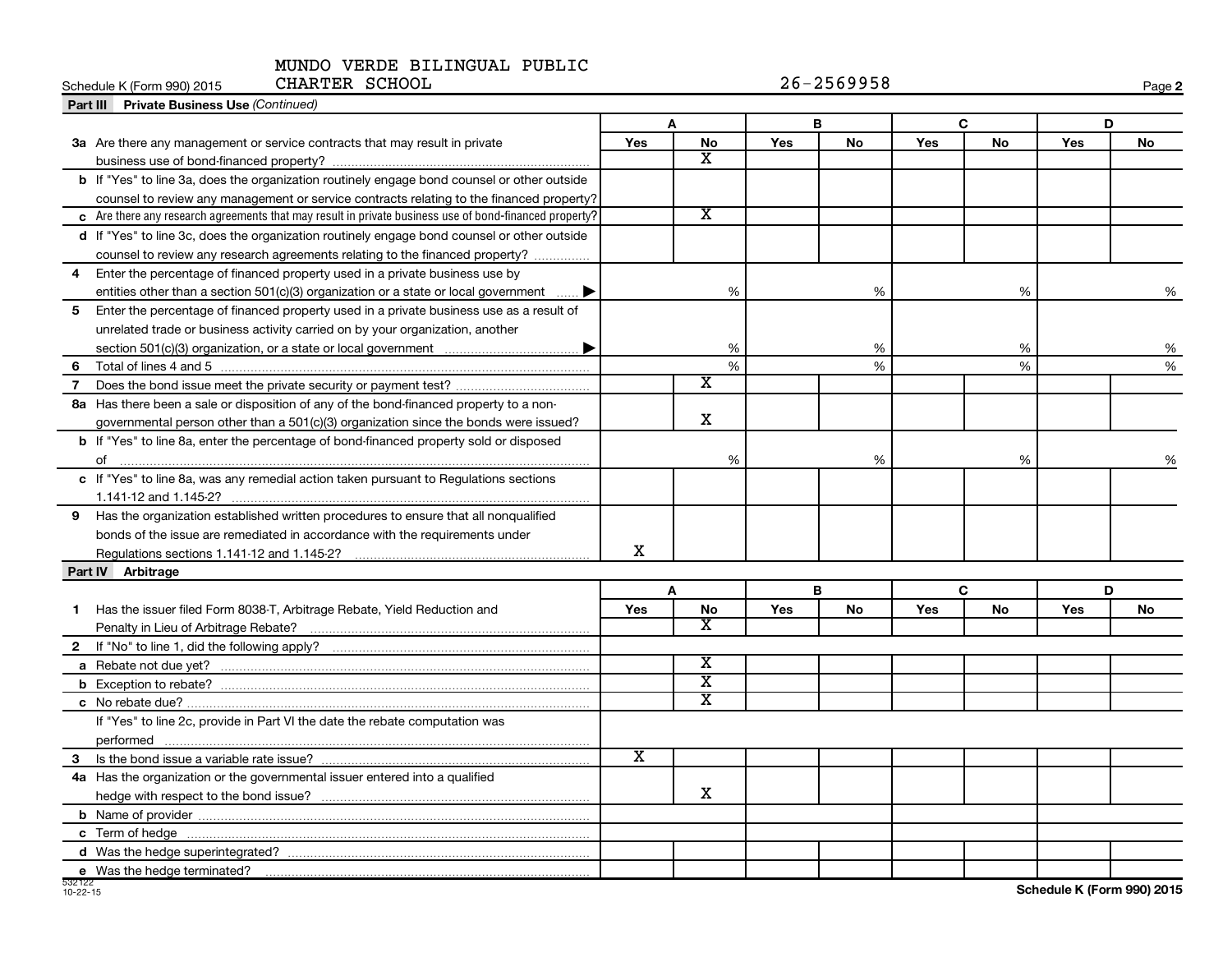| CHARTER SCHOOL<br>Schedule K (Form 990) 2015                                                                                  | $26 - 2569958$ |                         |     |           |     | Page 3 |     |    |
|-------------------------------------------------------------------------------------------------------------------------------|----------------|-------------------------|-----|-----------|-----|--------|-----|----|
| Part IV Arbitrage (Continued)                                                                                                 |                |                         |     |           |     |        |     |    |
|                                                                                                                               |                | $\mathbf{A}$            |     | B         | C   |        |     | D  |
|                                                                                                                               | Yes            | No                      | Yes | No        | Yes | No     | Yes | No |
| 5a Were gross proceeds invested in a guaranteed investment contract (GIC)?                                                    |                | x                       |     |           |     |        |     |    |
|                                                                                                                               |                |                         |     |           |     |        |     |    |
| c Term of GIC                                                                                                                 |                |                         |     |           |     |        |     |    |
| d Was the regulatory safe harbor for establishing the fair market value of the GIC satisfied?                                 |                |                         |     |           |     |        |     |    |
| 6 Were any gross proceeds invested beyond an available temporary period?                                                      |                | $\overline{\mathbf{X}}$ |     |           |     |        |     |    |
| 7 Has the organization established written procedures to monitor the requirements of                                          | X              |                         |     |           |     |        |     |    |
| Part V Procedures To Undertake Corrective Action                                                                              |                |                         |     |           |     |        |     |    |
|                                                                                                                               |                | A                       | B   |           |     | C      |     | D  |
|                                                                                                                               | Yes            | <b>No</b>               | Yes | <b>No</b> | Yes | No     | Yes | No |
| Has the organization established written procedures to ensure that violations of                                              |                |                         |     |           |     |        |     |    |
| federal tax requirements are timely identified and corrected through the voluntary                                            |                |                         |     |           |     |        |     |    |
| closing agreement program if self-remediation is not available under applicable                                               |                |                         |     |           |     |        |     |    |
|                                                                                                                               | X              |                         |     |           |     |        |     |    |
| Part VI Supplemental Information. Provide additional information for responses to questions on Schedule K (see instructions). |                |                         |     |           |     |        |     |    |
| SCHEDULE K, PART I, BOND ISSUES:                                                                                              |                |                         |     |           |     |        |     |    |
| ISSUER NAME: UNITED BANK<br>(A)                                                                                               |                |                         |     |           |     |        |     |    |
| DESCRIPTION OF PURPOSE:<br>(F)                                                                                                |                |                         |     |           |     |        |     |    |
| FINANCE ACQUISITION AND RENOVATION OF THE SCHOOL.                                                                             |                |                         |     |           |     |        |     |    |
|                                                                                                                               |                |                         |     |           |     |        |     |    |
|                                                                                                                               |                |                         |     |           |     |        |     |    |
|                                                                                                                               |                |                         |     |           |     |        |     |    |
|                                                                                                                               |                |                         |     |           |     |        |     |    |
|                                                                                                                               |                |                         |     |           |     |        |     |    |
|                                                                                                                               |                |                         |     |           |     |        |     |    |
|                                                                                                                               |                |                         |     |           |     |        |     |    |
|                                                                                                                               |                |                         |     |           |     |        |     |    |
|                                                                                                                               |                |                         |     |           |     |        |     |    |
|                                                                                                                               |                |                         |     |           |     |        |     |    |
|                                                                                                                               |                |                         |     |           |     |        |     |    |
|                                                                                                                               |                |                         |     |           |     |        |     |    |
|                                                                                                                               |                |                         |     |           |     |        |     |    |
|                                                                                                                               |                |                         |     |           |     |        |     |    |
|                                                                                                                               |                |                         |     |           |     |        |     |    |
|                                                                                                                               |                |                         |     |           |     |        |     |    |
|                                                                                                                               |                |                         |     |           |     |        |     |    |
|                                                                                                                               |                |                         |     |           |     |        |     |    |
|                                                                                                                               |                |                         |     |           |     |        |     |    |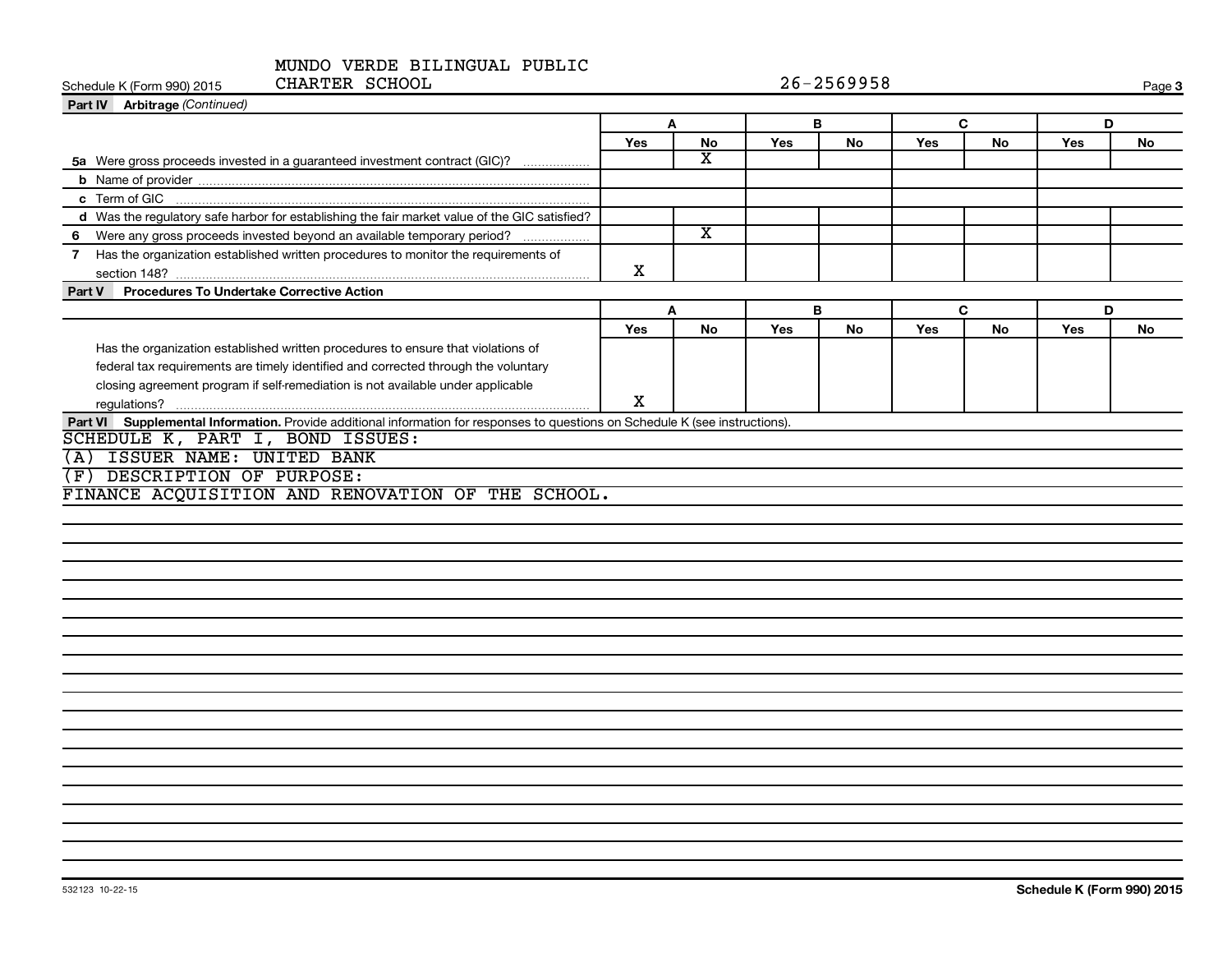**(Form 990 or 990-EZ)**

Department of the Treasury Internal Revenue Service Name of the organization

**SCHEDULE O Supplemental Information to Form 990 or 990-EZ 2015**

**Complete to provide information for responses to specific questions on Form 990 or 990-EZ or to provide any additional information. | Attach to Form 990 or 990-EZ.**

**Information about Schedule O (Form 990 or 990-EZ) and its instructions is at WWW.irs.gov/form990.** MUNDO VERDE BILINGUAL PUBLIC

**Open to Public Inspection Employer identification number**

OMB No. 1545-0047

## CHARTER SCHOOL 26-2569958

FORM 990, PART I, LINE 1, DESCRIPTION OF ORGANIZATION MISSION:

THEM TO BE SUCCESSFUL AND COMPASSIONATE GLOBAL STEWARDS OF THEIR

COMMUNITIES THROUGH AN ENGAGING CURRICULUM FOCUSED ON BILITERACY AND

SUSTAINABILITY.

FORM 990, PART VI, SECTION A, LINE 1:

THE PRESIDENT, VICE PRESIDENT, SECRETARY AND TREASURER WILL BE VOTING MEMBERS OF THE EXECUTIVE COMMITTEE. THE EXECUTIVE DIRECTOR WILL BE AN EX OFFICIO NON-VOTING MEMBER OF THE EXECUTIVE COMMITTEE. THE PRESIDENT WILL BE THE CHAIR OF THE EXECUTIVE COMMITTEE. WHEN THE BOARD OF DIRECTORS IS NOT IN SESSION, THE EXECUTIVE COMMITTEE WILL HAVE AND MAY EXERCISE ALL OF THE POWERS OF THE BOARD OF DIRECTORS, EXCEPT TO THE EXTENT, IF ANY, THAT SUCH AUTHORITY IS LIMITED BY RESOLUTION OF THE ENTIRE BOARD OF DIRECTORS; PROVIDED, HOWEVER, THAT NEITHER THE EXECUTIVE COMMITTEE NOR ANY OTHER COMMITTEE WILL HAVE THE POWER TO AMEND THE ARTICLES OF INCORPORATION OR THESE BYLAWS; APPROVE THE ANNUAL BUDGET, CAPITAL EXPENDITURES OR OUTLAYS IN EXCESS OF \$25,000; INITIATE OR TERMINATE THE SERVICES OF EMPLOYEES OR THE EXECUTIVE DIRECTOR; ELECT NEW OR REMOVE EXISTING DIRECTORS OR OFFICERS, OR EXTEND OFFICER TERMS OF OFFICE; CREATE OR DISSOLVE COMMITTEES, OR APPOINT OR REMOVE COMMITTEE CHAIRS; CHANGE THE PURPOSE OF THE CORPORATION OR DISSOLVE THE CORPORATE EXISTENCE OF THE CORPORATION; ENTER INTO CONTRACTS OR SUE OTHER ENTITIES; ADOPT OR ELIMINATE PROGRAMS OF MUNDO VERDE. ALL ACTIONS OF THE EXECUTIVE COMMITTEE WILL BE REPORTED TO THE BOARD OF DIRECTORS AT ITS NEXT REGULAR MEETING AND ANY MOTION TO RECONSIDER ANY ACTION SO REPORTED WILL BE IN ORDER IF MADE BY ANY DIRECTOR.

36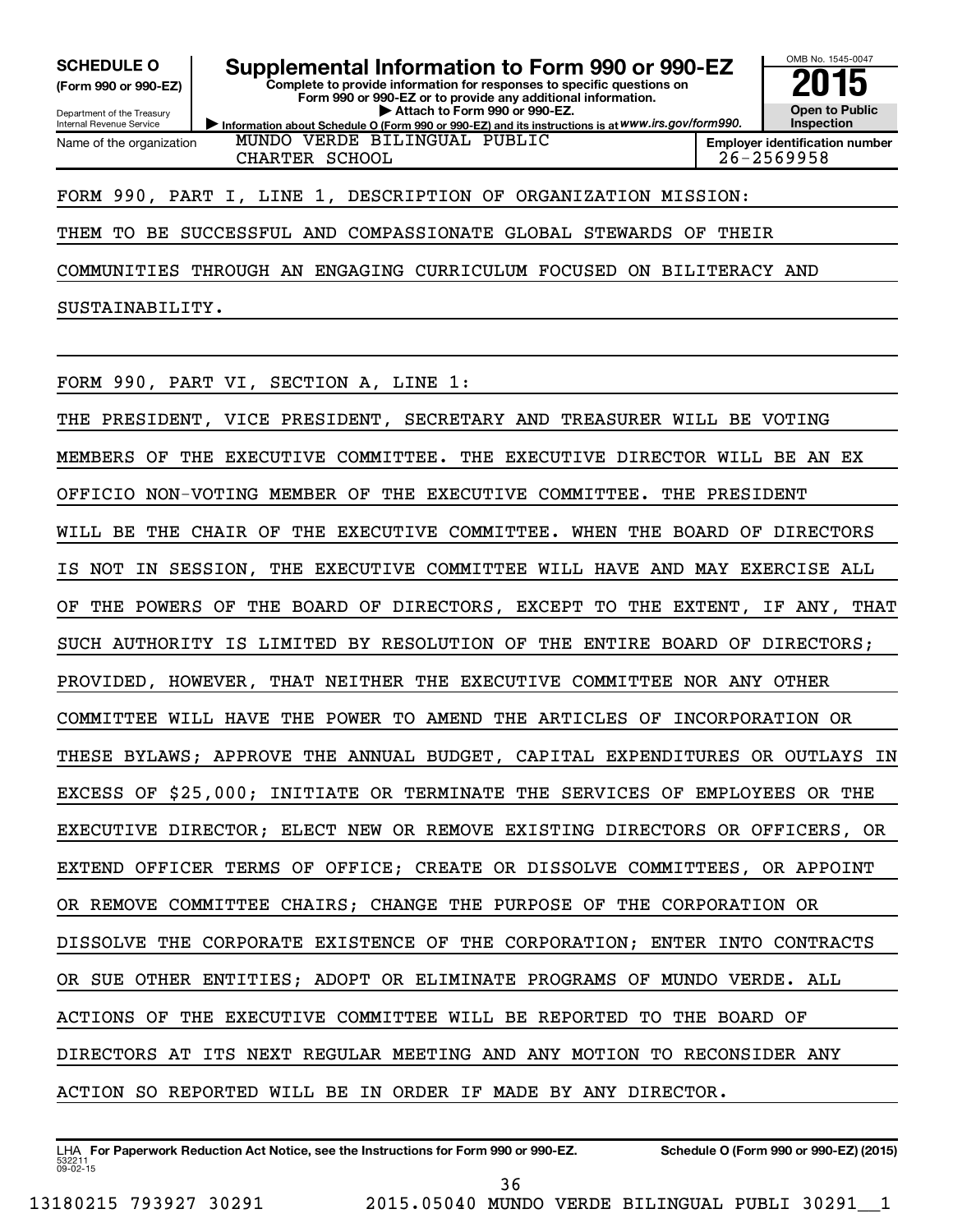| Schedule O (Form 990 or 990-EZ) (2015) |                              | Page 2                                |
|----------------------------------------|------------------------------|---------------------------------------|
| Name of the organization               | MUNDO VERDE BILINGUAL PUBLIC | <b>Emplover identification number</b> |
|                                        | CHARTER SCHOOL               | 26-2569958                            |

FORM 990, PART VI, SECTION A, LINE 2:

VICTOR SANT'ANNA, BOARD MEMBER, AND SARA ELLIOTT, BOARD CHAIR, ARE HUSBAND AND WIFE.

FORM 990, PART VI, SECTION A, LINE 4:

THE SCHOOL REVISED ITS BY-LAWS AT ITS JUNE 2016 BOARD MEETING TO EXTEND THE

TERMS FOR BOARD MEMBERS WHEN NEEDED, UP TO A FOURTH 2-YEAR TERM, IF

APPROVED BY 2/3 OF THE BOARD MEMBERS PRESENT AT THE MEETING.

FORM 990, PART VI, SECTION B, LINE 11:

AFTER THE FISCAL YEAR AUDIT AND THE DRAFT FORM 990 ARE COMPLETE AND

DELIVERED TO MANAGEMENT, THE BOARD OF DIRECTORS REVIEWS THE 990 WITH

MANAGEMENT AND DISCUSSES ANY CHANGES AND RECOOMMENDATIONS BEFORE THE FINAL FORM 990 IS FILED WITH THE IRS.

FORM 990, PART VI, SECTION B, LINE 12C:

ALL DIRECTORS AND OFFICERS ARE REQUIRED TO REPORT AND DISCLOSE ANY INTERESTS IN A CONTRACT OR OTHER TRANSACTION OR PROGRAM PRESENTED TO OR DISCUSSED BY THE BOARD OR BOARD COMMITTEE FOR AUTHORIZATION, APPROVAL, OR RATIFICATION PRIOR TO THE BOARD OR COMMITTEE ACTING ON THE CONTRACT OR TRANSACTION. THE DISCLOSURE MUST INCLUDE ALL RELEVANT FACTS AND MATERIALS KNOWN TO THE PERSON THAT MIGHT REASONABLY BE SEEN AS ADVERSE TO THE SCHOOL'S INTEREST. THE BOARD OR BOARD COMMITTEE, BY MAJORITY VOTE, WILL THEN DETERMINE WHETHER A CONFLICT OF INTEREST EXISTS OR MAY REASONABLY BE SEEN TO EXIST. THE MINUTES OF THE MEETING WILL REFLECT THE DISCLOSURE MADE, THE VOTE THEREON, AND, WHEN APPLICABLE, THE ABSTENTION FROM VOTING AND PARTICIPATION OF THE PERSON WITH THE CONFLICT OF INTEREST.

37

532212 09-02-15

**Schedule O (Form 990 or 990-EZ) (2015)**